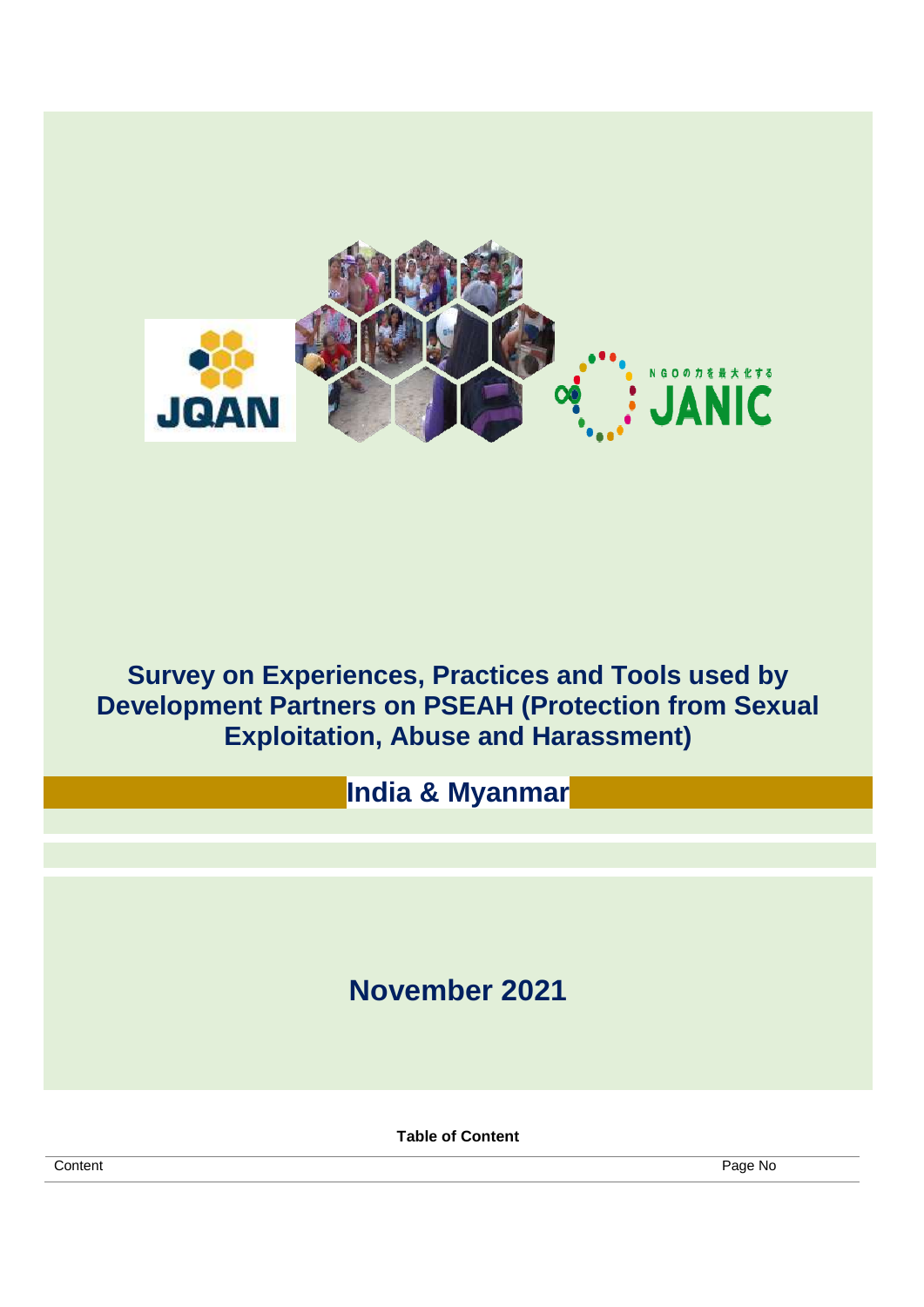| Table of Content                                                       | $1 - 2$   |
|------------------------------------------------------------------------|-----------|
| <b>List of Tables</b>                                                  | 2         |
| Acronyms                                                               | $2 - 3$   |
| Acknowledgement                                                        | 3         |
| <b>Executive Summary</b>                                               | $4 - 5$   |
| 1. Introduction to PSEAH Survey                                        | 6         |
| 1.1 Scope of this Assignment & Key Survey Objectives                   | 6         |
| 1.2 Country of survey & Selection Criteria                             | 6         |
| The Assessment Questions and Indicator Matrix<br>2.                    | $6 - 8$   |
| 3. Organizations Participated in JQAN PSEAH survey                     | $9 - 11$  |
| 4. PSEAH Country Profiles - India and Myanmar                          | $11 - 14$ |
| 4.1 PSEAH Profile-India                                                | $11 - 12$ |
| 4.2 PSEAH Profile Myanmar                                              | $12 - 14$ |
| 5. PSEAH Policy and Implementation-Desk Review                         | $14 - 19$ |
| 6. PSEAH Primary Survey: Documenting Best Practices                    | 19-28     |
| 6.1 Information, Knowledge and Approach of NGO on PSEAH                | 19        |
| 6.2 NGO & International Guidelines/policy/protocol on PSEAH            | 20        |
| 6.3 Steps taken to take legal action against staffs found to be guilty | 21        |
| 6.4 Methods of investigation of any complaint (3 Best Methods)         | 22        |
| 6.5 Training Strategy Adopted by NGOs on PSEAH                         | 23-24     |
| 6.6 Survivor Care Strategy Adopted by NGOs on PSEAH                    | 25        |
| 6.7 Power Relations and working of NGOs                                | 26-28     |
| 7. Recommendations for JQAN- A Road Map for JQAN PSEAH Network         | 29-35     |
| Annexure 1- Key Policy documents                                       | 35-36     |
| Annexure-2- Case Study                                                 | 36-38     |
| Annexure- 3-Survey Schedule                                            | 38-44     |

## **List of Tables**

| Table 1 The Assessment Questions and Indicator Matrix                               | Page 6-9  |
|-------------------------------------------------------------------------------------|-----------|
| Table 2 Organizations provided official Consent to Participate in JQAN PSEAH survey | Page 9-14 |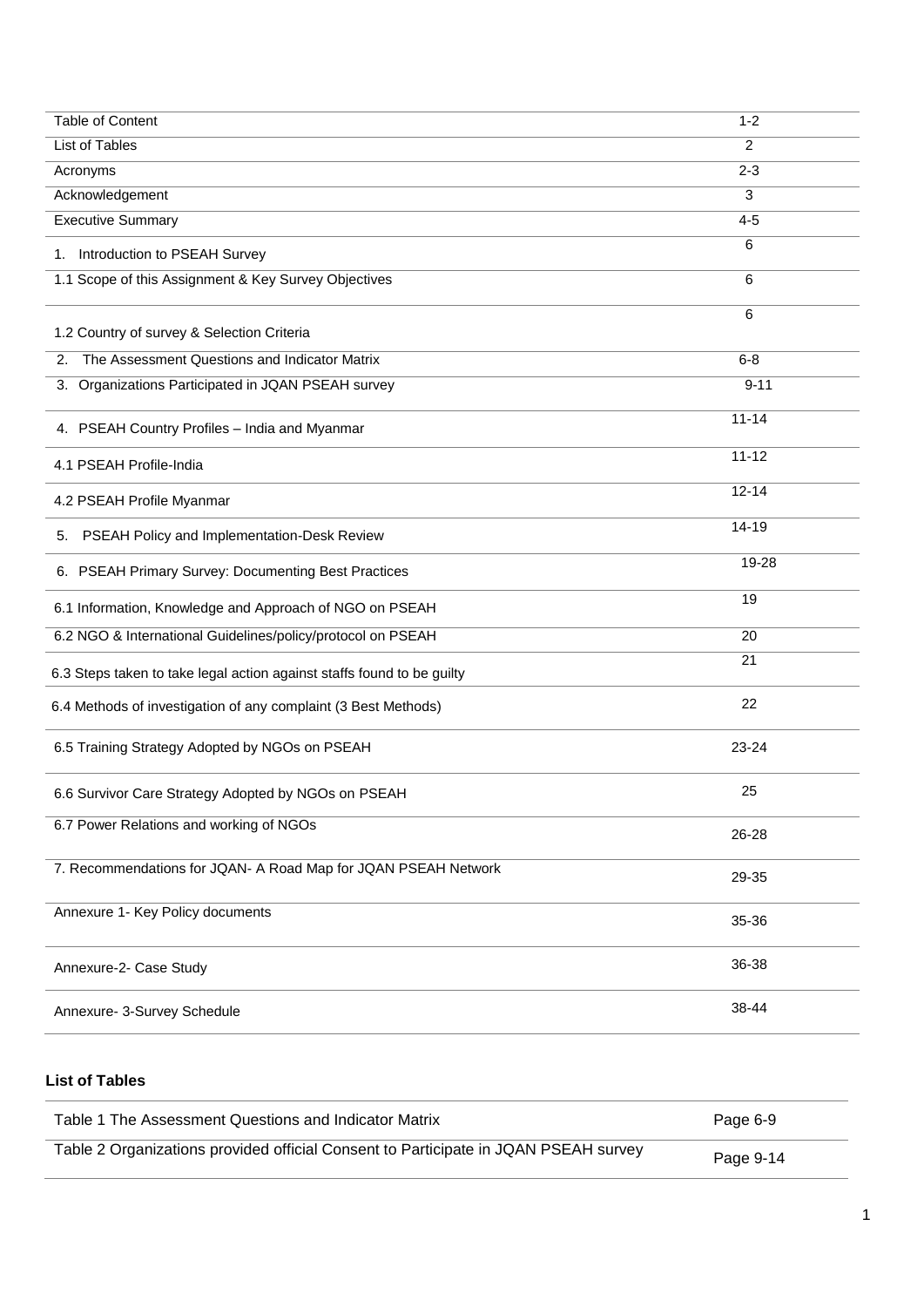| Table 3- Assessment of Good Practices of NGOs on PSEAH                        | Page 14-17 |
|-------------------------------------------------------------------------------|------------|
| Table 4 Selected Examples of Good Practices Followed by NGOs on PSEAH         | Page 17-19 |
| Table 5 Survey Results on Information, Knowledge and Approach of NGO on PSEAH | Page 19    |
| Table 6 Policy Parameters of Selected NGOs on PSEAH                           | Page 20    |
| Table 7 Complaint Handling Procedures by NGOs on PSEAH Implementation         | Page 21-23 |
| Table 8 Training Strategy Adopted by NGOs on PSEAH                            | Page 23-24 |
| Table 9 Survivor Care Strategy Adopted by NGOs on PSEAH                       | Page 25    |
| Table 10 Impact of Power Relations on the working of NGOs                     | Page 26    |

#### **Acronyms**

ACFID- Australian Council for International Development AIDS-acquired immunodeficiency syndrome ASEAN- Association of Southeast Asian Nations CEDAW- Convention on Elimination of all forms of Discrimination Against Women CHS Alliance- Core Humanitarian Standard on Quality and Accountability CRC- Convention of the Rights of the Child CSO-Civil Society Organisation CYSD -Centre for Youth and Social Development HCT-Humanitarian County Team HIV-Human Immunodeficiency Virus HQ-Head Quarter IASC, - Inter Agency Standing Committee

ICC-Internal Complaint Committee

INGOS- International Non-Government Organizations

JQAN- Japan Quality and Accountability Network

LGBTQ-Lesbian, Gay, Bisexual, or Transgender

MNCWA-Myanmar National Committee for Women's Affairs

MOP-Minimum Operating Procedures

MSSRF -M S Swaminathan Research Foundation

NGO- Non-Government Organizations

PSEA- Prevention of Sexual Exploitation and Abuse

PSEAH- Protection from Sexual Exploitation, Abuse and Harassment

SDGs-Sustainable Development Goals

SNEHA - Society for Nutrition Education and Health Action

SRSG-SVC-The Special Representative of the Secretary-General on Sexual Violence in Conflict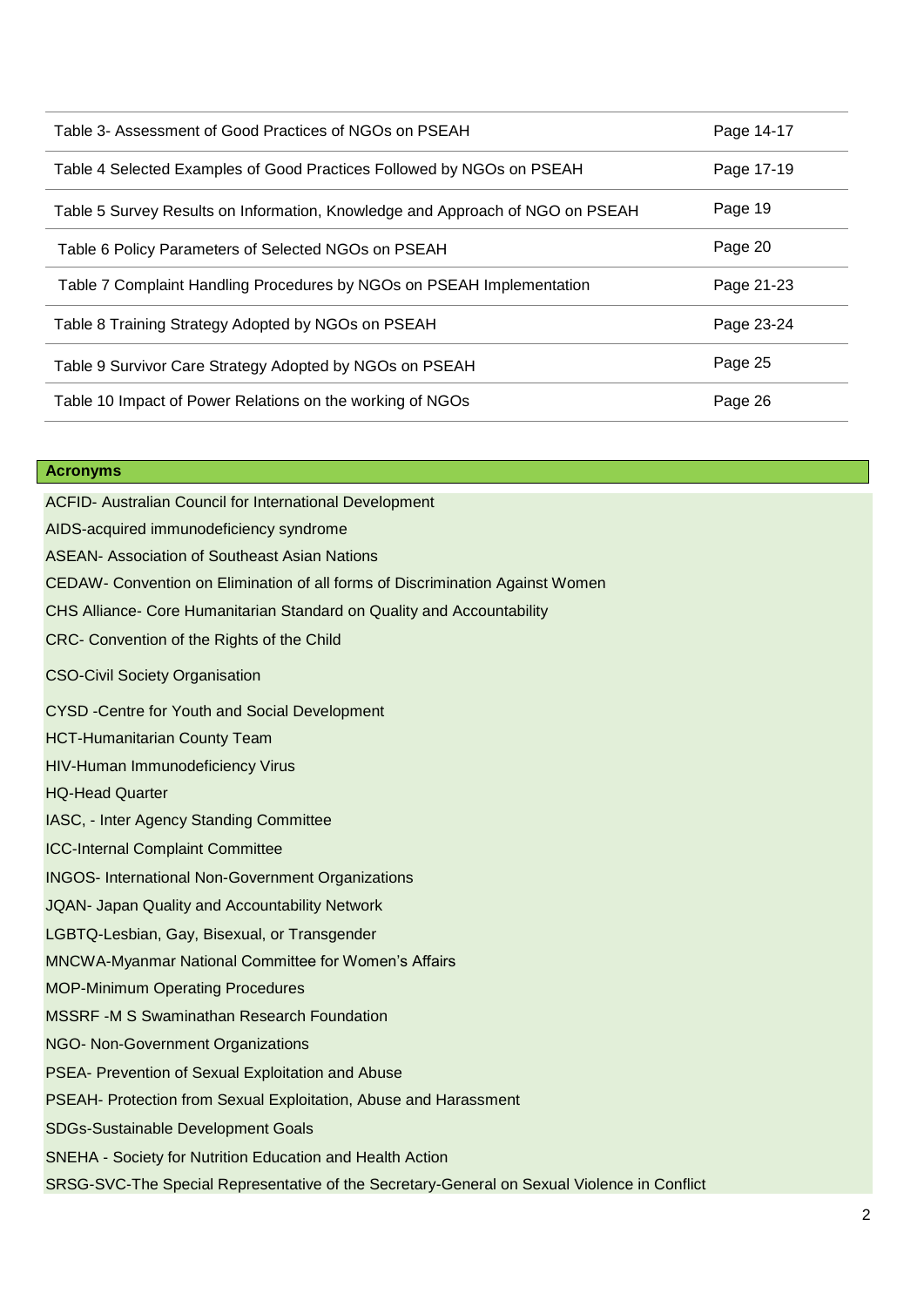UN- United Nations UNFPA-The United Nations Population Fund UNICEF- The United Nations International Children's Emergency Fund UNOPS-The United Nations Office for Project Services (UNOPS)

#### **Acknowledgement**

*At the very outset, I express my gratitude to JQAN, Japan and all the members of the advisory committee for providing their valuable input to complete this work. I also express my thankfulness to the NGO managers/directors/staff from India and Myanmar for providing the requisite data both policy documents and primary data by filling the PSEAH Survey Questionnaire.*

**Sachi Satapathy, JQAN Consultant to finalize the PSEAH survey report and Director, AF Development Care, New Delhi, 110017**

## **Executive Summary**

*This Report is the outcome of a study undertaken on the implementation of PSEAH policy by NGOs, UN agencies working in India and Myanmar. The study has conducted survey on experiences, practices and tools used by development partners in India and Myanmar on PSEAH (Protection from Sexual Exploitation, Abuse and Harassment). The key survey objectives are as follows:*

- *Collect and review the ongoing PSEAH experiences and the practice of Non-Government Organizations (NGOs) in India and Myanmar.*
- *Analyse the existing practices to suggest action points for Japanese NGOs to introduce measures related to PSEAH as part of raising quality and accountability of projects.*
- *Provide analysis of existing practices on training of PSEAH to management level and recipient community which Japan Quality and Accountability Network (JQAN) can use to develop training modules.*

*Both primary and secondary data (Desk Review) in the form of reports, guidelines and legal documents dealing PSEAH was collected from selected NGOs from India and Myanmar. A set of research questionnaire was developed to collect primary data. The desk*  review is based on the 49 policy documents submitted or retrieved from the web link referred by the 20 organizations (participated in *this study) from India and Myanmar.* 

Based on the primary data collected for this study on various parameters such as Information, Knowledge, and approach of *organization towards PSEAH, using existing international Guidelines/policy/protocol on PSEAH, PSEAH policy for partners and contractors, complaint handling procedures and PSEAH Implementation, training, and survivor Care on PSEAH from the NGOs, an assessment has been done to understand the PSEAH policy and its implantation by these organizations in India and Myanmar.* 

#### *Key Findings*

 *Policy review of the selected NGO reveal that the NGOs have policy instrument to deal with PSEAH management mechanisms including reporting, complaint handling, counselling, survivor concern, training, strategies to prevent the PSEAH incidents.*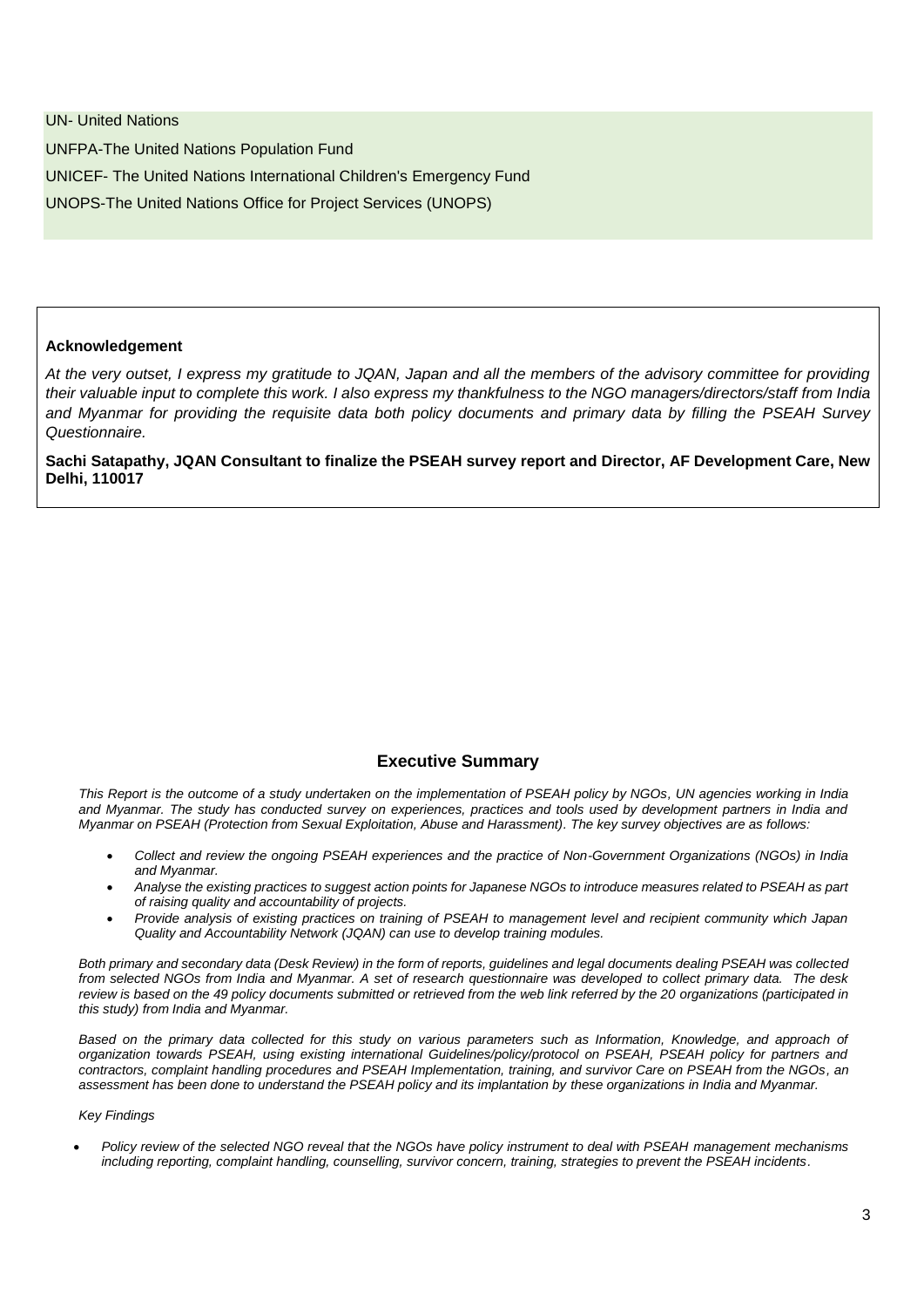- *NGOs have complaint flow chart mentioning officials involved to deal with reporting, complaint handling and forms and procedures of ensuring accountability while managing PSEAH case.*
- *The documents suggest that organizations in India and Myanmar have provisions for confidentiality as well as the transparency of the processes wherever needed, and the NGOs are monitored by the terms of contract with the partners.*
- *Most of the NGOs from India adopt the Sexual Harassment at Workplace (Prevention, Prohibition and Redressal) Act, 2013 made by Government of India to address such issue in their organizations.*
- *Policy on PSEAH, Standard Operating Procedures for Engaging PSEA Network Pool of Investigators, Checklist for safer recruitment, Sample Organizational PSEA Risk Assessment Tool, Government Engagement Tip Sheet, PSEAH Action Plan and PSEAH Terms of Reference, Reporting Framework for Allegations of Sexual Exploitation and Abuse, Sample Data Protection Policy, Tip Sheet for Engaging with Communities on PSEA etc are available in the MIMU NGO network platform in Myanmar: <http://themimu.info/sector/protection-sexual-exploitation-abuse-psea> . There is an Inter-Agency PSEAH network at the country level and a management committee of this inter-agency PSHEA network, which developed annual activity plan and document all the activities/meeting and put these documents in a special section on PSEAH in the MIMU. JQAN can refer the above link to get all the sources of training tool and other relevant technical materials, while developing its own training modules on PSEAH.*
- *On complaint handling procedures and PSEAH Implementation matter, it is found that the complaint handling is done with much care on PSEAH case. However, the time taken for disposal of cases, methods of investigation, nature of punishment given to the guilty and precautionary measures taken for prevention of SEAH cases, components of training for bringing awareness among the staff on the issue vary within organizations.*
- *On training matter, many are using their internal training modules to impart training to their respective staff, except the UN agencies. Most of the NGOs opined in favour of developing country specific training modules. Few NGOs have budgetary provision for training program bur majority do not. An NGO stated that it translates PSEAH Policy material into local language for easy understanding of the staffs, who are not comfortable in English.*
- *Except couple of organizations, who mentioned that they organize training for women staffs by women facilitators, all other organizations, participated in this study do not have such provision of training facilitator/participation of training gender-wise. The facilitators are chosen either from the human resource, program, senior management, or gender team, irrespective of their gender. The organization, while hiring external resource person for the training, the qualification and training experience is seen as criteria for selection, irrespective of their gender.*
- *On survivor Care, it is observed that there is not any systematic or specific policy like 'Survivor Care Policy/Guideline' to deal with the survivor of a case. However, some parts of the care are dealt by the existing policy on Sexual Exploitation followed by the organisation.*
- *On power relations issue, it is found that many organizations reported having their female staffs occupying managerial position (CYSD-India-15%, PRADAN-India 24%, SNEHA India- 85%, Action Aid- Myanmar-80%, OAK foundation (over 50% of their management staffs are female), UNOPS Myanmar 37.9%, World Concern Myanmar 63.64%, World Vision-Myanmar 42%). The other important factor that influences power relation is working environment within the organization. NGOS surveyed have given good practical intervention to make favourable working condition for female staffs in the organizations such as Equal pay for work of equal value, prevention and elimination of violence and harassment, creating a harmonious work-life balance for both women and men, investment in a future of work that works for women.*

#### *Developing PSEAH network and Working on PSEAH Training modules*

*This study has provided a road map for JQAN to develop a PSEAH network in Japan. PSEAH network and take a lead role in developing training tools for the use of development organizations in Japan.*

*The Preventing Sexual Exploitation, Abuse and Harassment (PSEAH) network will aim to support Japan development partners members in ensuring their response is robust and based in a gendered power analysis, and to then use these learnings to influence the wider sector. The network will provide a platform for learning and sharing best practice on safeguarding, coordinates input to development platforms and other key decision makers' initiatives and consultations on safeguarding and promotes gender-based analysis of sexual harassment, abuse, and exploitation across the sector, ensuring that women's' voices are heard.*

*The report recommends a multipronged, victim-centered strategy to effectively prevent and respond to sexual misconduct. The strategy can focus on a number of concrete measures under three key objectives: prevention, response and assistance embedded in a robust institutional framework.*

*The study recommends that JQAN can initiate the process to institutionalize a PSEAH platform in more structured form in Japan. The institutionalization and structured form of PSEAH network can be worked out in following four steps in the pilot phase during the year 2022.* 

*Step-1: Call for a consultation workshop with like-minded development organizations, UN agencies, Japan led funding agencies and JQAN can make a presentation of this report and propose a structured JQAN-led PSEAH network plan for Japan, including a discussion on how to generate resources for appointing a full-time PSEAH Coordinator for this network to run different activities on PSEAH.*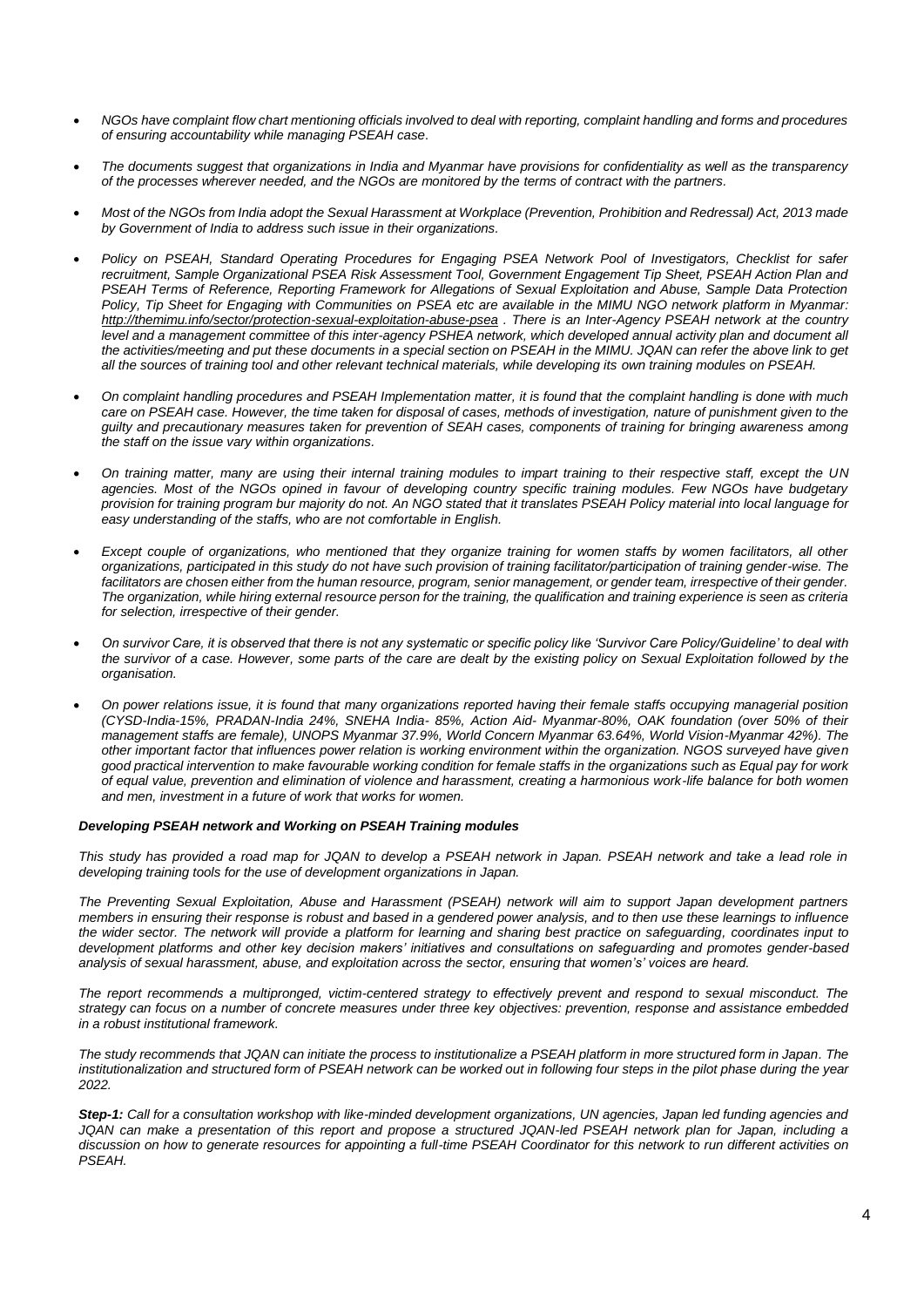*Step-2- Based on the agreement in the consultation meeting, PSEAH Coordinator can be appointed to work on four areas such as engagement, prevention, response, management, and coordination in close collaboration with either existing PSEAH advisory group or a new group formed to advise PSEAH coordinator to take up all aspects of PSEAH work in Japan.* 

*Step-3- JQAN can launch a website link to provide complete information on membership criteria, three years strategy, training documents, other resources on PSEAH for the use of its members both in English and Japanese language.* 

*Step-4 – PSEAH Coordinator in close collaboration from PSEAH advisory group and JQAN can develop resources materials and start bi-monthly meeting with its members to develop and implement annual activity plan.*

*Once, these four steps are completed, all participating organizations can decide for a 3-year plan (2022-24) to carry forward the PSEAH work in the country.* 

*The report recommends JQAN to follow UNOPS training modules and outlines list of documents to be developed by JQAN so that development organizations in Japan will be benefited.*

**1. Introduction to PSEAH Survey**

## **1.1 Scope of this Assignment & Key Survey Objectives**

The study has conducted survey on experiences, practices and tools used by development partners in India and Myanmar on PSEAH (Protection from Sexual Exploitation, Abuse and Harassment). The key survey objectives are as follows:

- Collect and review the ongoing PSEAH experiences and the practice of Non-Government Organizations (NGOs) in India and Myanmar.
- Analyse the existing practices to suggest action points for Japanese NGOs to introduce measures related to PSEAH as part of raising quality and accountability of projects.
- Provide analysis of existing practices on training of PSEAH to management level and recipient community which Japan Quality and Accountability Network (JQAN) can use to develop training modules.

## **1.2 Country of survey & Selection Criteria**

The assessment has taken India and Myanmar as its study area. Development sector partners (NGOs and UN agencies, INGO having branch and full-time staffs in India and Myanmar) are selected from those conducting humanitarian response in areas of technical chapters on WASH, Shelter, Nutrition and Health, or those engaged in development activities under sustainable development goals (SDGs) goals, mainly poverty reduction, education, health, and community development. These NGOs, INGOS, United Nations (UN) agencies are registered organizations and have certain scale, annual budget minimum 0.5 million US and have fulltime staff in the country of survey.

#### **2. The Assessment Questions and Indicator Matrix**

#### **Table 1 The Assessment Questions and Indicator Matrix**

Policy and Implementation Analysis to decode PSEAH Success Indicators (Desk Review and stakeholders Consultation)

| Assessment questions                                                                                                         | Indicators                                                                                                                                            | Data source, collection methods & Analysis<br>Approach                                                                                                                                                                                                                                                                                                                                         |
|------------------------------------------------------------------------------------------------------------------------------|-------------------------------------------------------------------------------------------------------------------------------------------------------|------------------------------------------------------------------------------------------------------------------------------------------------------------------------------------------------------------------------------------------------------------------------------------------------------------------------------------------------------------------------------------------------|
| 1.0 What are the good model<br>and best practices adopted by<br>development<br>partners/donors/UN agencies<br>on PSEAH?      | 1.0.0 Accountability, responsiveness and<br>transparency, confidentiality,<br>counselling<br>mechanism and participation of staff on<br>PSEAH placed. | 1.1.1.0 Collect and review existing secondary<br>data collected from development partners, who<br>have implemented PSEAH in India and Myanmar                                                                                                                                                                                                                                                  |
| 1.1 Is PSEAH policy same for<br>all organizations or it varies<br>from one to other organization<br>or one to other country? | partners/donors/UN<br>Development<br>1.1.1<br>agencies have an official PSEAH Policy and<br>PSEAH/Safeguarding focal point available                  | 1.1.1.1 The study collected awareness raising<br>approach, budget, Code of Conduct, Contract<br>condition, Focal Points, Grievance process,<br>Guidelines on prevention, senior leadership<br>monitoring<br>mechanism,<br>engagement,<br>Organizational accountability, participation in UN<br>network system,<br>regular risk<br>and other<br>assessment, tool Kit for training and system of |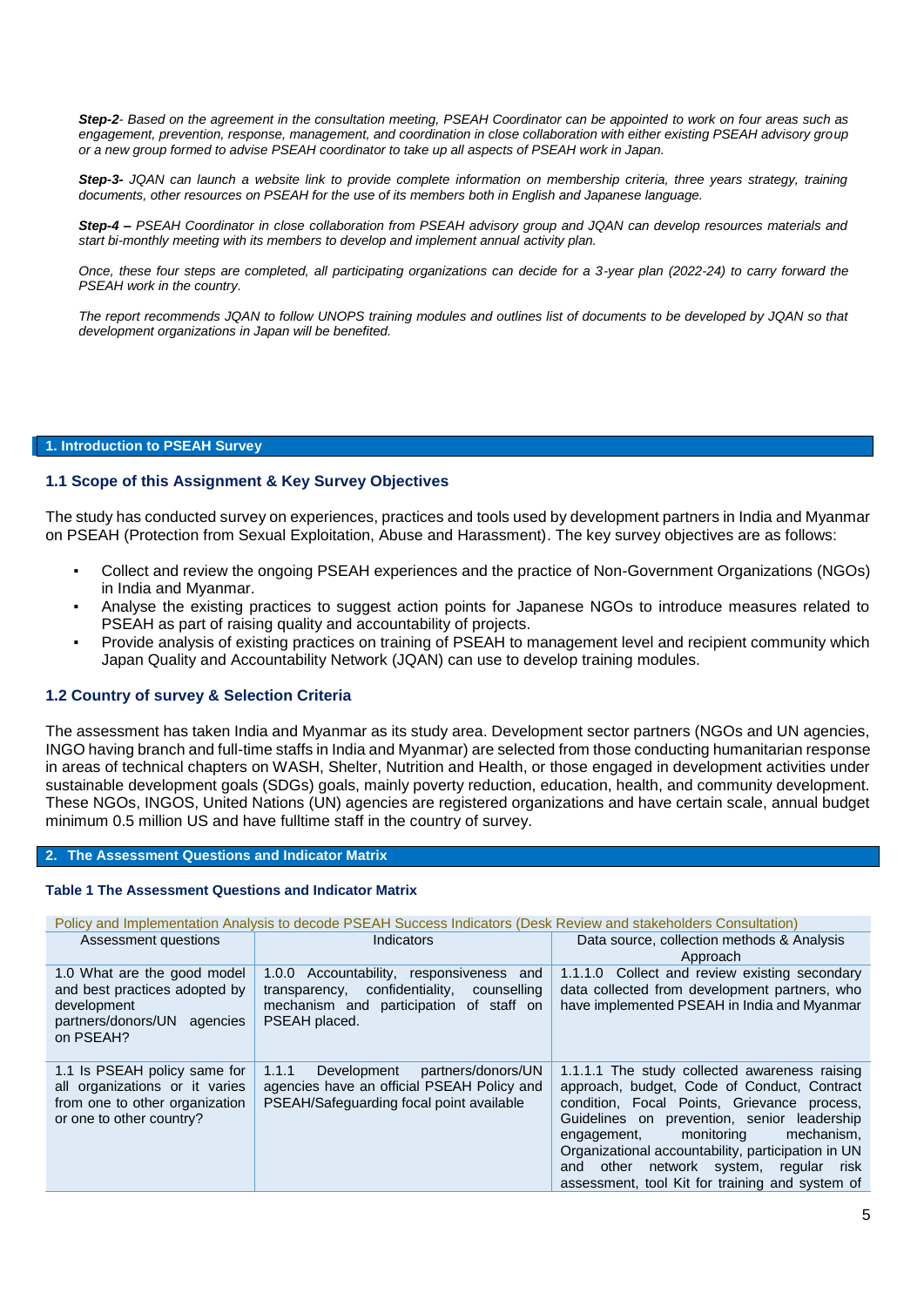|                                                                                                                                                                                                                                                                                                                  |                                                                                                                                                                                                                                                                                                                                                                                                                                                                                                                                                                                                                                                                                                                                                                                                                 | annual reporting of measures taken<br>by<br>organizations to prevent such cases within the<br>organization.                                                                                                                                                                                                                                                                                                                                                                                                                                                                                                                                                                                                                                                                                                                                        |
|------------------------------------------------------------------------------------------------------------------------------------------------------------------------------------------------------------------------------------------------------------------------------------------------------------------|-----------------------------------------------------------------------------------------------------------------------------------------------------------------------------------------------------------------------------------------------------------------------------------------------------------------------------------------------------------------------------------------------------------------------------------------------------------------------------------------------------------------------------------------------------------------------------------------------------------------------------------------------------------------------------------------------------------------------------------------------------------------------------------------------------------------|----------------------------------------------------------------------------------------------------------------------------------------------------------------------------------------------------------------------------------------------------------------------------------------------------------------------------------------------------------------------------------------------------------------------------------------------------------------------------------------------------------------------------------------------------------------------------------------------------------------------------------------------------------------------------------------------------------------------------------------------------------------------------------------------------------------------------------------------------|
| 1.2 How country's legal and<br>components<br>policy<br>are<br>integrated into organization's<br>PSEAH/HR policy?                                                                                                                                                                                                 | 1.2.1<br>Staff<br>designated,<br>trained,<br>and<br>resourced, to investigate PSEAH complaints<br>in line with legal standards, local laws, and<br>best practice<br>1.2.2 Mandatory reporting obligations relating<br>to PSEAH and mandatory training for all staffs                                                                                                                                                                                                                                                                                                                                                                                                                                                                                                                                            | 1.2.1.1<br>Collected<br>country's<br>legal,<br>policy<br>document and analyse how country's PSEAH<br>legal comments are integrated in the NGO's<br>sexual harassment policy.                                                                                                                                                                                                                                                                                                                                                                                                                                                                                                                                                                                                                                                                       |
| 1.3 What is the best practices<br>organization follow in which the<br>PSEAH complaints are taken<br>seriously and How is PSEAH<br>implementation<br>policy<br>and<br>plan monitored<br>work<br>and<br>assessed?                                                                                                  | 1.3.1 Documented guidance and a work plan<br>to support the implementation of this policy is<br>available<br>1.3.2 Affected people consulted in the design,<br>implementation and monitoring of PSEAH<br>process                                                                                                                                                                                                                                                                                                                                                                                                                                                                                                                                                                                                | 1.3.1.1 The study review organization's staff<br>safety policy, sexual harassment policy, PSEAH<br>training materials, Whistle blowing policy, review<br>of inter-agency misconduct data,<br>human<br>resource and recruitment policy, employment<br>contract and induction policy that includes<br>orientation on PSEAH policy.<br>1.3.1.2 Collect data on victim/survivor support<br>policy available, data for this section will be<br>collected through email from participating<br>organizations<br>and<br>through<br>online<br>an<br>stakeholder's consultation (selected organization<br>and people), Information sharing policy, data on<br>norms followed in case the perpetrator is a non-<br>staff, detailed timeframe fixed to investigate and<br>resolve PSEAH complaint, due diligence<br>processes and templates that address PSEAH |
| 1.4 What are the success<br>of<br><b>PSEAH</b><br>Indicators<br>implementation and what are<br>measures<br>taken<br>for<br>the<br>adequate representation of the<br>victim and ensure the process<br>to be non-discriminatory and<br>mechanism to deal gender bias<br>the complaint handling<br>in l<br>process? | 1.4.1 Policies for preventing the occurrence of<br>specific PSEAH incidents, rules, and methods<br>of investigation, claim policy, internal training,<br>coping mechanisms for victims/survivors<br>implemented as per protocol<br>1.4.2 A code of conduct, complaints<br>mechanism and whistle blowing policy in<br>place<br>1.4.3 Substantiated PSEAH complaints result<br>in either disciplinary action or contractual<br>consequence with the allegation<br>1.4.4 Procedures and associated tools used<br>to ensure program design to respond PSEAH<br>vulnerability and risk<br>1.4.5 Standardized PSEAH focal point TOR<br>and Trained PSEAH investigators available at<br>all levels<br>1.4.6 PSEAH policy integration to other<br>safeguarding policy, Human resource policy<br>and employment contract | 1.4.1.1 Reviewed PSEAH investigator process,<br>Analyse Record showing PSEAH incidents<br>resolution, looking at the guidance document on<br>establishing complaints, Collect evidence of<br>consultation with affected people, Review Victim<br>survivor support policy, Analyse year wise<br>Number of cases registered vs number of cases<br>disposed; steps taken to take legal action against<br>staff found to be guilty, collect data on how the<br>flow of information from bottom to top level and<br>transparency maintained in the process in<br>handling PSEAH complaint                                                                                                                                                                                                                                                               |
| 1.5 How do organizations<br>address PSEAH obligations in<br>written<br>agreement<br>with<br>partners?                                                                                                                                                                                                            | <b>PSEAH</b><br>1.5.1 Partner compliance<br>with<br>obligations monitored<br>1.5.2 Platform for organization to participate<br>in inter-agency misconduct data-sharing<br>1.5.3 support systems related to PSEAH<br>(introduction support, reporting system,<br>investigation, victims/survivors support, etc.)<br>provided<br>by<br>local<br>NGO<br>umbrella<br>organizations/networks<br>1.5.4 Work with partners is governed by clear<br>and consistent agreements that include<br>adherence to PSEAH components                                                                                                                                                                                                                                                                                             | 1.5.1.1 Reviewed data on partner capacity<br>assessment, Membership in coordination bodies<br>and networks relating to PSEAH, minutes of<br>network and coordination meetings, partner<br>agreement templates and examples of signed<br>partner agreement                                                                                                                                                                                                                                                                                                                                                                                                                                                                                                                                                                                          |
| What<br>the<br>1.6<br>are<br>best<br>practices, the existing training<br>materials/tools provided by<br>IASC, CHS Alliance or UN                                                                                                                                                                                 | 1.6.1 PSEAH Training materials of IASC,<br>CHS Alliance<br>or UN<br>are<br>used<br>by<br>organizations                                                                                                                                                                                                                                                                                                                                                                                                                                                                                                                                                                                                                                                                                                          | 1.6.1.1 Collected and reviewed PSEAH training<br>materials developed by IASC, CHS Alliance and<br>UN agencies (in consultation with development<br>partners using this)                                                                                                                                                                                                                                                                                                                                                                                                                                                                                                                                                                                                                                                                            |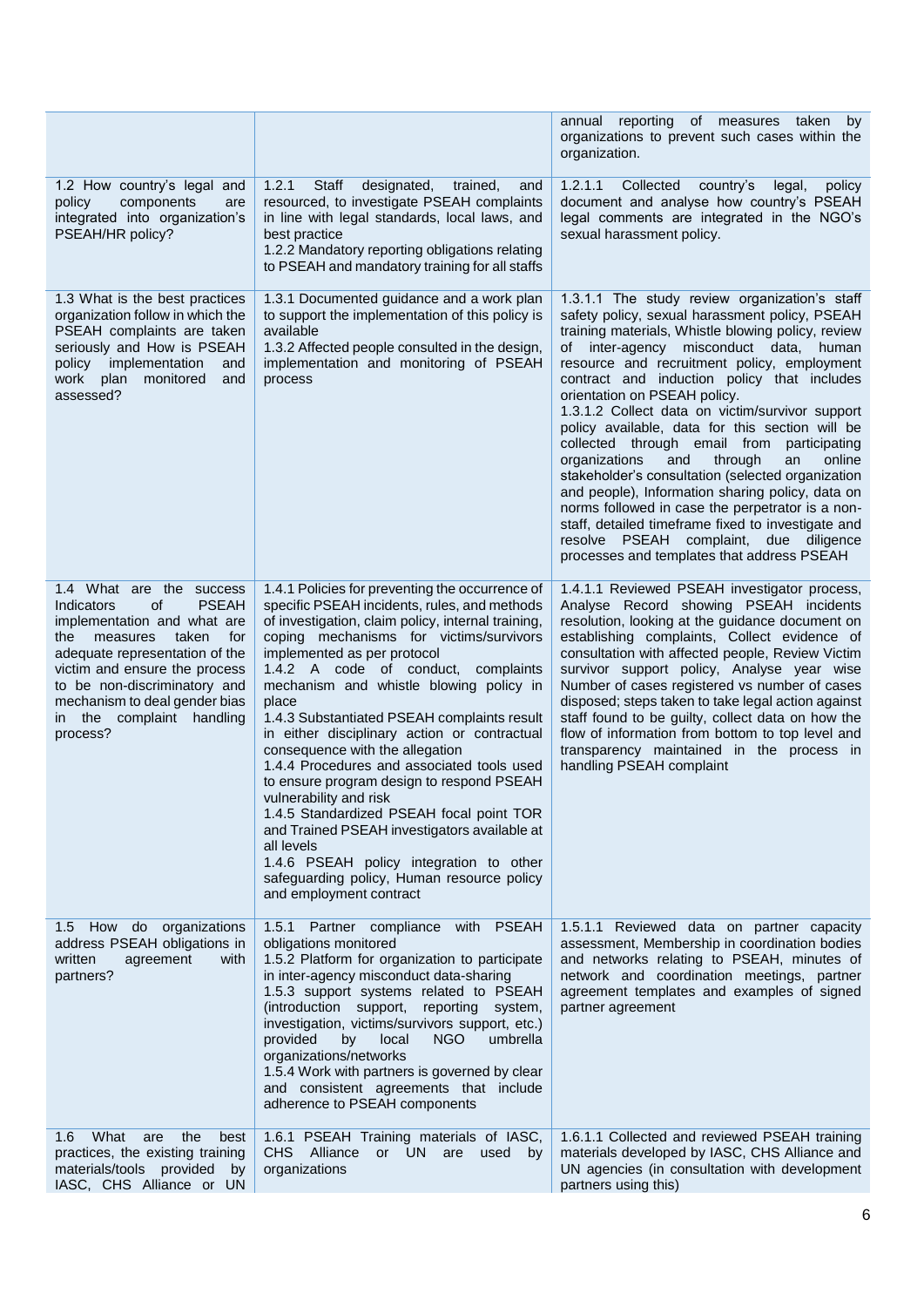| bodies. Is it useful and practical<br>to be used in the context of<br>India or Myanmar?                                                                                                                                                                                                                                                                                                                                                                         |                                                                                                                                                                                                                                                                                                                                                                                                                                                                                                                                                                 |                                                                                                                                                                                                                                                                                                                                                                                                                               |
|-----------------------------------------------------------------------------------------------------------------------------------------------------------------------------------------------------------------------------------------------------------------------------------------------------------------------------------------------------------------------------------------------------------------------------------------------------------------|-----------------------------------------------------------------------------------------------------------------------------------------------------------------------------------------------------------------------------------------------------------------------------------------------------------------------------------------------------------------------------------------------------------------------------------------------------------------------------------------------------------------------------------------------------------------|-------------------------------------------------------------------------------------------------------------------------------------------------------------------------------------------------------------------------------------------------------------------------------------------------------------------------------------------------------------------------------------------------------------------------------|
| What<br>1.7<br>the<br>key<br>are<br>components<br>or<br>necessary<br>condition<br>achieve<br>to<br>behavioural<br>organizational<br>change and concept of "power"<br>play any role in this issue?                                                                                                                                                                                                                                                               | 1.7.1 Organizational behaviours change in<br>reference to PSEAH is observed and analyse<br>issue of power                                                                                                                                                                                                                                                                                                                                                                                                                                                       | 1.7.1.1<br>stakeholder<br>consultation<br>on<br>organizational behaviours change issue and<br>power organized and findings of discussion<br>summarized in implementable format.                                                                                                                                                                                                                                               |
|                                                                                                                                                                                                                                                                                                                                                                                                                                                                 | PSEAH Primary Survey to analyse best practices and recommend training modalities                                                                                                                                                                                                                                                                                                                                                                                                                                                                                |                                                                                                                                                                                                                                                                                                                                                                                                                               |
| <b>Assessment Questions</b>                                                                                                                                                                                                                                                                                                                                                                                                                                     | Indicators                                                                                                                                                                                                                                                                                                                                                                                                                                                                                                                                                      | Data source, collection methods & Analysis<br>Approach                                                                                                                                                                                                                                                                                                                                                                        |
| Do<br>the<br>$2.0^{\circ}$<br>development<br>organizations<br>have<br>the<br>indicators<br>for<br>evaluation<br><b>PSEAH</b><br>prevention/response<br>efforts? What are their success<br>indicators of the PSEAH?                                                                                                                                                                                                                                              | 2.0.0 PSEAH Evaluation indicators<br>are<br>defined and used                                                                                                                                                                                                                                                                                                                                                                                                                                                                                                    | 2.0.0.0 A survey schedule collected primary data<br>will be developed and shared with organizations<br>in India and Myanmar those who have given<br>formal consent to join this study                                                                                                                                                                                                                                         |
| 2.1 What kind of quantitative /<br>qualitative indicators do NGOs<br>use (e.g., increased/decreased<br>no. of SEAH incidences.<br>Satisfaction level of the SEAH<br>victims about the support they<br>received?                                                                                                                                                                                                                                                 | 2.1.1<br>Formal<br>informal<br>channels/<br>and<br>mechanism in place for reporting misconduct<br>and timely response to complaints<br>2.1.2 Programming tools explicitly contain the<br>requirement to implement procedures for<br>safeguarding policy<br>2.1.3 Dedicated focal person in place and<br>resource available to support PSEAH<br>implementation<br>2.1.4<br>Evidence<br><b>HR</b><br>policies,<br>from<br>demonstrating applicability<br>of<br>codes of<br>conduct to all staffs.<br>2.1.5 All staffs and partners are trained on<br><b>PSEAH</b> | 2.1.1.1 Data from primary survey analysed steps<br>taken to maintain accountability, responsiveness<br>transparency<br>confidentiality,<br>and<br>and<br>participation of staff on PSEAH.<br>2.1.1.2 Primary data is collected on complaint<br>mechanism, reporting<br>system,<br>disciplinary<br>measures, organizational statement on PSEAH,<br>management reporting process, human resource<br>enforcement of PSEAH norms. |
| 2.2 If NGOs are introducing<br>specific or additional indicator<br>which are not necessarily<br>mandated from donors, the<br>reason, and the meaning of<br>doing so.                                                                                                                                                                                                                                                                                            | 2.2.1<br>Annual<br>reporting<br>0f<br>on<br>cases<br>harassment, misconduct, sexual harassment,<br>including action taken, made public<br>2.2.2 Organization formally endorsed to<br>available IASC minimum standards on<br><b>PSEAH</b>                                                                                                                                                                                                                                                                                                                        | 2.2.2.1 Primary data through survey will be<br>collected on the workshops/seminars/orientation<br>programmes conducted by management to train<br>the staff, distribution of leaflets and printed<br>material on PSEAH among staff, written<br>rules/norms circulated among staff, dedicated<br>fund allocated.                                                                                                                |
| 2.3 What are the gaps and<br>make<br>opportunities<br>to<br>suggestions for JQAN to follow<br>up action points?                                                                                                                                                                                                                                                                                                                                                 | 2.3.1 Review all available documents and<br>prepare suggestions for JQAN                                                                                                                                                                                                                                                                                                                                                                                                                                                                                        | 2.3.1.1 a comprehensive analysis is undertaken,<br>taking all available primary data, experience,<br>input from experts, stakeholders' consultation to<br>make suggestions for JQAN to follow up action<br>from                                                                                                                                                                                                               |
| 2.4 What are the best practices<br>and good examples on PSEAH<br>training modules adopted by<br>NGO <sub>s</sub> ,<br>especially<br>for<br>level<br>management<br>and<br>community<br>recipient<br>(for<br>awareness raising, and for<br>capacity building of individuals<br>and organizations), pre/post<br>test samples to measure the<br>level of understanding, impact<br>number<br>of<br>cases<br>on<br>before/after<br>the<br>training<br>implementation. | 2.4.1 Best Practices and good examples on<br>PSEAH training modules adopted by NGOs<br>available for review                                                                                                                                                                                                                                                                                                                                                                                                                                                     | 2.4.1.1 all the training module available with<br>partners are reviewed.                                                                                                                                                                                                                                                                                                                                                      |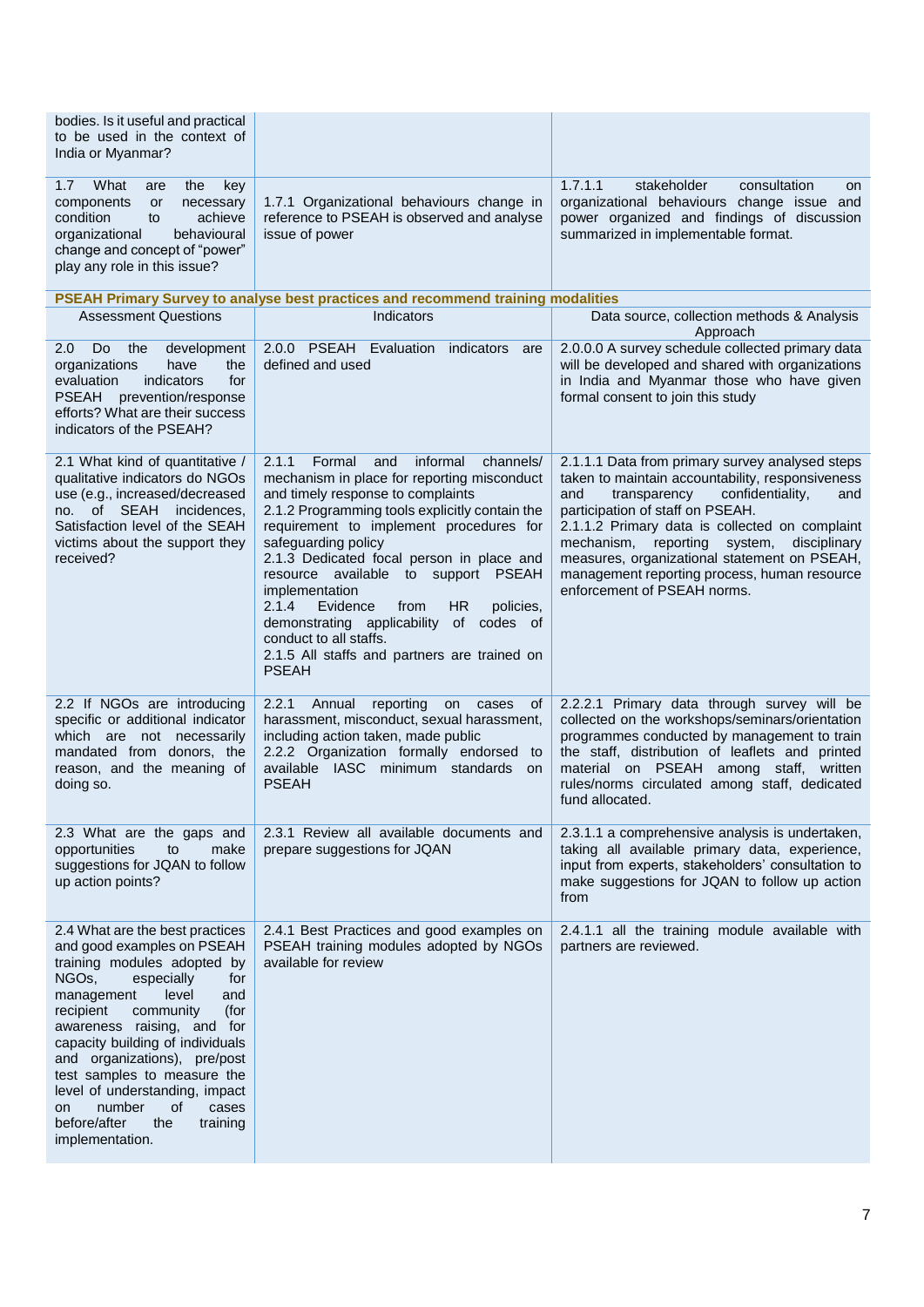| 2.5.1 Training agenda, operational and<br>2.5<br>Who<br>2.5.1.1<br>finance<br>and<br>implementable part of PSEAH training is<br>implement trainings? How is<br>available for analysis<br>the training record kept and<br>monitored within organization?<br>How are trainings categorized<br>and delivered? By level of<br>responsibility? By function?<br>How is the topic of PSEAH<br>categorized in training policy<br>and<br>of<br>capacity<br>menu<br>within<br>development<br>NGOs/organizations? What is<br>the cycle or frequency of<br>PSEAH training? | All<br>the operational, logistics<br>and<br>programmatic aspect of training module used by<br>development partners are collected and reviewed<br>to understand a pattern in this process. |
|----------------------------------------------------------------------------------------------------------------------------------------------------------------------------------------------------------------------------------------------------------------------------------------------------------------------------------------------------------------------------------------------------------------------------------------------------------------------------------------------------------------------------------------------------------------|-------------------------------------------------------------------------------------------------------------------------------------------------------------------------------------------|
|----------------------------------------------------------------------------------------------------------------------------------------------------------------------------------------------------------------------------------------------------------------------------------------------------------------------------------------------------------------------------------------------------------------------------------------------------------------------------------------------------------------------------------------------------------------|-------------------------------------------------------------------------------------------------------------------------------------------------------------------------------------------|

**3. Organizations Participated in JQAN PSEAH survey** 

## **Table 2 Organizations Participated in JQAN PSEAH survey**

|                | <b>Myanmar</b>                   |                                           |                              |                                                                                    |
|----------------|----------------------------------|-------------------------------------------|------------------------------|------------------------------------------------------------------------------------|
| <b>SL</b>      | <b>Organization</b>              | <b>Key Contact Point</b>                  | <b>Email ID</b>              | <b>Areas of work</b>                                                               |
| 1              | UNOPS,                           | Andrew Kirkwood, Director                 | andrewk@uno                  | Sustainable<br>development,<br>Water<br>and                                        |
|                | <b>Myanmar</b>                   | & Representative                          | ps.org                       | Energy                                                                             |
|                |                                  | Phyu Kyi Khaing, PSEA                     | phyukyik@uno                 |                                                                                    |
|                |                                  | <b>Focal Point, UNOPS</b>                 | ps.org                       |                                                                                    |
| $\overline{2}$ | World<br>Vision,                 | Grenville<br>Hopkinson,                   | grenville_hopki              | Education, disability, nutrition, gender and                                       |
|                | <b>Myanmar</b>                   | World<br>National<br>Director,            | nson@wvi.org                 | development, WASH                                                                  |
|                |                                  | Vision, Myanmar                           |                              |                                                                                    |
| $\mathbf{3}$   | Action<br>Aid,                   | Khin Lay Nwe Tun, Program                 | khinlaynwe.tun               | Women Empowerment, Land and climate,                                               |
|                | <b>Myanmar</b>                   | manager, Women's rights                   | @actionaid.or                | emergency                                                                          |
|                |                                  | team,<br>and<br>safeguarding              | g                            |                                                                                    |
|                |                                  | lead                                      |                              |                                                                                    |
| 4              | UNICEF,                          | Noriko Izumi, PSEA Focal                  | nizumi@unicef                | <b>Child</b><br>Education,<br>Survival,<br>gender,                                 |
|                | <b>Myanmar</b>                   | Point, UNICEF Myanmar                     | .org                         | emergency                                                                          |
| 5              |                                  |                                           |                              |                                                                                    |
|                | World Concern,<br><b>Myanmar</b> | Hnin Pyae Wunn, Project<br>(IHD)<br>World | hninpyaewunn<br>@worldconcer | Clean water and health, child protection,<br>Food and nutrition, disaster response |
|                |                                  | Manager<br>Concern Myanmar Country        |                              |                                                                                    |
|                |                                  | <b>Office</b>                             | n.org                        |                                                                                    |
| 6              | PATH,                            | Thida Lin, PATH, Myanmar                  | tlin@path.org                | Sexual and reproductive health,<br>Early                                           |
|                | <b>Myanmar</b>                   |                                           |                              | Childhood development, primary health care                                         |
| $\overline{7}$ | Help<br>Age,                     | Wah WahHser, Focal Point                  | wah.wahhser                  | Age care (helplines, senior citizen care                                           |
|                | <b>Myanmar</b>                   | Gender,<br>Help<br>Age,                   | @helpagemya                  | and<br>day<br>homes<br>care<br>centres,                                            |
|                |                                  | <b>Myanmar</b>                            | nmar.org                     | physiotherapy), Livelihoods (elder-self-help                                       |
|                |                                  |                                           |                              | groups; linkages with government schemes)                                          |
| 8              | <b>Oak Foundation</b>            | <b>Steina</b><br>Bjorgvinsdottir,         | steina.bjorgvin              | Environment,<br>Child<br>prevent<br>sexual                                         |
|                |                                  | Manager,<br>Project                       | sdottir@oakfn                | harassment, Human rights                                                           |
|                |                                  | Safeguarding & Organizatio                | d.ch                         |                                                                                    |
|                |                                  | nal Development                           |                              |                                                                                    |
| 9              | <b>UNFPA</b>                     | Inter-Agency<br>Lian Yong,                | mmrpsea@unf                  | Sexual and reproductive health, young                                              |
|                |                                  | <b>PSEA</b><br>Coordinator,               | pa.org                       | people, Human Rights and Gender Equality,                                          |
|                |                                  | <b>Myanmar</b>                            |                              | Population control                                                                 |
| 10             | <b>Aid Facilitator</b>           | Thida Yong, HR Director                   | aidfacilitator@              | Gender, labour, livelihood                                                         |
|                |                                  |                                           | gmail.com                    |                                                                                    |
| <b>India</b>   |                                  |                                           |                              |                                                                                    |
| <b>SL</b>      | <b>Organization</b>              | <b>Key Contact Point</b>                  | <b>Email ID</b>              | <b>Areas of work</b>                                                               |
| $\mathbf 1$    | PATH, India                      | Jain,<br>Country<br>Neeraj                | njain@path.or                | Sexual and reproductive<br>health,<br>Early                                        |
|                |                                  | Director, India & Director,               | $\mathbf{g}$                 | Childhood development, primary health care                                         |
| $\overline{2}$ |                                  | South Asia                                |                              |                                                                                    |
|                | <b>PRADAN</b>                    | Smita Mohanty, Integrator,                | smitamohanty                 | Natural Resource Management, Women,                                                |
|                |                                  | <b>Co-lead HRD</b>                        | @pradan.net                  | <b>Food Security</b>                                                               |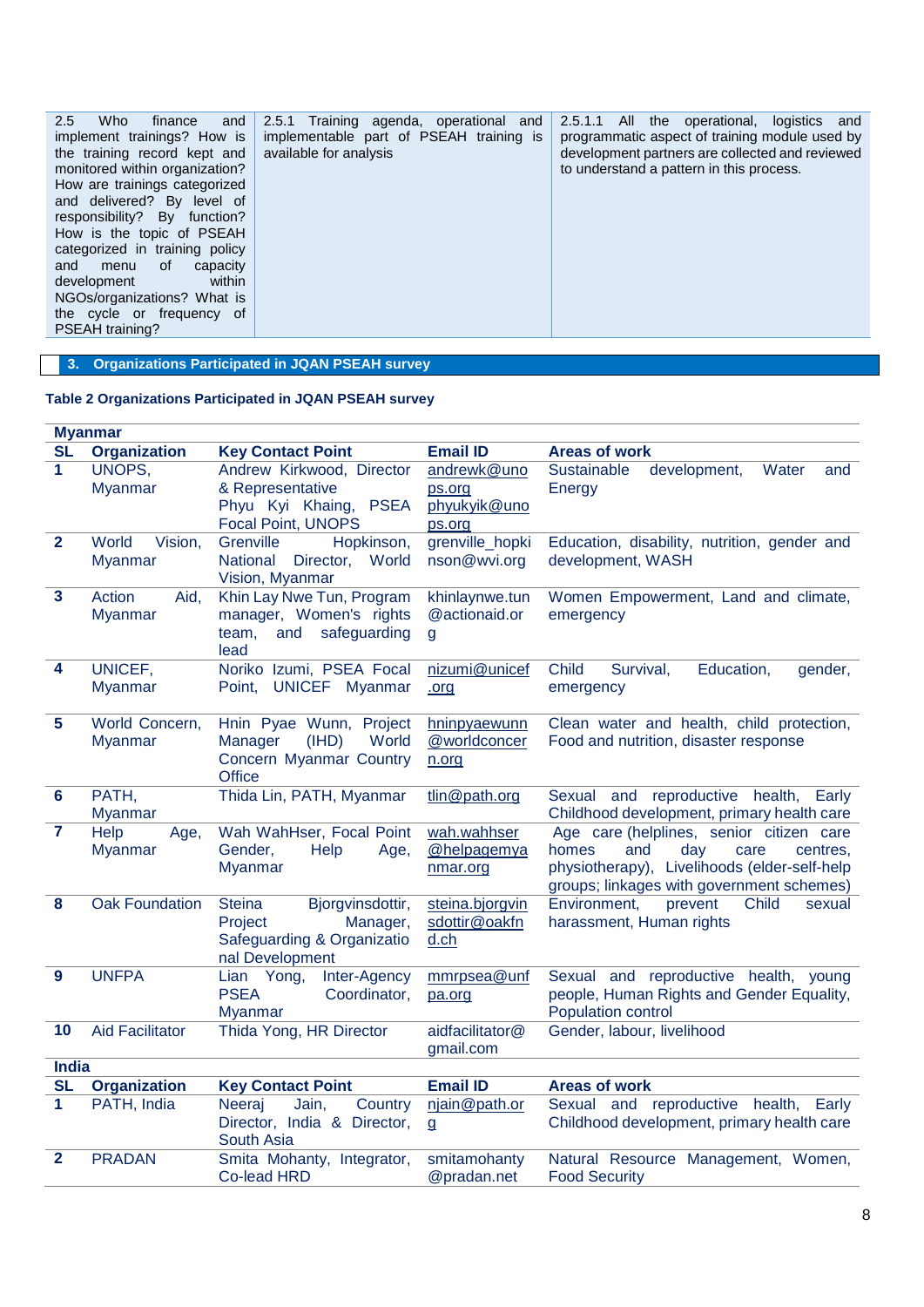| 3              | <b>CYSD</b>              | <b>Shree</b><br>Jagadananda,<br>Uppali<br>Chairman<br>& Ms. | Jagada@cysd.   | Livelihood, governance, diaster mitigation |
|----------------|--------------------------|-------------------------------------------------------------|----------------|--------------------------------------------|
|                |                          | Focal                                                       | org            |                                            |
|                |                          | Gender<br>Mohanty,                                          | uppali@cysd.o  |                                            |
|                |                          | Point                                                       | <u>rg</u>      |                                            |
| 4              | <b>MSSRF</b>             | Dr Rengalakshmi, Director                                   | rengalakshmi   | Agriculture, Climate Change, Food Security |
|                |                          |                                                             | @mssrf.res.in  |                                            |
| 5              | India HIV/AIDS           | <b>Sree</b><br>Kumar<br>V.<br>Head.                         | kkishor@allian | <b>Public Health</b>                       |
|                | Alliance                 | <b>Human Resources</b>                                      | ceindia.org    |                                            |
| 6              | <b>PRATHAM</b>           | Shabu,<br>Gender<br><b>Sherin</b>                           | sherin.shabu   | <b>Education</b>                           |
|                |                          | <b>Focal Point</b>                                          | @pratham.org   |                                            |
| $\overline{7}$ | Society<br>for           | Dr.Nayreen<br>Daruwala,                                     | nayreen@sne    | Nutrition, Education, Health               |
|                | <b>Nutrition</b>         | Prevention<br>Director,<br><sub>of</sub>                    | hamumbai.org   |                                            |
|                | Education<br>and         | Violence<br>against<br>women                                |                |                                            |
|                | <b>Health</b><br>Action- | and children                                                |                |                                            |
|                | <b>SNEHA</b>             |                                                             |                |                                            |
| 8              | United Nations           | Shobhana<br>Boyle,<br>Gender                                | boyle@unfpa.   | Sexual and reproductive health, young      |
|                | Population               | <b>Specialist</b>                                           | org            | people, Human Rights and Gender Equality,  |
|                | Fund (UNFPA),            |                                                             |                | Population control                         |
|                | India                    |                                                             |                |                                            |
| 9              | International            |                                                             | sanhita.sinha  | <b>Tuberculosis and Tobacco Control</b>    |
|                | Union Against            |                                                             | @theunion.org  |                                            |
|                | <b>Tuberculosis</b>      | Sanhita Sinha                                               |                |                                            |
|                |                          |                                                             |                |                                            |
|                | and<br>lung              | Head - Human Resources                                      |                |                                            |
|                | <b>Diseases</b><br>(The  |                                                             |                |                                            |
|                | Union)                   |                                                             |                |                                            |
| 10             | Room to Read,            | Officer,<br><b>Nikita</b><br>Hunjan,                        | Nikita.Hunjan  | Girl's education and Literacy program      |
|                | India                    | People's Operation                                          | @roomtoread.   |                                            |
|                |                          |                                                             | org            |                                            |
|                |                          |                                                             |                |                                            |

# **4. PSEAH Country Profiles- India and Myanmar**

## **4.1 PSEAH Profile-India**

| Demographic<br>education<br>Profile | Total Population-1,397,383,448, Total land area-2,973,190 Km2, Female to the total population-48.4,<br>Female to the total population-51.96 (As per 2011 Census-www.censusindia.gov.in), % of girls enrolled<br>in Primary education- 97.81%, literacy rate- 77.7% (75 <sup>th</sup> Round of NSS of India, 2018)                                                                                                                                                                                                                                                                                                                                                                          |
|-------------------------------------|--------------------------------------------------------------------------------------------------------------------------------------------------------------------------------------------------------------------------------------------------------------------------------------------------------------------------------------------------------------------------------------------------------------------------------------------------------------------------------------------------------------------------------------------------------------------------------------------------------------------------------------------------------------------------------------------|
| Women<br>Profile                    | Percentage of literate women-70.3%, (75 <sup>th</sup> Round NSS of India, 2018), Percentage of women labour<br>force- 47.29% (https://data.worldbank.org/indicator/SL.TLF.CACT.FE.ZS, 2019 data)                                                                                                                                                                                                                                                                                                                                                                                                                                                                                           |
| Constitutiona<br>I provision        | Articles 14, 15, 15(3), 16, 39(a), 39(b), 39(c) and 42 of the Indian Constitution are of specific importance<br>in terms of empowerment of women and key provisions are as follows; Equality before law for women<br>(Article 14), The State to make any special provision in favour of women and children (Article 15 (3)),<br>Equality of opportunity for all citizens in matters relating to employment or appointment to any office<br>under the State (Article 16), the State to direct its policy towards securing for men and women equally<br>the right to an adequate means of livelihood (Article 39(a)); and equal pay for equal work for both men<br>and women (Article 39(d)) |
| Available<br>Legal<br>Options       | The Crimes Identified Under the Indian Penal Code (IPC); (i) Rape (Sec. 376 IPC), (ii) Kidnapping &<br>Abduction for different purposes (Sec. 363-373), (iii) Homicide for Dowry, Dowry Deaths, or their<br>attempts (Sec. 302/304-B IPC), (iv) Torture, both mental and physical (Sec. 498-A IPC), (v) Molestation<br>(Sec. 354 IPC), (vi) Sexual Harassment (Sec. 509 IPC), (vii) Importation of girls (up to 21 years of age),<br>(2) The Crimes identified under the Special Laws (SLL)<br>Although all laws are not gender specific, the provisions of law affecting women significantly have been                                                                                    |
|                                     | reviewed periodically and amendments carried out to keep pace with the emerging requirements. Some<br>acts which have special provisions to safeguard women and their interests are: (i) The Employees State<br>Insurance Act, 1948, (ii) The Plantation Labour Act, 1951, (iii) The Family Courts Act, 1954, (iv) The<br>Special Marriage Act, 1954, (v) The Hindu Marriage Act, 1955, (vi) The Hindu Succession Act, 1956                                                                                                                                                                                                                                                                |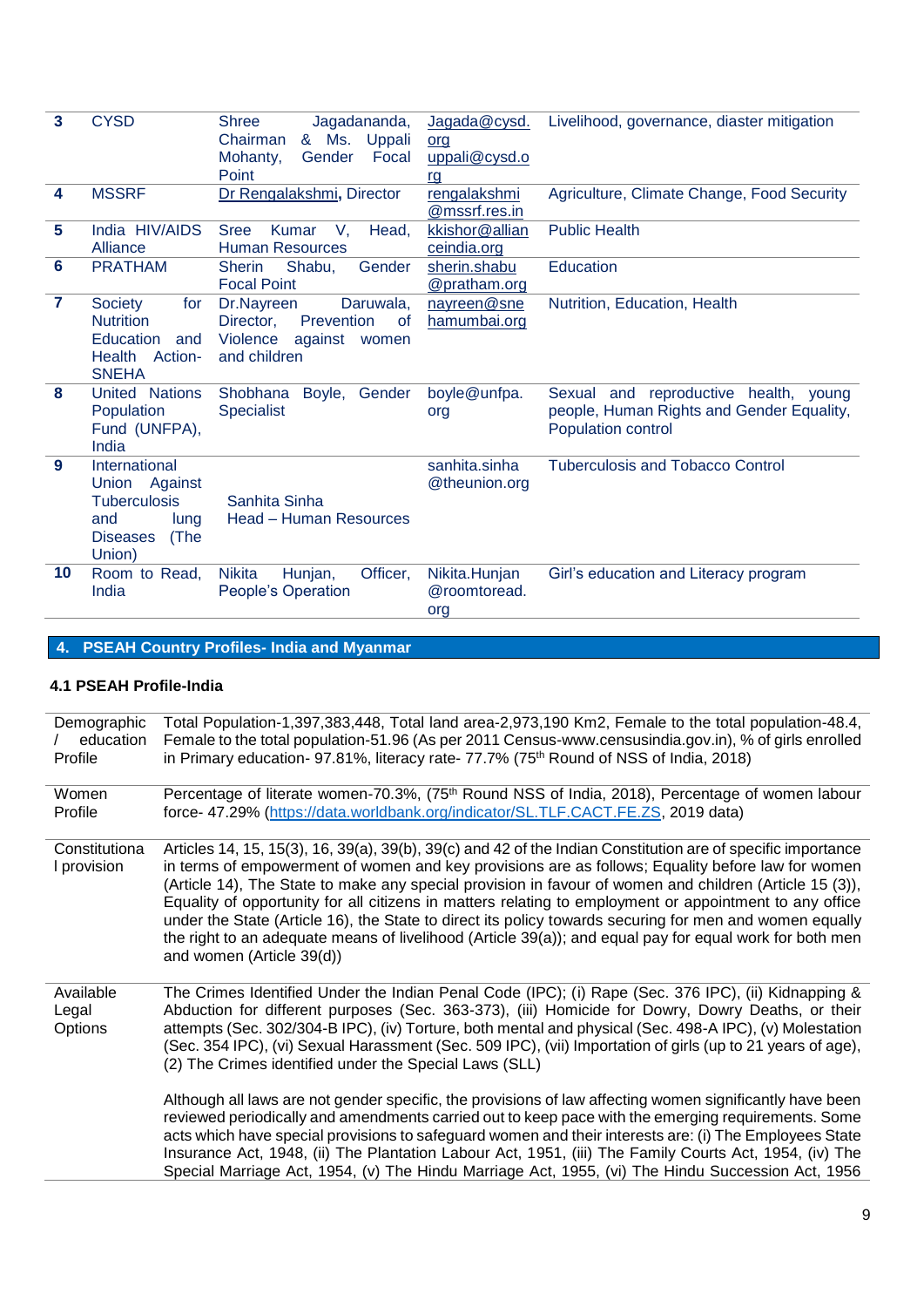with amendment in 2005, (vii) Immoral Traffic (Prevention) Act, 1956, (viii) The Maternity Benefit Act, 1961 (Amended in 1995), (ix) Dowry Prohibition Act, 1961, (x) The Medical Termination of Pregnancy Act, 1971, (xi) The Contract Labour (Regulation and Abolition) Act, 1976, (xii) The Equal Remuneration Act, 1976, (xiii) The Prohibition of Child Marriage Act, 2006, (xiv) The Criminal Law (Amendment) Act, 1983, (xv) The Factories (Amendment) Act, 1986, (xvi) Indecent Representation of Women (Prohibition) Act, 1986, (xvii) Commission of Sati (Prevention) Act, 1987, (xviii) The Protection of Women from Domestic Violence Act, 2005

| Initiatives<br>to<br>protect<br>the<br>rights<br>οf                                                               | National Commission for Women, Reservation for Women in Local Self -Government (The 73rd<br>Constitutional Amendment Acts passed in 1992), The National Plan of Action for the Girl Child (1991-<br>2000), National Policy for the Empowerment of Women, 2001,                                                                                                                                                                                                                                                                                                                                                                                                                                                                                                                                                                                                                                                                                |
|-------------------------------------------------------------------------------------------------------------------|-----------------------------------------------------------------------------------------------------------------------------------------------------------------------------------------------------------------------------------------------------------------------------------------------------------------------------------------------------------------------------------------------------------------------------------------------------------------------------------------------------------------------------------------------------------------------------------------------------------------------------------------------------------------------------------------------------------------------------------------------------------------------------------------------------------------------------------------------------------------------------------------------------------------------------------------------|
| women                                                                                                             |                                                                                                                                                                                                                                                                                                                                                                                                                                                                                                                                                                                                                                                                                                                                                                                                                                                                                                                                               |
| Sexual<br>Harassment<br>of Women at<br>Workplace<br>(Prevention,<br>Prohibition<br>and<br>Redressal)<br>Act, 2013 | The Sexual Harassment of Women at Workplace (Prevention, Prohibition and Redressal) Act, 2013is<br>a legislative act in India that seeks to protect women from sexual harassment at their place of work.<br>The Act will ensure that women are protected against sexual harassment at all the workplaces, be it in<br>public or private. This will contribute to realisation of their right to gender equality, life and liberty and<br>equality in working conditions everywhere. The sense of security at the workplace will improve women's<br>participation in work, resulting in their economic empowerment and inclusive growth. Under the Act,<br>which also covers students in schools and colleges as well as patients in hospitals, employers and local<br>authorities will have to set up grievance committees to investigate all complaints. Employers who fail<br>to comply will be punished with a fine of up to 50,000 rupees. |
| Vishaka<br>Guidelines                                                                                             | The Vishaka Guidelines were a set of guidelines instituted by the Supreme Court of India in the year<br>1997 to protect women at the workplace and to curb rising cases of sexual harassment prescribing the<br>method to be followed while dealing with cases related to the sexual harassment of women. The                                                                                                                                                                                                                                                                                                                                                                                                                                                                                                                                                                                                                                 |

method to be followed while dealing with cases related to the sexual harassment of women. The guidelines widen the meaning and scope of sexual harassment by defining it as an unwanted sexual determination which is directly or impliedly intended to cause physical contact or advances, demand or request for sexual favours, sexually coloured remarks, showing pornography, any other unwelcome conduct whether it is physical, verbal, or non-verbal.

| Demographic/<br>education Profile          | Total population-54.87 million, Female percentage-50.7%, Total land area-653290 Km <sup>2.</sup>                                                                                                                                                                                                                                                                                                                                                                                                                                                                                                                                     |
|--------------------------------------------|--------------------------------------------------------------------------------------------------------------------------------------------------------------------------------------------------------------------------------------------------------------------------------------------------------------------------------------------------------------------------------------------------------------------------------------------------------------------------------------------------------------------------------------------------------------------------------------------------------------------------------------|
| Women Profile                              | Literate women-84%, Percentage of women labour force-46%                                                                                                                                                                                                                                                                                                                                                                                                                                                                                                                                                                             |
| Constitutional<br>provision                | The Myanmar Constitution (2008)104 does not explicitly enshrine gender equality, however it does<br>provide for equal rights before the law (Section 347) and non-discrimination based on sex (Section<br>348).                                                                                                                                                                                                                                                                                                                                                                                                                      |
| <b>PSEA</b><br>Law and<br>women protection | Myanmar is a signatory to the Convention on Elimination of all forms of Discrimination Against<br>Women (CEDAW), which prohibits trafficking and exploitation of women. Myanmar has ratified the<br>Convention of the Rights of the Child (CRC), the Convention on the Rights of People with<br>Disabilities and the Convention for the Suppression of the Traffic in Persons and of the Exploitation<br>of the Prostitution of Others. Myanmar is a member of the Association of Southeast Asian Nations<br>(ASEAN) Committee on Women and the ASEAN Commission on Protection and Promotion of the<br>Rights of Women and Children. |
|                                            | The Ministry of Social Welfare, Relief and Resettlement, the leading ministry for implementing<br>women's advancement and empowerment, recognise there are major challenges in advancing<br>women's rights, including contradictory messages in the legal framework, the plural legal system<br>with different gender equality and women's rights standards, policy-practice deficits, among<br>others.100                                                                                                                                                                                                                           |
|                                            | In December 2018, the Government signed a Joint Communique on prevention and response to<br>conflict-related sexual violence and an implementation plan with the Special Representative of the<br>Secretary-General on Sexual Violence in Conflict (SRSG-SVC),101 in relation to 'allegations of<br>widespread and systematic patterns of sexual violence allegedly committed by elements of the<br>Myanmar Security Forces, Border Guard Police and Rakhine Buddhist militias against Rohingya                                                                                                                                      |

## **4.2 PSEAH Profile Myanmar**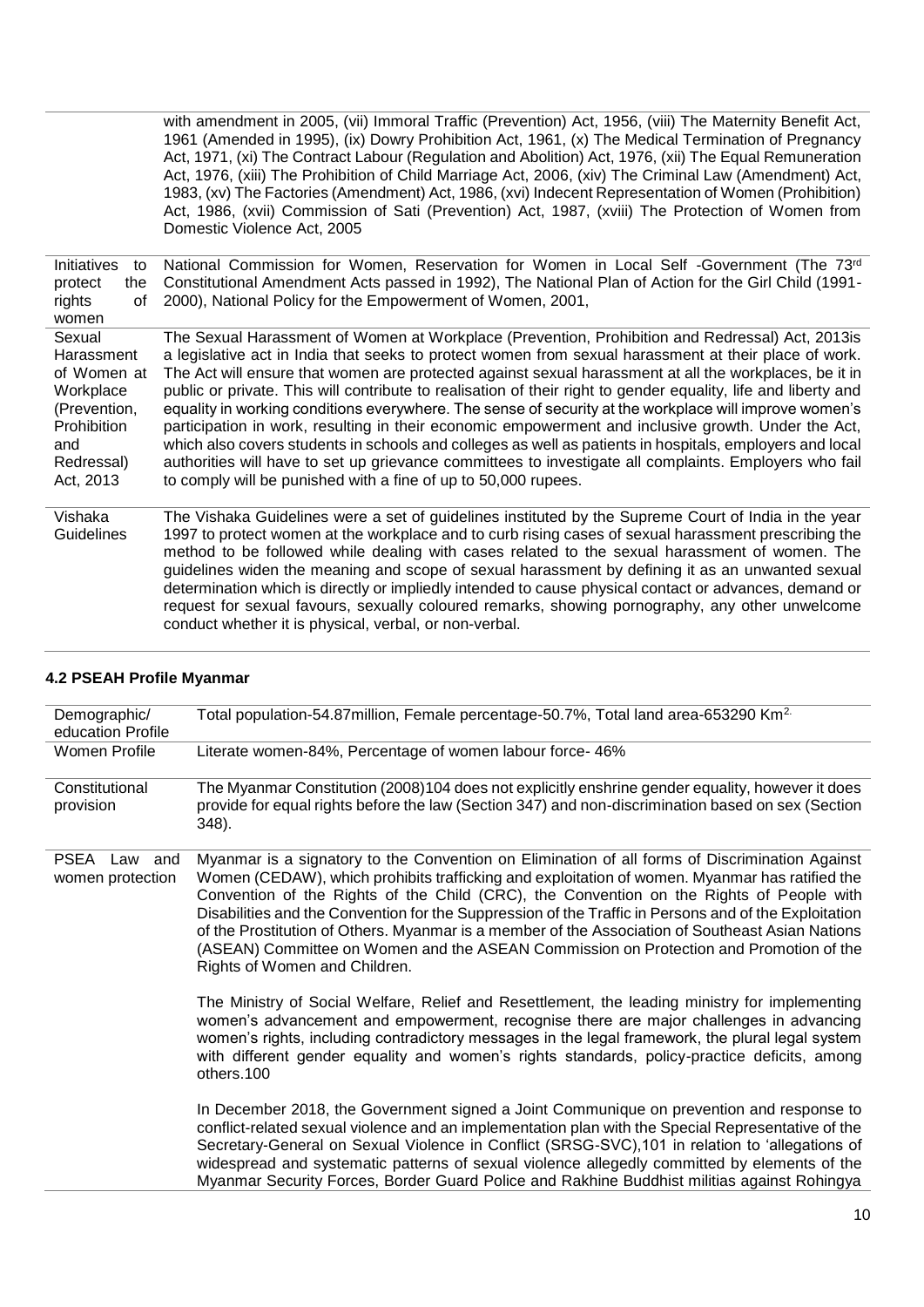|                            | women and children'.102 While the signing of the Joint Communique is positive in terms of a<br>reflection of political will to implement change, it is nevertheless an indication of the systemic<br>gender inequality issues that are exacerbated in ethnic groups, particularly vis a vis state actors.                                                                                                                                                                                                                                                                                                                                                                                                                                                                                                                        |
|----------------------------|----------------------------------------------------------------------------------------------------------------------------------------------------------------------------------------------------------------------------------------------------------------------------------------------------------------------------------------------------------------------------------------------------------------------------------------------------------------------------------------------------------------------------------------------------------------------------------------------------------------------------------------------------------------------------------------------------------------------------------------------------------------------------------------------------------------------------------|
| Legal Framework            | The Myanmar Constitution (2008) does not explicitly enshrine gender equality; however, it does<br>provide for equal rights before the law (Section 347) and non-discrimination based on sex (Section<br>348).                                                                                                                                                                                                                                                                                                                                                                                                                                                                                                                                                                                                                    |
|                            | The Penal Code (1948) includes provisions relevant to sexual exploitation and abuse, in relation<br>to causing hurt (Section 323), sexual abuse against a woman (Section 354), rape (Section 376),<br>sexual harassment (Section 509) and attempt to commit an offence (Section 511), among others.<br>There are, however, barriers to women and particularly survivors of GBV in terms of accessing the<br>criminal justice system.                                                                                                                                                                                                                                                                                                                                                                                             |
|                            | The Anti-Trafficking in Persons Law (2005) criminalizes trafficking of women, children, and youth<br>(Section 24) including the use of trafficking victims for pornography (Sections 25); and attempts to<br>traffic (Section 27) and providing assistance to traffickers (Section 32) also constitutes an offence.                                                                                                                                                                                                                                                                                                                                                                                                                                                                                                              |
|                            | The recently enacted the Child Rights Law (2019) raises the age of a child from 16 to 18, and the<br>minimum age to marry is 18 years. It provides penalties for acts of sexual abuse against a child<br>(Section 100I(iii)), employing a child in a nightclub, karaoke bar or massage parlor which may also<br>be used as a place of sexual business (Section 101), and making and distributing child<br>pornographic photographs (Section 105).                                                                                                                                                                                                                                                                                                                                                                                |
|                            | The Suppression of Prostitution Act (1949) remains in effect and criminalizes sex work. The law<br>punishes those who engage in sex work or are suspected of engaging in sex work; clients of sex<br>workers are not punished.                                                                                                                                                                                                                                                                                                                                                                                                                                                                                                                                                                                                   |
|                            | The Majority Act (1875) states that the age of majority (to marry and divorce) is 18 (Section 3).                                                                                                                                                                                                                                                                                                                                                                                                                                                                                                                                                                                                                                                                                                                                |
|                            | The Penal Code states that the age of consent to sex is 14 years for females (Section 375) but<br>doesn't provide a specific age restriction on males. As the legal system comprises of customary<br>law, statutory law and judicial decisions, the age of majority may vary, but often place the female<br>age lower than the male's; customary laws include Burmese Buddhist law, Hindu law, in addition<br>to traditional customs of ethnic groups. According to the Burma Laws Act (1898), customary laws<br>have the force of law (Section 13). Therefore, specific laws govern the age of marriage between<br>different religions and those belonging to a certain religion - for example, the Christian Marriage<br>Act (1872) states the legal age of marriage is 13 years for girls and 16 years for boys (Section 60). |
|                            | The draft Prevention of Violence Against Women law, under development since 2013, hopes to<br>better protect women from all forms of violence, including domestic violence, marital rape, sexual<br>violence, harassment, and assault in the workplace and in public. Despite being submitted to<br>Parliament in late 2017, it is yet to be passed. In 2013, the Government launched its National<br>Strategic Plan for the Advancement of Women, which recognizes the work needed across<br>Government to progress towards gender equality.                                                                                                                                                                                                                                                                                    |
|                            | The Myanmar National Human Rights Commission was established in 2011 with a mandate to<br>conduct inquiries in respect of complaints of human rights violations while providing an alternate<br>avenue that victims may choose over the formal justice system, the lack of transparency and<br>application of cultural norms and practices rather than international human rights principles only<br>serves to further entrench attitudes towards gender while moving away from a survivor-centered<br>approach. (Australian Council for International Development (ACFID), (2020), Prevention of<br>Sexual Exploitation and Abuse (PSEA), Country Mapping of Known Context, Legislation,<br>Reporting and Referral Pathways - Myanmar)                                                                                          |
| Government<br>Institutions | The Department of Social Welfare under the Ministry of Social Welfare, Relief and Resettlement<br>is the statutory authority for the safeguarding of children and vulnerable adults. Committees on the<br>Rights of the Child have been formed at national, regional, district and township levels to respond<br>to cases of child abuse; however, there are gaps regarding implementation of duties. For women,                                                                                                                                                                                                                                                                                                                                                                                                                 |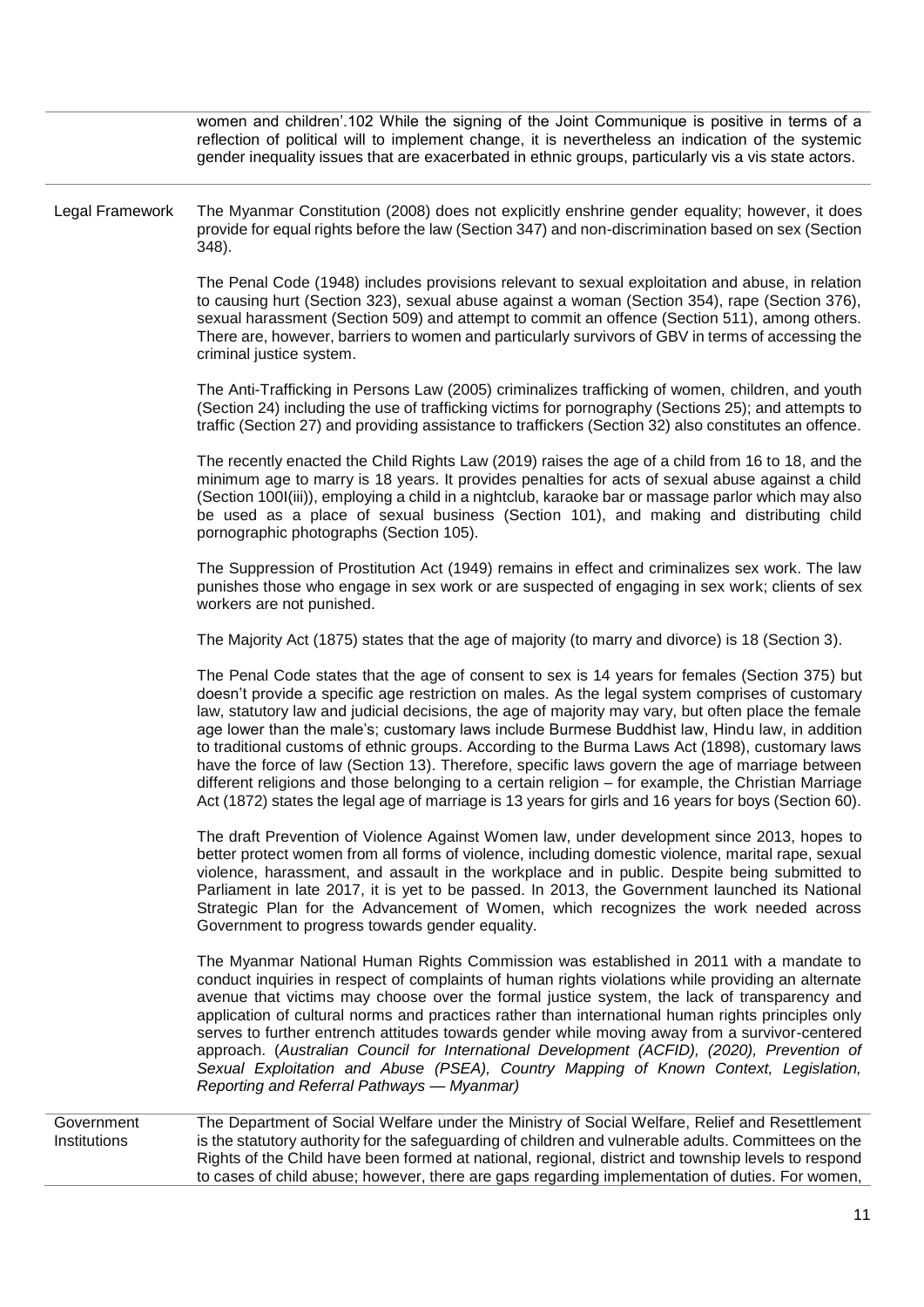the Myanmar National Committee for Women's Affairs (MNCWA) has been established under the management of the Department of Social Welfare to respond to different issues related to women. The Myanmar Police Force also has the overall duty to ensure protection of all citizens including women and children, however there are serious concerns regarding the rule of law and trust by the community.

## **5. PSEAH Policy and Implementation- Desk Review**

This desk review is based on the fifty-two policy documents submitted or retrieved from the web link referred by the selected NGOs.

| <b>PSEAH Indicators</b>                                                                                   | <b>Experience from India and Myanmar</b>                                                                                                                                                                                                                                                                                                                                                                                                                                                                                                                                                                                                                                                                                                                                                                                                                                                                                                                                                                                                                                                                                                                                                   |
|-----------------------------------------------------------------------------------------------------------|--------------------------------------------------------------------------------------------------------------------------------------------------------------------------------------------------------------------------------------------------------------------------------------------------------------------------------------------------------------------------------------------------------------------------------------------------------------------------------------------------------------------------------------------------------------------------------------------------------------------------------------------------------------------------------------------------------------------------------------------------------------------------------------------------------------------------------------------------------------------------------------------------------------------------------------------------------------------------------------------------------------------------------------------------------------------------------------------------------------------------------------------------------------------------------------------|
| model<br>Good<br>and<br>best<br>practices<br>followed<br>by<br>development<br>partners/donors/UN agencies | Accountability-Based on the policy document shared by NGOs, it is found that NGOs<br>take efforts to make their staff accountable through different means. For example,<br>instructions provided by NGO 'Help Age International' to its staff/partners regarding the<br>PSEAH have potential to bring accountability among them. These instructions are (i)<br>Do no harm (ii) Prevent harm and abuse (iii) Report harm and abuse (iv) Provide<br>channels for reporting (v) Believe and support survivors (vi) Investigate (vii) Collect<br>Feedback to survivors (viii) Act on wrongdoing (ix) Learn via case review. Similarly, the<br>NGO 'ActionAid's policy on accountability underlines considering withdrawal of funding<br>or end of relationship as a mechanism to ensure accountability from a partner if there<br>is evidence that a complaint has been dealt with inappropriately or inadequately                                                                                                                                                                                                                                                                             |
|                                                                                                           | <b>Confidentiality-The data suggests that the NGOs take sincere effort to ensure</b><br>confidentiality. Following approach on confidentiality is discernible from policy<br>documents of the NGOs concerned: Safety and wellbeing of the victim is always<br>paramount, Confidentiality is crucial in SHEA and Safeguarding and Privacy, Breach<br>of confidentiality erodes complaints management processes, confidentiality of personal<br>data and information is important in managing issues relating to sexual harassment,<br>exploitation and abuse, accepting confidentiality is a healthy survivor-centred<br>approach, sharing of information must be on a need-to-know basis or only those who<br>are accountable in SEAH investigation process need to be informed, any kind of<br>breach should be treated as a serious misconduct understanding that confidentiality<br>principle may be compromised when somebody's life is in danger and to ensure that<br>everyone is safe,. The policy declaration of NGOs to comply with the local and<br>international data protection laws/policies when gathering, storing, or sharing any data<br>relating to individuals and SHEA |
|                                                                                                           | <b>Counselling-The policy documents shared by NGOs mention the importance of</b><br>counselling in case of the SEAH case. The NGOs provide guidelines for streamlining<br>the post SEAH occurrence situation in which survivor counselling through the<br>established mechanisms and with provision of adequate information on the process.<br>The legal assistance, emotional support and confidentiality constitute the core areas of<br>the counselling policy of NGOs                                                                                                                                                                                                                                                                                                                                                                                                                                                                                                                                                                                                                                                                                                                  |
|                                                                                                           | Participation-The study of the existing policy documents of some NGOs reveals that<br>there is a declared commitment by NGOs to ensuring active participation of<br>stakeholders in assessing, planning, implementing, monitoring, and evaluating<br>programs through the systematic use of participatory methods recognising the fact that<br>sexual exploitation and abuse is often grounded in gender and other inequalities.<br>Accordingly, the programmes are to be designed in an inclusive way so that those who<br>are most marginalised can access the programme and realise their rights. Space must<br>be created for children, young people, women, transgender, and gender non-binary<br>people to raise concerns and share ideas and this vulnerable section should be made<br>aware of their rights and procedure to follow if there is any violation of these rights.                                                                                                                                                                                                                                                                                                     |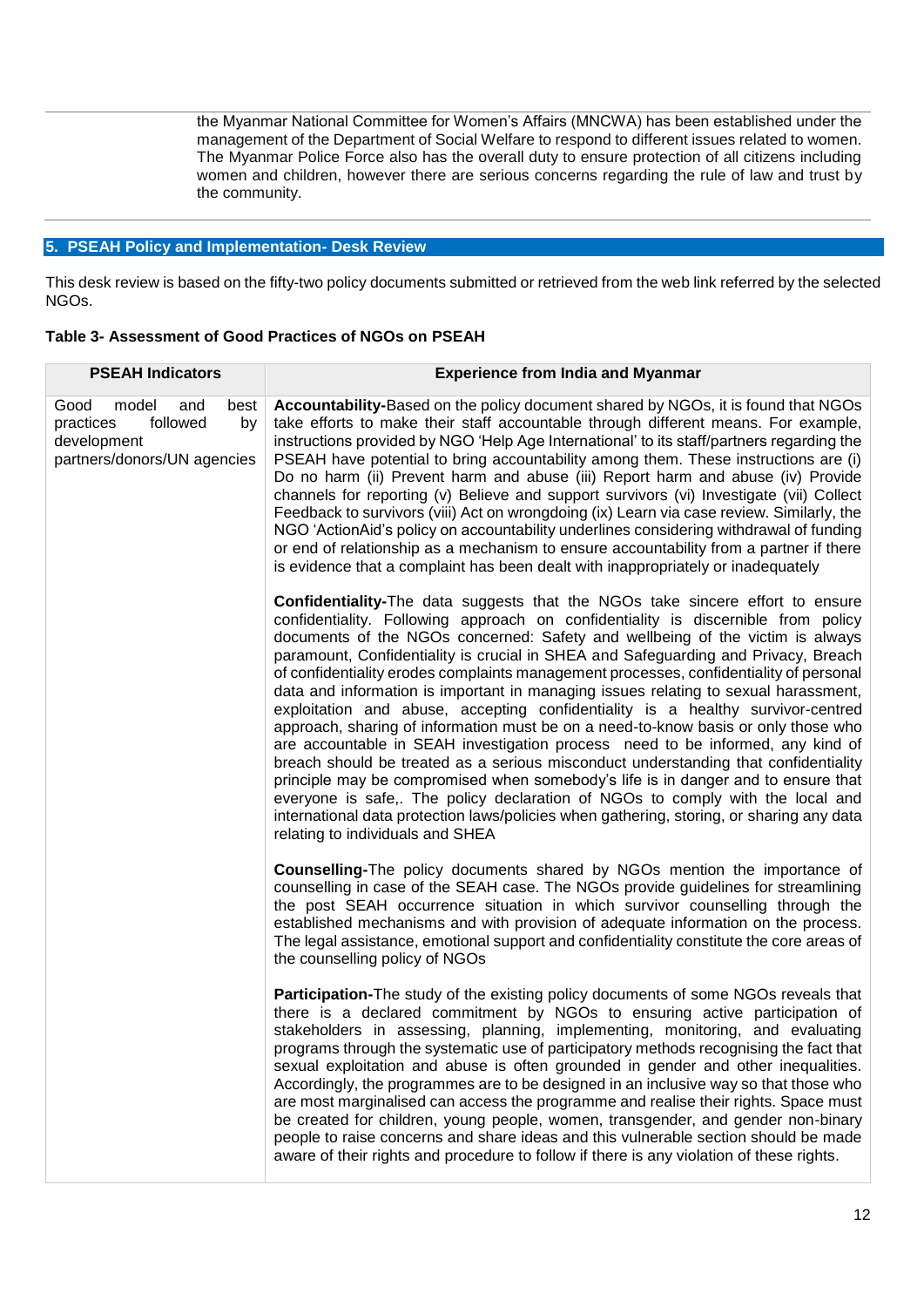| Is PSEAH policy same for all<br>organizations or it varies from<br>one to other organization or<br>one to other country                                                                                                  | It is found from the document review that the concerned Development<br>partners/donors/UN agencies have an official PSEAH Policy and PSEAH/Safeguarding<br>focal point are available However, the PSEAH policy of some of the NGOs are aligned<br>with the government policy on sexual exploitation of their country of operation whereas<br>some NGOs follow PSEAH policy guidelines directly.                                                                                                                                                                                                                                                                                                                                                                                                                                                                                                                                                                                                                                                                                  |
|--------------------------------------------------------------------------------------------------------------------------------------------------------------------------------------------------------------------------|----------------------------------------------------------------------------------------------------------------------------------------------------------------------------------------------------------------------------------------------------------------------------------------------------------------------------------------------------------------------------------------------------------------------------------------------------------------------------------------------------------------------------------------------------------------------------------------------------------------------------------------------------------------------------------------------------------------------------------------------------------------------------------------------------------------------------------------------------------------------------------------------------------------------------------------------------------------------------------------------------------------------------------------------------------------------------------|
| How are country's legal and<br>policy components integrated<br>organization's<br>into<br>PSEAH/HR policy?                                                                                                                | NGOs take, as per the policy document, effort for imparting knowledge on the country<br>specific policies on sexual exploitation wherever the PSEAH is different from the<br>country's government policy.                                                                                                                                                                                                                                                                                                                                                                                                                                                                                                                                                                                                                                                                                                                                                                                                                                                                        |
| What is the best practices<br>organization follow in which<br>the PSEAH complaints are<br>taken seriously and How is<br><b>PSEAH</b><br>policy<br>implementation<br>work<br>and<br>plan<br>monitored<br>and<br>assessed? | Documents of NGOs like CHS Alliance, PSEA Myanmar Action Plan 2021, ActionAid<br>and Help Age International Indicate that complaint handling is vital to PSEAH<br>management. Complaints are dealt by PSEAH Focal person, SEAH Investigators and<br>delegated authorities with responsibility examine SEAH incidents. The complaint<br>handling procedure verification requires records showing SEAH incident resolution,<br>SEAH incident reporting to the organisation's governing body or equivalent<br>Posters/information about complaints mechanisms visible in public areas of offices and<br>at project sites. NGOs carrying out PSEAH management based on documented<br>complaints, reporting and investigations system/procedure and evidence of<br>affected people, dissemination of information through<br>consultations<br>with<br>posters/information about complaints mechanisms visible in public areas of<br>communities or project sites is ensured. Communities and affected people are<br>consulted on how the complaints handling process accommodate SEAH. |
| What<br>are<br>the<br>success<br>of<br><b>PSEAH</b><br>Indicators<br>implementation and what are<br>the measures taken<br>for                                                                                            | Policies for preventing the occurrence of specific PSEAH incidents, rules, and<br>methods of investigation, claim policy, internal training, coping mechanisms for victims<br>implemented as per protocol are reflected in NGO documents studies.                                                                                                                                                                                                                                                                                                                                                                                                                                                                                                                                                                                                                                                                                                                                                                                                                                |
| adequate representation of<br>the victim and ensure the<br>to<br>be<br>non-<br>process<br>discriminatory<br>and<br>mechanism to deal gender<br>bias in the complaint handling                                            | Employment: Selection and recruitment of staff to be designed by considering the<br>suitability of the candidate to the post. The candidate's past criminal records,<br>commitments and understanding of SEAH issue of gender equality and justice,<br>education history of candidate and character assessment through referees need to be<br>ensured as followed by Help Age International, ActionAid and some other NGOs.                                                                                                                                                                                                                                                                                                                                                                                                                                                                                                                                                                                                                                                      |
| process?                                                                                                                                                                                                                 | The document submitted by NGOs reveal that preventive measures like having PSEAH<br>policy, complaints handling policy, whistle blowing policy and code of conduct and<br>associated procedures are crucial to prevent occurrence of the SEAH cases.<br>Documented code of conduct that covers expected staff behaviours including the<br>obligation of staff not to sexually exploit or abuse people to reporting obligations are<br>reflective of the policy documents.                                                                                                                                                                                                                                                                                                                                                                                                                                                                                                                                                                                                        |
| How<br>organizations<br>do<br>address PSEAH obligations<br>in written agreement with<br>partners?                                                                                                                        | The policy of some of the NGOs suggest that if a donor or supporter is in breach of the<br>Child Safeguarding Policy, action may be taken against them including being<br>suspended or permanently removed from the sponsorship programme or end or<br>relationship. The contract document between the NGOs and Partner contains terms of<br>compliance and other conditionality governing the operational relationship among the<br>NGOs involved. The document indicates the need of understanding and checking of<br>the PSEAH policy of recipient/partner NGO with regard to the survivor care policy,<br>recruitment or contracting policy, response to the community demand, norms and<br>formats of the recording, responding and complaint handling by the donor NGO                                                                                                                                                                                                                                                                                                     |
| What are the best practices,<br>the<br>existing<br>training                                                                                                                                                              | <b>Multi-Level Training Strategy:</b>                                                                                                                                                                                                                                                                                                                                                                                                                                                                                                                                                                                                                                                                                                                                                                                                                                                                                                                                                                                                                                            |
| materials/tools provided by<br>IASC, CHS Alliance or UN<br>bodies?<br>Is it useful and<br>practical to be used in the<br>context of India or Myanmar?                                                                    | Training the Investigators - The policy documents of NGOs indicate multi-level training<br>structure to sensitise the PSEAH issue. There should be training to the investigators<br>dealing the SEAH case to ensure they have the skills and competencies to take<br>complaints of abuse and exploitation from children and that they do this with sensitivity<br>and care, and do not bring any bias or prejudice to those interactions                                                                                                                                                                                                                                                                                                                                                                                                                                                                                                                                                                                                                                         |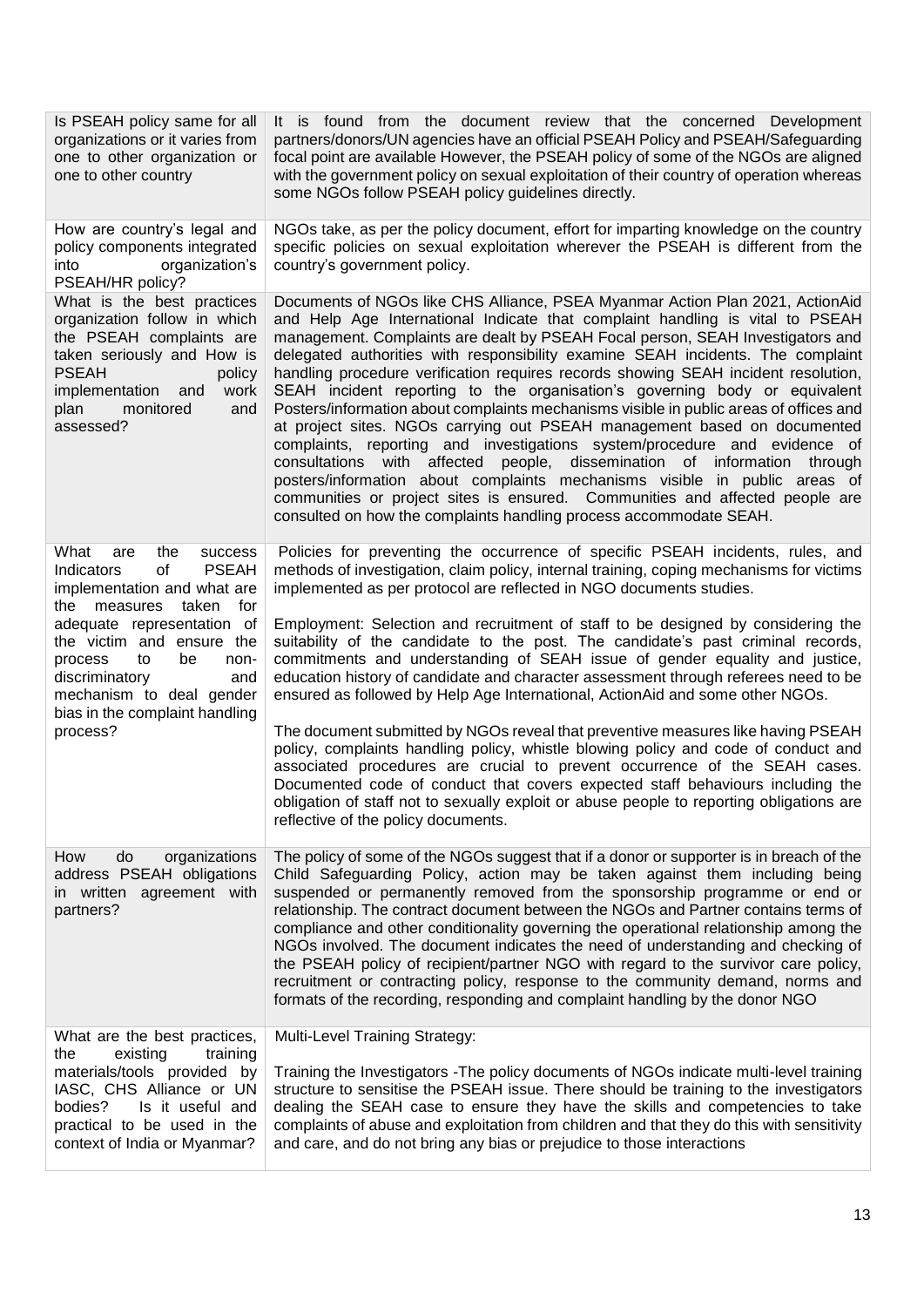|                                                                                                                                            | carrying forward the mission of the NGO they are working.<br>Continuous Assessment of the Effectiveness of Training Programme - The NGOs need<br>to carry our assessment of the effectiveness of the training by collecting feedback from<br>the trainee and by assessing the impact of training on SEAH occurrences by comparing<br>pre training status and post training status<br>CHS Alliance document highlights following aspects of training<br>Designing and implementing Plans and strategies based on an assessment of<br>SEAH risks and understanding of SEAH vulnerabilities of different groups<br>Managing complaints or reports relating to SEAH need to be managed in a<br>$\bullet$<br>timely, fair, appropriate, safe, and competent manner<br>Having a documented complaints-handling and investigations process that<br>addresses SEAH<br>Mandatory reporting obligations relating to SEAH.<br>The desk review indicates that these are already in practice in case of many NGOs and<br>quite appropriate to the Indian and Myanmar context. |
|--------------------------------------------------------------------------------------------------------------------------------------------|------------------------------------------------------------------------------------------------------------------------------------------------------------------------------------------------------------------------------------------------------------------------------------------------------------------------------------------------------------------------------------------------------------------------------------------------------------------------------------------------------------------------------------------------------------------------------------------------------------------------------------------------------------------------------------------------------------------------------------------------------------------------------------------------------------------------------------------------------------------------------------------------------------------------------------------------------------------------------------------------------------------------------------------------------------------|
| What are the key components<br>or necessary condition to<br>achieve<br>organizational<br>behavioural<br>change<br>and<br>concept of power? | unequal access to information between staff and service recipients<br>Awareness on the part of the service recipients on the rights, norms, and<br>procedures training and sensitization on PSEAH for both staff and community<br>dependent on NGO for goods and services<br>The data received from the NGOs working in both the countries India and<br>Myanmar indicates that the factors like symmetric access to information and<br>awareness through training and campaigning activities has the potential to<br>better bargaining capabilities and reduces the compromising position of the<br>dependent communities. The sensitization and training activities are crucial<br>for the behavioural change and power relations between the staff and the<br>dependent communality.                                                                                                                                                                                                                                                                           |

# **Table 4 Selected Examples of Good Practices Followed by NGOs on PSEAH**

| <b>Issue</b>           | <b>Good Practice</b>                                                                                                                                                                                                                                                                                                                                                                                                                                                                                                                                                                                                                                                                                                                                                                                                                                 |
|------------------------|------------------------------------------------------------------------------------------------------------------------------------------------------------------------------------------------------------------------------------------------------------------------------------------------------------------------------------------------------------------------------------------------------------------------------------------------------------------------------------------------------------------------------------------------------------------------------------------------------------------------------------------------------------------------------------------------------------------------------------------------------------------------------------------------------------------------------------------------------|
|                        |                                                                                                                                                                                                                                                                                                                                                                                                                                                                                                                                                                                                                                                                                                                                                                                                                                                      |
| <b>Staff Awareness</b> | Commitments in activity and behaviour of staff (ActionAid)<br>Self-awareness, Self-care and caring for others, dismantling bias, Inclusion, Sharing power,<br>Responsible and transparent use of power, accountable Collaboration, respectful Feedback,<br>Courage, Zero Tolerance                                                                                                                                                                                                                                                                                                                                                                                                                                                                                                                                                                   |
| <b>Responsiveness</b>  | Response System for Partner (PSEA Network Myanmar)<br>Ensure that member organisations have effective internal complaints and investigation<br>procedures in place which adhere to principles of confidentiality.<br>Where appropriate and possible, harmonise procedures for the reporting of sexual<br>exploitation and abuse and for such reports to be properly referred for investigation and<br>assistance to be provided to the victims in a timely manner.<br>Establish and maintain a complaint referral mechanism between UN agencies, NGOs<br>$\bullet$<br>and other relevant entities.<br>Harmonise victim assistance and support in line with existing referral pathways.<br>$\bullet$<br>Establish and maintain a pool of investigators to offer support to member organisations<br>$\bullet$<br>after a complaint of SEA is received. |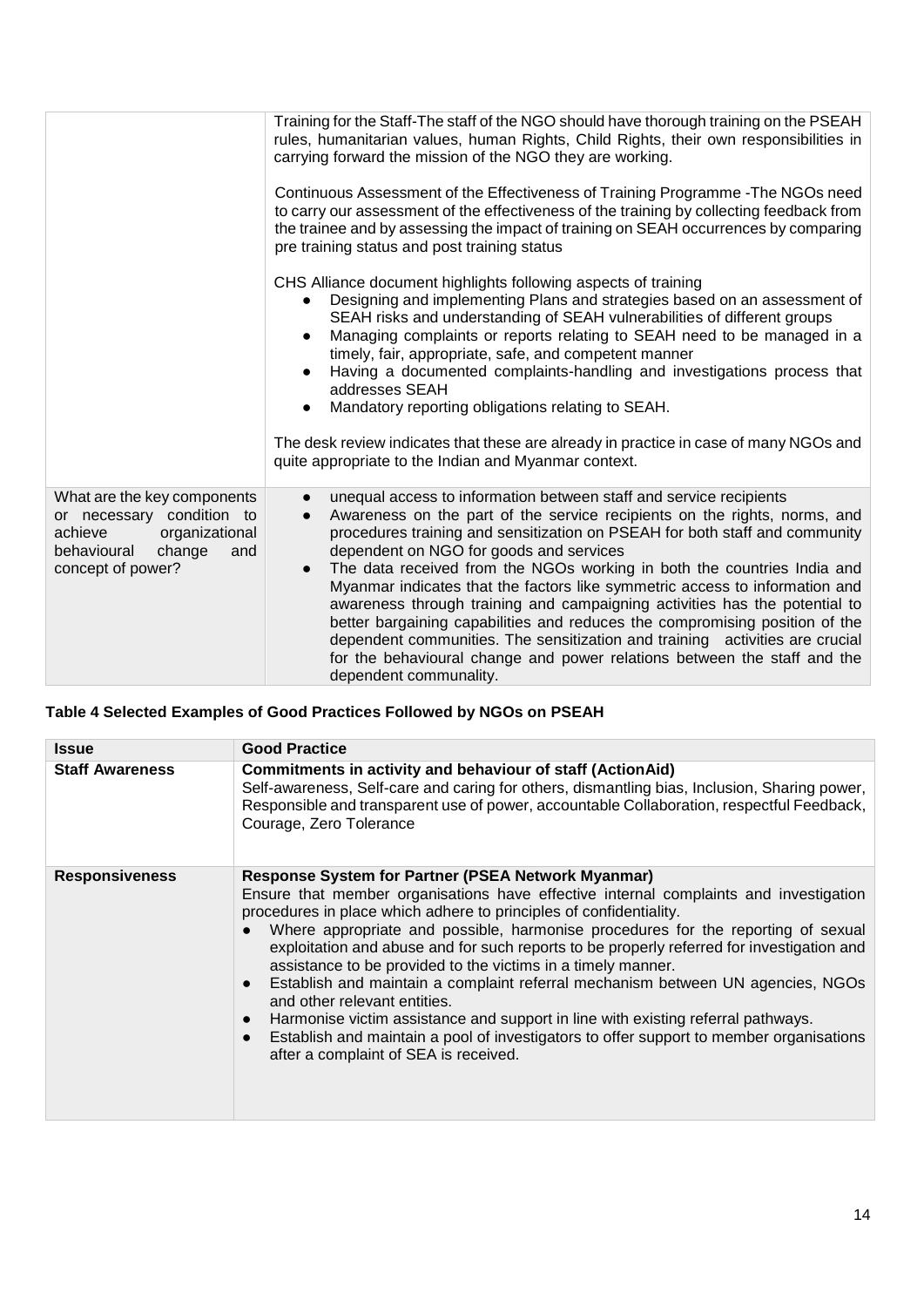| <b>Staff Code of Conduct</b>                                                        | <b>Staff Discipline/Accountability (ActionAid)</b><br>Strictly prohibits staff and other representatives from engaging in or promoting any form of<br>abusive, exploitative, or harmful behaviour towards children.<br>Strictly prohibits staff and other representatives from engaging in any kind of sexual activity<br>with children (anyone under the age of 18 years, or older if the local law indicates this).<br>Mistaken belief of age is no defence.<br>Affirms that all staff and other representatives have a duty to protect the rights of children,<br>ensure that ActionAid's SHEA and Safeguarding approach is embedded into all areas of<br>ActionAid's work, and ensure that every aspect of our work is carried out in a way that<br>ensures the rights, dignity, and empowerment of children. |
|-------------------------------------------------------------------------------------|-------------------------------------------------------------------------------------------------------------------------------------------------------------------------------------------------------------------------------------------------------------------------------------------------------------------------------------------------------------------------------------------------------------------------------------------------------------------------------------------------------------------------------------------------------------------------------------------------------------------------------------------------------------------------------------------------------------------------------------------------------------------------------------------------------------------|
| <b>Self-Assessment</b><br>by<br><b>NGOs</b><br><b>PSEAH</b><br>by<br><b>Toolkit</b> | CYSD has assessed itself in accordance with the Toolkit adopted by UNICEF. As per various<br>standardized parameters of the Toolkit, CYSD has scored 16 points which is adequate for<br>PSEAH organizational capacity as per the Toolkit's rating points. The PSEAH risk ranking,<br>as per survey is low. Self-assessment is a good practice which should be adopted by other<br>NGOs as per the Toolkit.                                                                                                                                                                                                                                                                                                                                                                                                        |
| <b>Community Feedback</b><br><b>Mechanism (CFM)</b>                                 | <b>World Concern Myanmar</b><br>Community Feedback Mechanism (CFM) facilitating community members to complain on<br>staff attitude and project activities. The Feedback mechanism is a standard format for<br>complaining on staff wrong doings and project activities.                                                                                                                                                                                                                                                                                                                                                                                                                                                                                                                                           |
| Responding a<br><b>Complaint</b>                                                    | <b>Help Age International</b><br><b>Things to Say</b><br>I want to listen to what you have to say, I am going to do my best to help you, you did the<br>right thing by telling me, this is what I am going to do next, you are not to blame, is there<br>anything else you want to share?<br>Things Not to say<br>Wait until I get my manager so you can tell him/her too, I can't do anything, I can't believe it,<br>I'm shocked, this is your fault, don't tell me anymore.                                                                                                                                                                                                                                                                                                                                    |
| <b>Protection of Survivor</b><br>from Retaliation by<br><b>Offender</b>             | Guidance for Managers (PATH)<br>Do not publicly discuss the allegation.<br>Do not share information about the allegation or investigation with any third parties.<br>Be mindful not to isolate the employee or take actions that may be perceived as<br>a negative change in behaviour toward the employee.<br>Avoid<br>reactive<br>behaviour<br>such<br>denying<br>as<br>the<br>employee<br>information/equipment/benefits that are provided to others performing similar duties.<br>Do not interfere with the investigation.<br>Provide clear and accurate information during the investigation.<br>Do not threaten the employee, witnesses, or anyone else involved in the processing of a<br>complaint.                                                                                                       |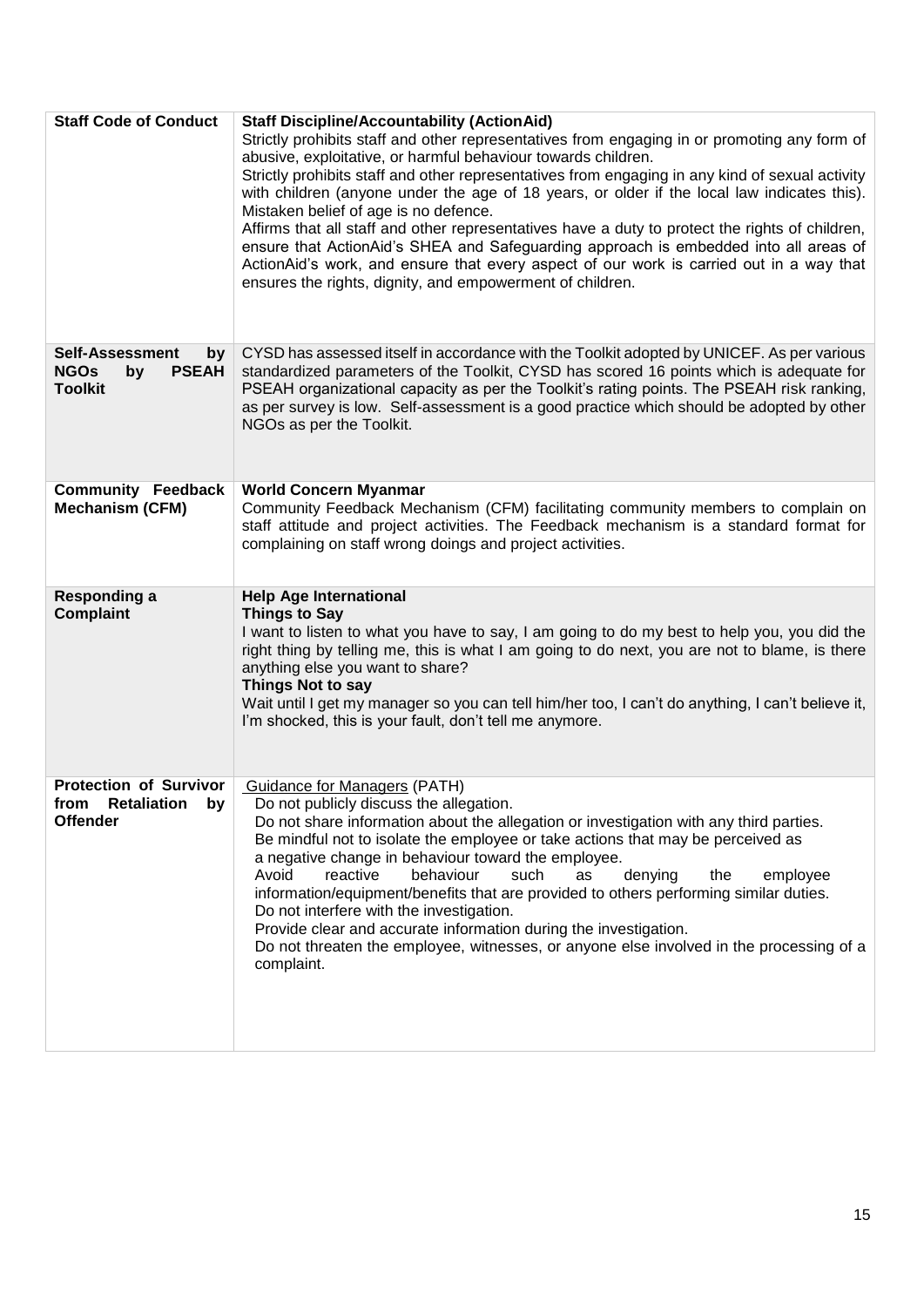

## **6. PSEAH Primary Survey Result- Documenting Best Practices**

## 6.1 **Information, Knowledge and Approach of organization on PSEAH**

## **Table 5 Survey Results on Information, Knowledge and Approach of NGO on PSEAH**

| <b>Key Questions</b>                                                                                                | <b>Survey Results</b>                                                                                                                                                                                                                                                                                                                                                                                                                                                                                                                                           |
|---------------------------------------------------------------------------------------------------------------------|-----------------------------------------------------------------------------------------------------------------------------------------------------------------------------------------------------------------------------------------------------------------------------------------------------------------------------------------------------------------------------------------------------------------------------------------------------------------------------------------------------------------------------------------------------------------|
| Process Followed to Choose<br><b>PSEAH Point Person</b>                                                             | 17 out of 20 organizations surveyed in India and Myanmar mentioned that senior<br>management choose PSEAH point person                                                                                                                                                                                                                                                                                                                                                                                                                                          |
| Organizations issues circulars to<br>staffs regarding appointment of<br>PSEAH focal point                           | 18 out of 20 organizations surveyed issued formal circular to staffs regarding the<br>appointment of PSEAH focal point                                                                                                                                                                                                                                                                                                                                                                                                                                          |
| <b>Number</b><br><b>PSEAH</b><br>times<br>of o<br>meeting organized during 2020-<br>21                              | Most of the organizations reported that they organize meeting in every quarter                                                                                                                                                                                                                                                                                                                                                                                                                                                                                  |
| Who are invited to attend PSEAH<br>meeting in the organization                                                      | The organizations surveyed generally include its senior management team and<br>PSEAH focal point and an external invitee to PSEAH meeting. In some cases,<br>senior management team, PSEAH focal point, program point person, Gender<br>specialists are invited to PSEAH meeting. The third scenario comes up from the<br>survey that Operations Director, Program Quality Development Director,<br>Humanitarian & Emergency Affairs Director, People and Culture Director, All<br>Departments Directors in the organization are included in the PSEAH meeting. |
| Is PSEAH meeting organized on<br>regular interval, or it is called<br>once organization receives a<br>complaint     | 50% development partners in India and Myanmar reported that PSEAH meeting is<br>called once there is a complaint and rest reported of calling such meeting in regular<br>interval and once there is a complaint (both).                                                                                                                                                                                                                                                                                                                                         |
| organization<br>Any<br>survey<br>conducted on sexual harassment<br>for internal staffs since last 3<br>years period | Except UN organizations participated in the survey, most of the organizations did<br>not conduct any survey for internal staffs on sexual harassment. However, one<br>organization (PRADAN-India) reports gender audit every year and their team plan<br>action to redress any issue or making their workplace better for women. One<br>organization reported organizing survey around training needs to ensure that<br>trainings organized are appropriate and fill any knowledge and practice gaps.                                                           |
| Organization<br>has<br>separate<br>parameters for male and female                                                   | Most of the organizations surveyed did not have separate parameters for male and<br>female staffs, clients, or victims on PSEAH matter.                                                                                                                                                                                                                                                                                                                                                                                                                         |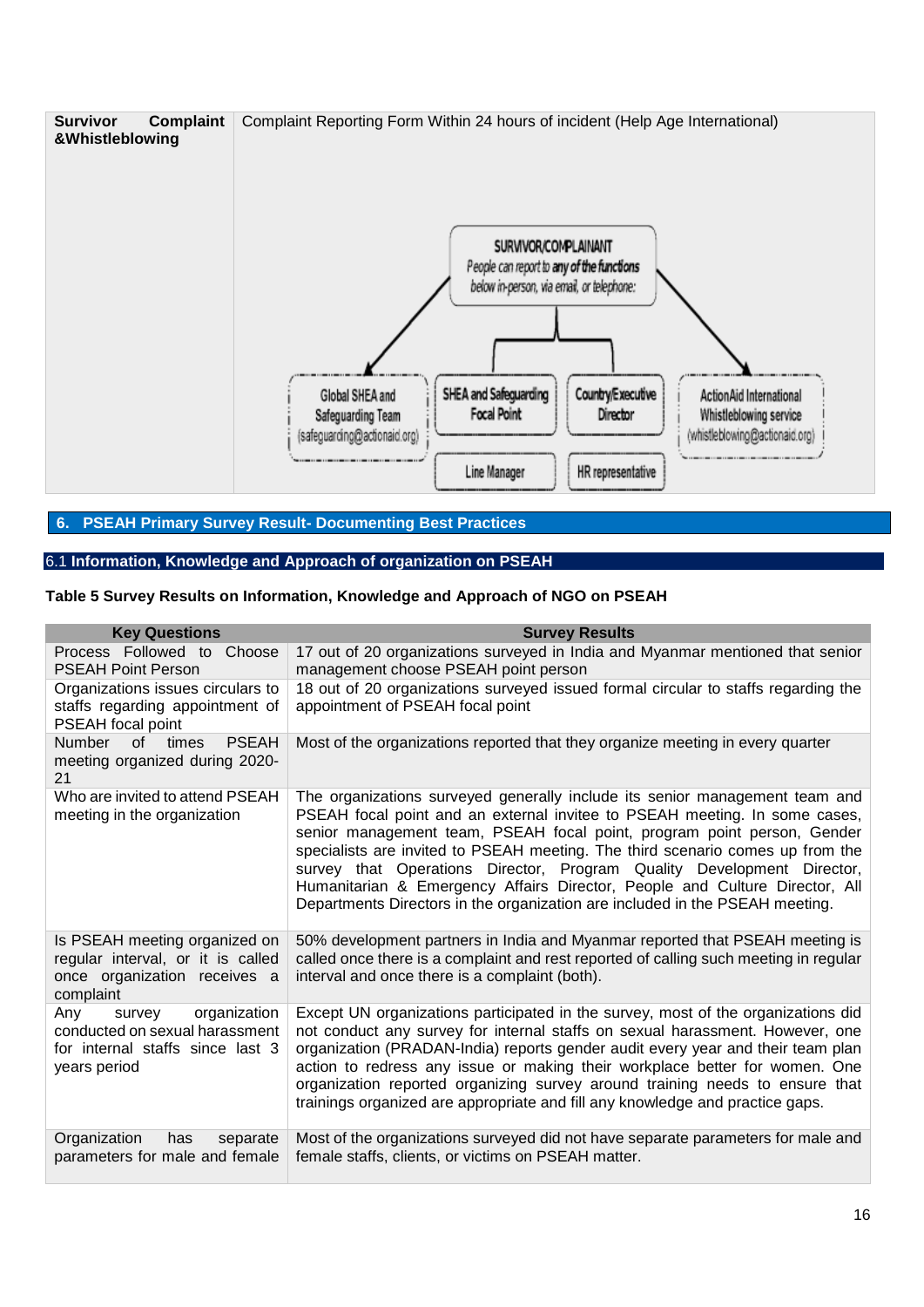| staff, client, or victim on PSEAH | One organization reported that transgender, MSM (LGBTQ) community members                                                                              |
|-----------------------------------|--------------------------------------------------------------------------------------------------------------------------------------------------------|
| matter                            | are parts of their team. Their Sexual harassment policy against women at<br>workplace is revised to include the requirements of the members from these |
|                                   | communities as well. There are couple of NGOs reported that they do not have                                                                           |
|                                   | separate parameters for male and female staff. However, the NGO collects data                                                                          |
|                                   | from both male and female for training and PSEAH focal point generally nominate                                                                        |
|                                   | both male, female and victims. One NGO stated that it works as per the separate                                                                        |
|                                   | needs of girls, boys, women, and men.                                                                                                                  |

**6.2 NGO and International Guidelines/policy/protocol on PSEAH and partners and contractors Table 6 Policy Parameters of Selected NGOs on PSEAH**

| India                                                                                                           |                                                                                                       |                                                                                                                                               |                                                                                   |                                                                                                                                             |                                                                                                   |                                                                   |                                                                                                                                                                      |                                                                                                            |                                                                                |                                                            |
|-----------------------------------------------------------------------------------------------------------------|-------------------------------------------------------------------------------------------------------|-----------------------------------------------------------------------------------------------------------------------------------------------|-----------------------------------------------------------------------------------|---------------------------------------------------------------------------------------------------------------------------------------------|---------------------------------------------------------------------------------------------------|-------------------------------------------------------------------|----------------------------------------------------------------------------------------------------------------------------------------------------------------------|------------------------------------------------------------------------------------------------------------|--------------------------------------------------------------------------------|------------------------------------------------------------|
| <b>Key Indicators</b>                                                                                           | <b>CYSD</b>                                                                                           | <b>HIV/AIDS</b><br><b>Alliance</b>                                                                                                            | <b>PRAD</b><br><b>AN</b>                                                          | <b>PRATHA</b><br>м                                                                                                                          | <b>SNEH</b><br>Α                                                                                  | <b>THE</b><br><b>UNION</b>                                        | <b>UNFPA</b>                                                                                                                                                         | <b>MSS</b><br><b>RF</b>                                                                                    | <b>PATH</b>                                                                    | Room<br>to<br>Read                                         |
| Whether<br>organization<br>using existing<br>international<br>Guidelines/poli<br>cy/protocol on<br><b>PSEAH</b> | develop<br>ed<br>based<br>on<br>Prevent<br>ion,<br>Prohibit<br>&<br>ion<br>Redres<br>sal) Act<br>2013 | internally<br>developed<br>referring to<br>various<br>best<br>practices<br>and<br>local<br>legal<br>compliance<br>related<br>requiremen<br>ts | <b>Based</b><br>on<br><b>UNICE</b><br>F.<br>and<br>UN-<br>Women<br>Guideli<br>nes | follow<br>Governm<br>ent<br>of<br>INDIA.<br>Ministry<br>οf<br>Women<br>and Child<br>develop<br>ment<br>guideline<br>of<br>s<br><b>POSCH</b> | Not<br>followi<br>ng<br>any<br>intern<br>ationa<br>L<br>guidel<br>ines                            | Not<br>following<br>any<br>internatio<br>nal<br>guideline<br>S    | <b>UNFPA</b><br>Personne<br>I Policies<br>and<br>Procedur<br>es, based<br>the<br>on<br>SG's<br>2003<br><b>Bulletin</b><br>on PSEA                                    | Not<br>using<br>any<br>intern<br>ationa<br>L<br>guidel<br>ines                                             | Follo<br>W<br>quidel<br>ines<br>as per<br>the<br>law of<br>the<br>count<br>ry  | Not<br>following<br>any<br>internation<br>al<br>guidelines |
| <b>PSEAH</b><br>policy<br>partners<br>for<br>and contractors                                                    | Do<br>not<br>use<br><b>PSEAH</b><br>policy<br>for<br>partner<br>s/contr<br>actors                     | Partners,<br>the<br>have<br>option<br>to<br>follow their<br>own policy.                                                                       | Comply<br>with all<br>their<br>policies<br>while in<br>partner<br>ship            | No                                                                                                                                          | Yes                                                                                               | No                                                                | The<br><b>UN</b><br>Protocol<br>on<br>Allegatio<br>ns of SEA<br>involving<br>Impleme<br>nting<br>Partners                                                            | No                                                                                                         | Yes                                                                            | Yes                                                        |
| <b>Myanmar</b>                                                                                                  |                                                                                                       |                                                                                                                                               |                                                                                   |                                                                                                                                             |                                                                                                   |                                                                   |                                                                                                                                                                      |                                                                                                            |                                                                                |                                                            |
| Key Indicators                                                                                                  | Action<br>Aid                                                                                         | Help Age                                                                                                                                      | Oak                                                                               | <b>PATH</b>                                                                                                                                 | <b>UNFP</b><br>Α                                                                                  | <b>UNICEF</b>                                                     | <b>UNOPS</b>                                                                                                                                                         | World<br>Conc<br>ern                                                                                       | World<br>Vision                                                                | Aid<br>Facilitator                                         |
| Organization<br>using existing<br>international<br>Guidelines/poli<br>cy/protocol on<br><b>PSEAH</b>            | <b>SHEA</b><br>&<br>safegu<br>arding<br>policy                                                        | Safeguardi<br>ng Policy<br>(HelpAge<br>Internation<br>al)                                                                                     | informe<br>d<br>by<br>best<br>practice                                            | Procedur<br>for<br>es<br>Harassm<br>ent<br>and<br>Retaliatio<br>n                                                                           | <b>SEA</b><br>and<br><b>SH</b><br>policy<br>$\overline{\phantom{a}}$<br>Code<br>of<br>Cond<br>uct | <b>IASC</b><br><b>PSEA</b><br>policy,<br>UNSG's<br>guideline<br>s | <b>IASC</b><br><b>PSEA</b><br>guideline<br>s<br>UNOPS/<br>Myanmar<br><b>PSEA</b><br>manual<br><b>UNOPS</b><br><b>PSEA</b><br>Strategy<br>Tools and<br>Guideline<br>s | Intera<br>ction<br><b>PVO</b><br>Stand<br>ard,<br>includ<br>es the<br><b>IASC</b><br>six<br>princi<br>ples | Child<br>&<br>Adult<br>benefi<br>ciarie<br>s<br>Safeg<br>uardi<br>ng<br>policy | Internally<br>developed                                    |
| PSEAH policy<br>for<br>partners<br>and contractors                                                              | process<br>for<br>checkin<br>g<br>before<br>complet<br>ion<br>grants<br>agreem<br>ents                | Separate<br>policy for<br>partners &<br>contractors<br>, they have<br>follow<br>to<br>HelpAge<br>policy                                       | Yes                                                                               | It<br>IS<br>available<br>and still<br>in<br>developi<br>ng stage                                                                            | UN IP<br>Proto<br>col                                                                             | CSO risk<br>manage<br>ment<br>guideline<br>$S -$                  | Yes                                                                                                                                                                  | adher<br>е<br><b>PSEA</b><br>н<br>policy<br>(Safe<br>guard<br>ing<br>policy                                | Yes                                                                            | N/A                                                        |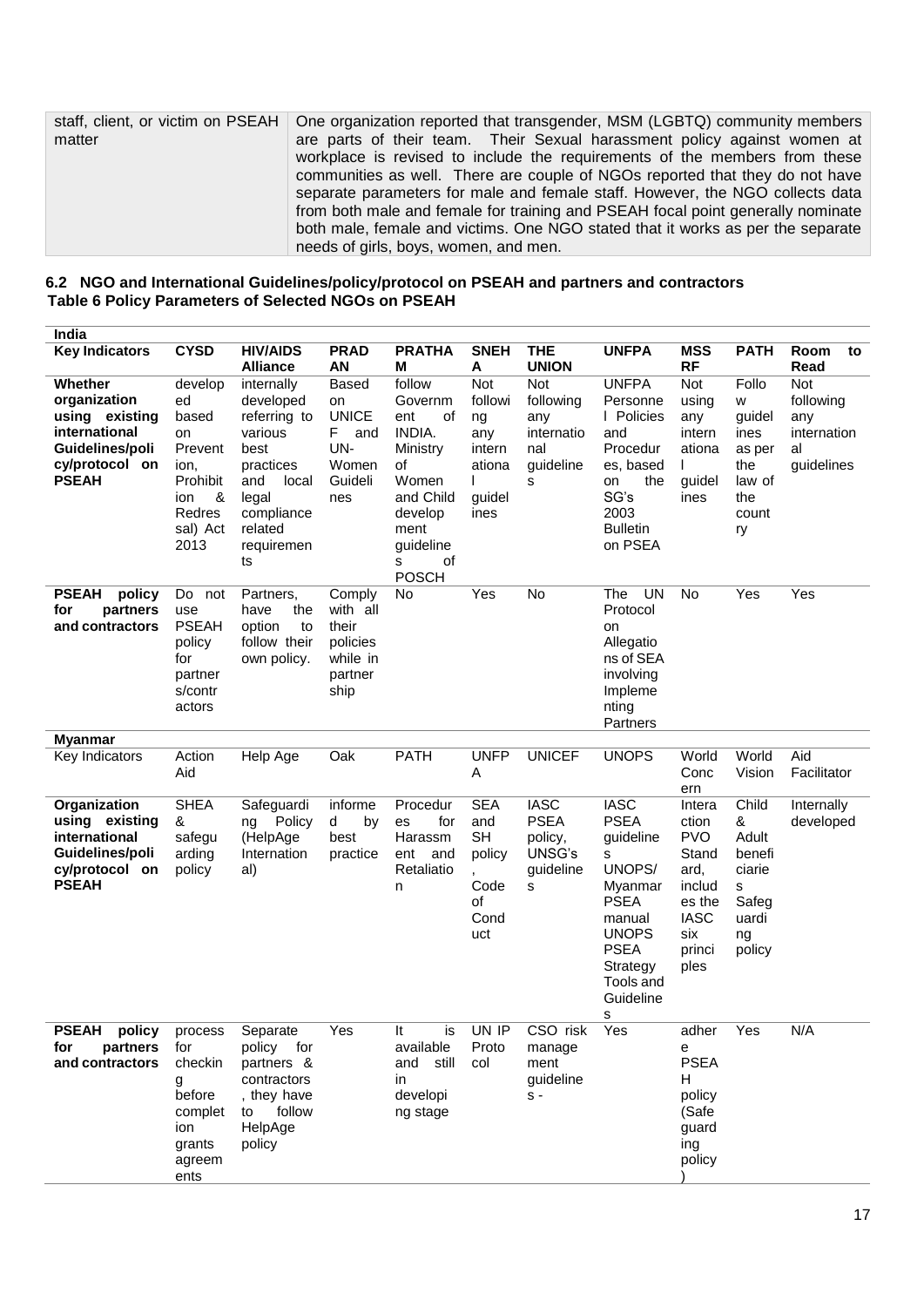#### **6.3 Steps taken to take legal action against staffs found to be guilty**

#### **Table 7 Complaint Handling Procedures by NGOs on PSEAH Implementation**

**What are the steps taken to take legal action against staffs found to be guilty? What is the exact policy on this? Please share this policy**

**CYSD-** Staffs found guilty were punished by written warning, suspension, termination of contract or regular employment

**India HIV/AIDS Alliance-** If there is any legal action to be taken, the first step is to file a complaint with the local police authorities. The complainant will be given appropriate legal support

**PATH-India- Committees** are formed (specific to country following local laws and global policy). Investigations are conducted in case of complaints and necessary steps are taken. Policy is confidential and for internal use only

**PRADAN-** Not any recently, we will support in case the woman wants to go for legal action, its written in our policy. Though it is not laid down, it is understood that in case some financial help the woman colleague requires we will provide those. Also, if required will get it reimbursed from the perpetrator.

**The Union-** Written apology• Warning• reprimand or censure• Withholding of promotion• Withholding of pay-rise or increments• Termination from service

**UNFPA-India-** The Office of Audit and Investigation Services may recommend a case to be referred to national authorities. Upon decision of the Executive Director, for all such cases UNFPA will coordinate all necessary activity with the United Nations Office of Legal Affairs.

**PATH- Myanmar-** Final actions and determinations will be made based on a finding of facts in each case and on legal requirements. Depending on the seriousness of the offense and the facts of each individual case, action against personnel can range from written reprimand, up to and including termination of employment or contracts, the right to pursue legal action, either civil or criminal

**UNICEF Myanmar-** Following investigation by HQ's Internal Investigation disciplinary measures are taken

#### **6.4 Methods of investigation of any complaint (3 Best Methods)**

## **CYSD**

When the Committee is convened, it will gather facts of the case through interviews with both the parties and their witnesses, if any and subsequently a combined interview will be made with both the parties and witness if any. The proceedings will be documented in writing. The Committee will decide on the procedures for examining the evidence in line with the existing legal procedures. While investigating any complaint of sexual harassment, ICC shall ensure that the principles of natural justice are adhered to, namely: - Both parties shall be given reasonable opportunity to be heard along with witnesses and to produce any other relevant documents before ICC – Upon completion of the investigation, both parties will be informed of the results of that investigation. Confidentiality will be strictly maintained during the investigation of all complaints When the investigation is completed, the ICC will prepare a confidential investigation report. This will include a summary of the allegations and the response of the accused party, a summary of any statements by witnesses, a summary of the findings of fact, conclusions about the allegations, and recommendations for further action. Within 7 days the confidential report will be submitted to the Board of Management. After receipt of the report, the Management with the help of third party will produce its recommendations within 30 days. If the Board of Management determines that further information is needed to decide, it will request ICC to conduct follow-up and/or additional interviews, but it should not exceed more than 5 days. If the person being accused is found guilty, the Management will recommend one or more of the following actions: written warning, suspension, termination of contract or regular employment, or withdrawal of volunteer status depending on the nature of the act and seriousness of the case. In case of a disciplinary action, the Management informs both the parties concerned about CYSD's decision. Proceedings of the case will be kept confidential and will be made available upon the order of a court, if needed. False accusation of sexual harassment is an offence. In case of false complaint, the complainant would produce a written apology.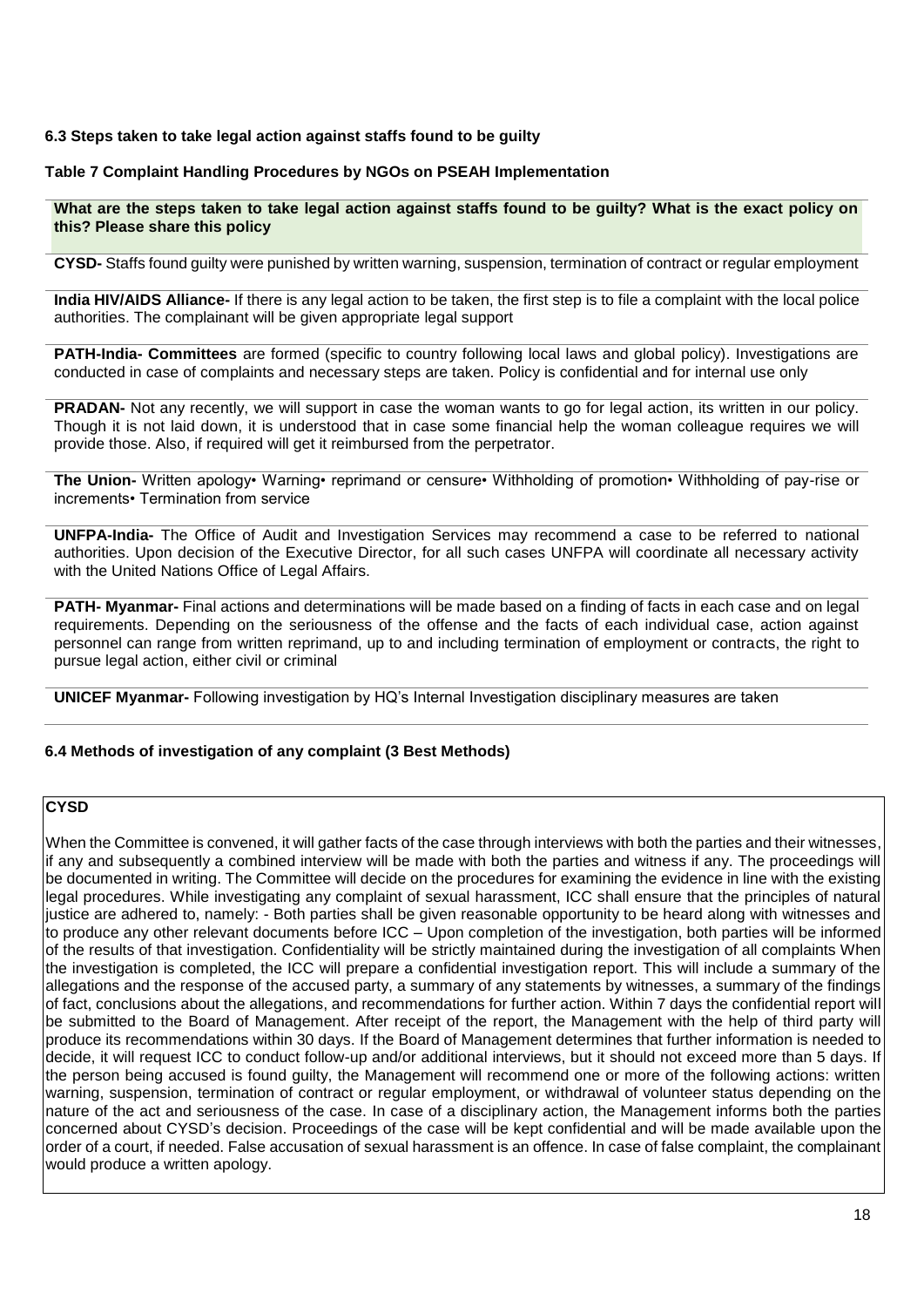#### **The Union**

A copy of complaint along with supporting documents and names and address of witness shall be sent to the IC. The inquiry must be completed by the IC within a period of 90 days after receiving the complaint. On receipt of such complaint, the IC shall provide a copy along with supporting documents of such complaint to the respondent within 7 working days. The respondent shall file a reply within 10 working days of receipt of the complaint along with the list of documents, names, and addresses of witnesses. A copy of the reply submitted by the respondent shall be given to the aggrieved woman. The IC shall investigate in detail into the matter of the complaint. The IC shall have the right to call the respondent or any other witnesses as and when it deems necessary. The IC shall conduct the inquiry in accordance with the principles of natural justice and will ensure to give both the aggrieved woman as well as the respondent, a right to be heard and present their case before the IC. During the inquiry process, the aggrieved woman and the respondent shall refrain from any form of threat, intimidation or influencing of witnesses. The record of the proceedings and the statement of witnesses shall be selfattested by the persons concerned. The IC can terminate the enquiry or give ex-parte decision on the complaint, if the respondent or aggrieved woman remains absent for 3 consecutive hearings, without sufficient cause, provided that such termination or ex-parte order may not be passed without giving a notice in writing, 15 days in advance, to the party concerned. If both parties are employees, the parties shall, during inquiry, be given an opportunity of being heard and a copy of the findings shall be made available to both the parties enabling them to make representation against the findings before the committee.

#### **Room to Read**



## 6.5 **Training Strategy Adopted by NGOs on PSEAH**

## **Table 8 Training Strategy Adopted by NGOs on PSEAH**

| <b>Key Questions</b>                                                                                       | <b>Survey Results</b>                                                                                                                                                                                                                                                                                                                                     |
|------------------------------------------------------------------------------------------------------------|-----------------------------------------------------------------------------------------------------------------------------------------------------------------------------------------------------------------------------------------------------------------------------------------------------------------------------------------------------------|
| training<br>PSEAH<br>Which<br>document you use for<br>training your staffs                                 | Except UN cases, many NGOs have developed internal training modules for their<br>training on PSEAH.                                                                                                                                                                                                                                                       |
| What<br>the<br>are<br>kev<br>suggestions to<br>improve<br>the existing international<br>training documents | Responding to the question on what the key suggestions are to improve the existing<br>international training documents, the NGO suggested that the scope of the International<br>Policy Document can be widened to incorporate the training for the protection of<br>vulnerable adults from other gender including male and transgender apart from women. |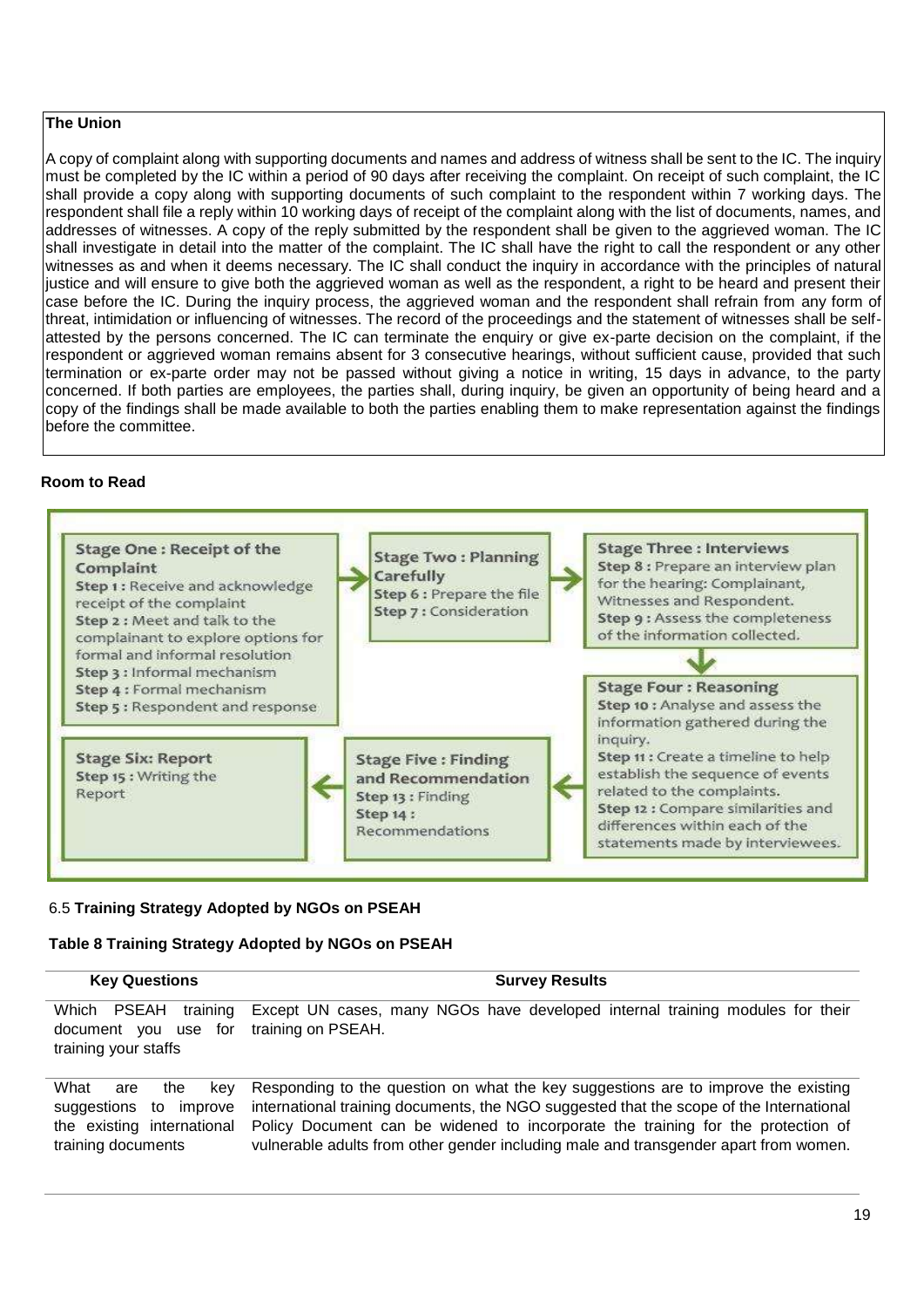| Does the management of<br>your organization think<br>that there is any need of<br>developing<br>country<br>specific training tools? | All most all NGOs surveyed have the opinion that there is a need of developing country<br>specific training tools based on the country law.                                                                                                                                                                                                                                                                                                                                      |  |  |  |  |
|-------------------------------------------------------------------------------------------------------------------------------------|----------------------------------------------------------------------------------------------------------------------------------------------------------------------------------------------------------------------------------------------------------------------------------------------------------------------------------------------------------------------------------------------------------------------------------------------------------------------------------|--|--|--|--|
| Does your organization<br>have any special budget<br>allocated for awareness<br>and training program on<br>PSEAH related matter?    | Few organisations have special budget allocated for awareness and training program on<br>PSEAH related matter whereas and many do not have specific budget for this work.                                                                                                                                                                                                                                                                                                        |  |  |  |  |
| Who provides training to<br>staff/client?                                                                                           | Most of the NGOs arrange external trainers to provide training to staffs/clients. Though<br>many NGOs do not have special budget for training, these NGOs however, as per the<br>data provided by them, arrange training by inviting external trainers from their<br>contingency budget. Some NGOs do it presumably from their overall budget which is<br>not categorically mentioned as PSEAH expense.                                                                          |  |  |  |  |
| Whether<br>training<br>is<br>provided<br>separately<br>for<br>male and female?                                                      | The training content, approach is same while organizing training for staffs irrespective of<br>their gender.                                                                                                                                                                                                                                                                                                                                                                     |  |  |  |  |
| How<br><b>PSEAH</b><br>related<br>training is structured and<br>built<br>into<br>in<br>your                                         | Survey received following answers regarding how PSEAH related training is structured<br>and built in into their organization's overall training program. Few important answers are<br>given below to understand the issue.                                                                                                                                                                                                                                                       |  |  |  |  |
| overall<br>organization's<br>training program                                                                                       | General orientation is compulsory as part of the new staff orientation. So, all<br>new members are updated on the policy from the beginning itself.                                                                                                                                                                                                                                                                                                                              |  |  |  |  |
|                                                                                                                                     | At the time of induction, the PSEAH policy is dealt, and the policy is easily<br>accessible to all staff and translated in all local languages for all staff to aware<br>of it                                                                                                                                                                                                                                                                                                   |  |  |  |  |
|                                                                                                                                     | Part of Induction and mandatory trainings all new hires                                                                                                                                                                                                                                                                                                                                                                                                                          |  |  |  |  |
|                                                                                                                                     | training is done every year for newcomers/trainees, new team coordinators and<br>ICC members.                                                                                                                                                                                                                                                                                                                                                                                    |  |  |  |  |
|                                                                                                                                     | This is a compliance and mandatory training, hence the training is done every<br>quarter                                                                                                                                                                                                                                                                                                                                                                                         |  |  |  |  |
|                                                                                                                                     | Every once in two years, the child and adult safeguarding policy training has<br>been provided to all staff and project support staff. Harassment prevention online<br>training also must be applied by all staff once a year.                                                                                                                                                                                                                                                   |  |  |  |  |
|                                                                                                                                     | training module is prepared from the resources from UNOPS training and MIMU<br>resources for PSEA training ieUNOPS training, IASC Six Core Principles and<br>four pillars, IASC case studies ieAfrida Video and PDF, Case studies from PSEA<br>network, and Interaction Video (NO EXCUSE FOR ABUSE: Preventing Sexual<br>Exploitation and Abuse in Humanitarian Action). Also, session to discuss our<br>organization's PSEAH related policy and MOPs by doing group discussion. |  |  |  |  |
|                                                                                                                                     | UNOPS training, IASC Six Core Principles and four pillars, IASC case studies<br>ieAfrida Video and PDF, Interaction Video (NO EXCUSE FOR ABUSE:<br>Preventing Sexual Exploitation and Abuse in Humanitarian Action.                                                                                                                                                                                                                                                              |  |  |  |  |
|                                                                                                                                     | Through induction and year wise refresher training to all staff                                                                                                                                                                                                                                                                                                                                                                                                                  |  |  |  |  |
|                                                                                                                                     | Newly joined staff are introduced mandatory training during induction session<br>and they included code of conduct, safeguarding policy and serious incident<br>report, refresher training provided once in a year                                                                                                                                                                                                                                                               |  |  |  |  |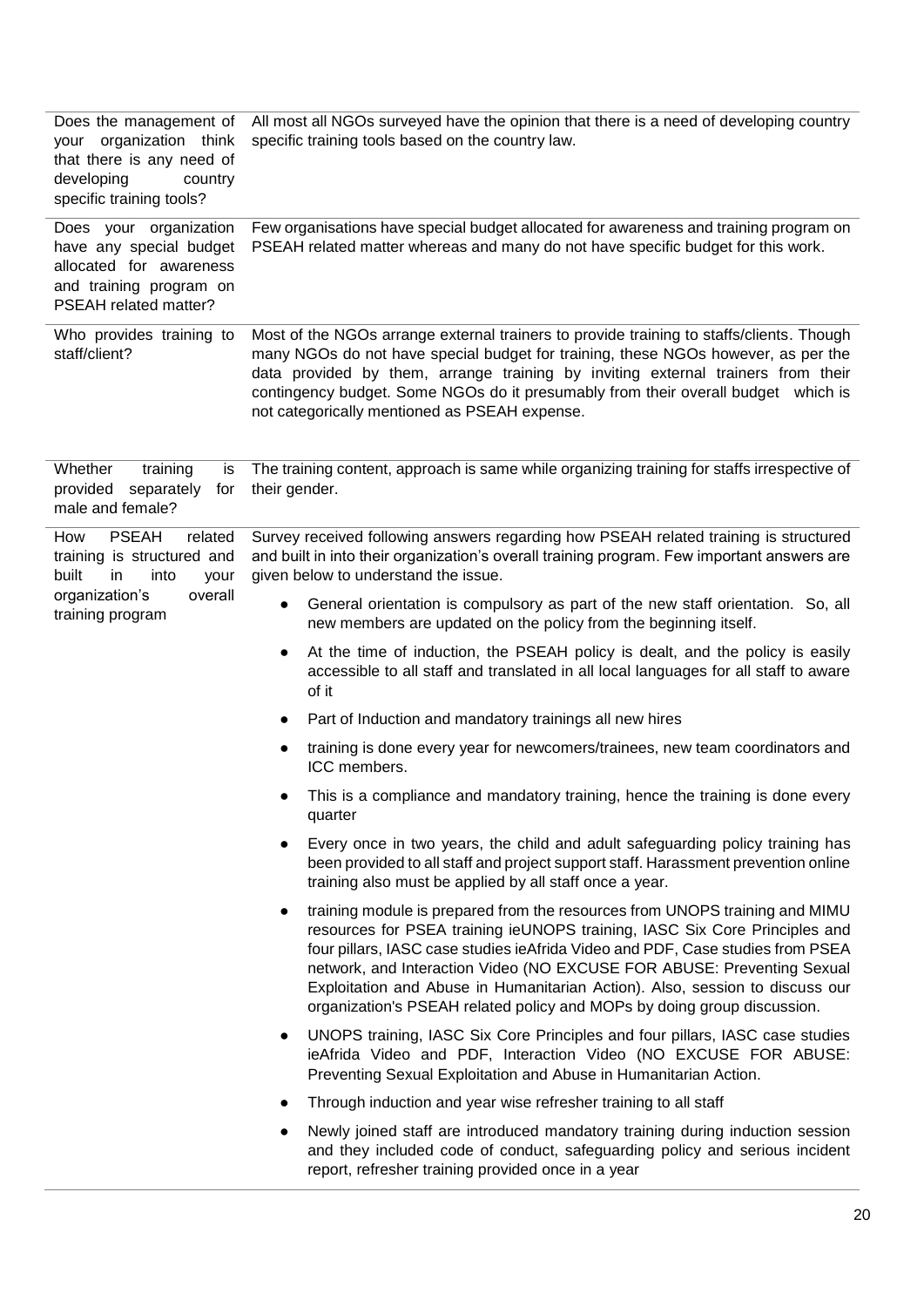- training module is prepared with HR department's staff capacity development sector and program related intervention.
- The policy is prepared keeping in mind staff composition and as per the guidelines from the government.

## **6.6 Survivor Care Strategy Adopted by NGOs on PSEAH**

## **Table 9 Survivor Care Strategy Adopted by NGOs on PSEAH**

| <b>Key Questions</b>                                                                                | <b>Survey Results</b>                                                                                                                                                                                                                                                                                                                                                                                                                                                                                                                                                                                                                                                                                                                                                                                                                                                                                                                                                           |
|-----------------------------------------------------------------------------------------------------|---------------------------------------------------------------------------------------------------------------------------------------------------------------------------------------------------------------------------------------------------------------------------------------------------------------------------------------------------------------------------------------------------------------------------------------------------------------------------------------------------------------------------------------------------------------------------------------------------------------------------------------------------------------------------------------------------------------------------------------------------------------------------------------------------------------------------------------------------------------------------------------------------------------------------------------------------------------------------------|
| Organization develops a victim survivor's<br>support policy                                         | Most of the organizations surveyed do not have victim survivor policy<br>however, some of them mentioned that they do take care of their needs<br>like long leave, transfer to desired location, counselling help. UN agencies<br>surveyed mentioned that colleagues are supported if they require support<br>to take further action as a legal case. Some organizations do not have a<br>policy as such, but they do have a safeguarding incident preparedness<br>plan.                                                                                                                                                                                                                                                                                                                                                                                                                                                                                                        |
| Protocol document followed for victim of<br><b>PSEAH</b>                                            | Most of the NGOs in India and Myanmar have developed protocol<br>documents for victim of PSEAH.                                                                                                                                                                                                                                                                                                                                                                                                                                                                                                                                                                                                                                                                                                                                                                                                                                                                                 |
| Organization has a policy to resolve the<br>PSEAH case within a time limit?                         | Most of the NGOs told in our survey that they have a guideline on the<br>process to be followed to resolve the case.                                                                                                                                                                                                                                                                                                                                                                                                                                                                                                                                                                                                                                                                                                                                                                                                                                                            |
| The time limit followed by Organization to<br>dispose PSEAH                                         | There are varied of opinion on number of days organizations generally<br>take to resolve PSEAH case. Seven NGOs in India and Myanmar<br>mentioned that it takes more than 60 days and couple of India NGO<br>mentioned that they must resolve the case within 90 days as per the India<br>act and one of them mention that they must submit a confidential report<br>to their board of management within 7 days. In one case, it is pointed that<br>after receipt of the report, the Management with the help of third party<br>must produce its recommendations within 30 days. Another NGO<br>mentioned that time limit is decided based on the nature of complaint.<br>Timeline indicated to the complainant and the accused on each stage of<br>the enquiry. One NGO mentioned that they have time limits on reporting<br>and escalating but not on resolution. UN agencies mentioned that it is<br>within less than 30 days- within 24 hours action needs to be initiated. |
| Organization has any special budget<br>allocated for compensation packages for<br>the PSEAH victims | There are only 5 organizations out of 20 surveyed in India and Myanmar,<br>mentioned that they do have special budget allocated for compensation<br>package. However, few answers as follow.                                                                                                                                                                                                                                                                                                                                                                                                                                                                                                                                                                                                                                                                                                                                                                                    |
|                                                                                                     | Victim assistance is part of the case management budget<br>Depends on a case-by-case basis. If the victim has received appropriate<br>support from GBV case manager, the case can be closed. The case<br>information will be saved into the SEA repository where only UNOPS<br>PSEA Focal Point could access. - UNOPS                                                                                                                                                                                                                                                                                                                                                                                                                                                                                                                                                                                                                                                           |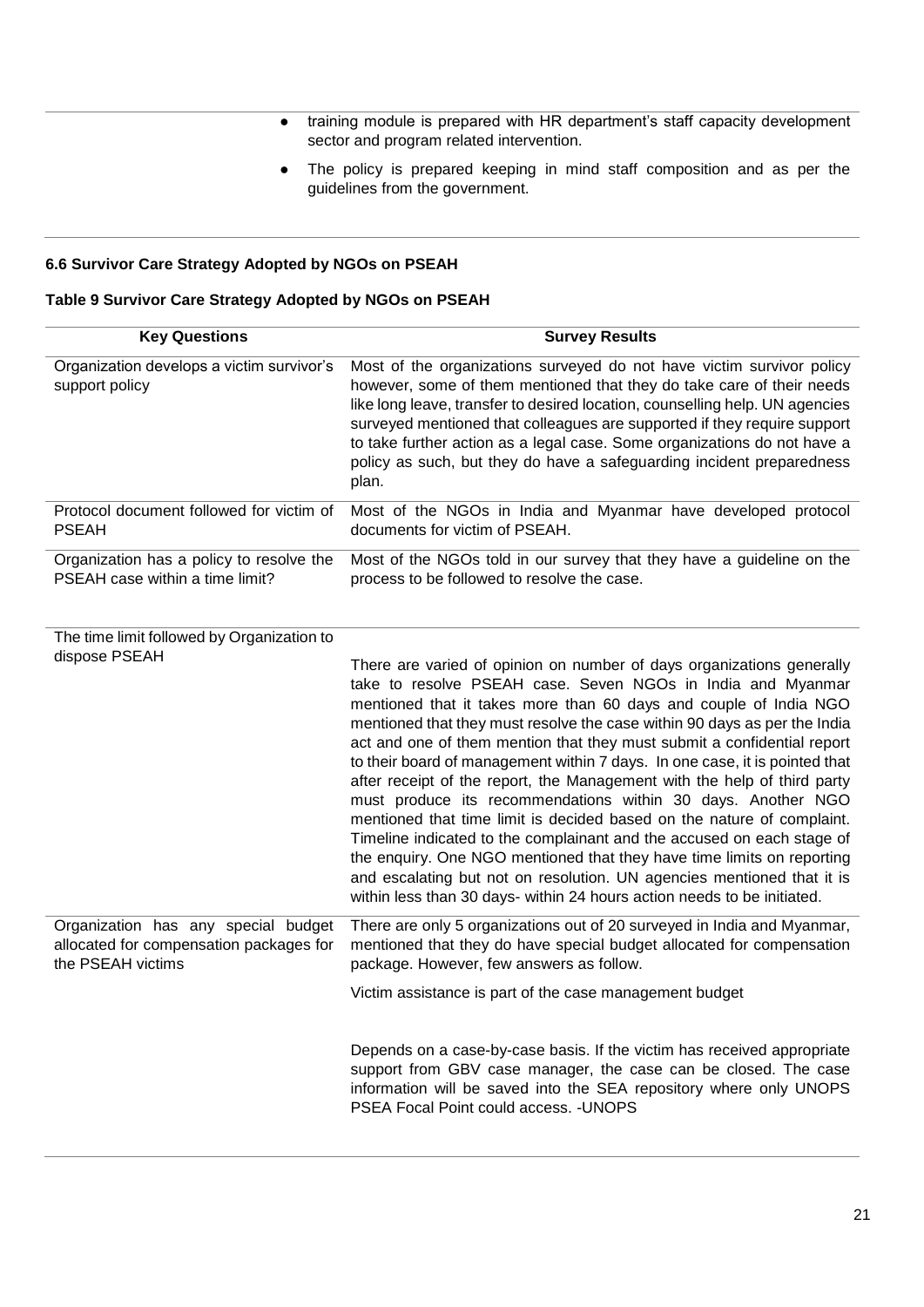For Implementing partners, survivors are to be supported in accordance with the GBV referral guideline through health, psychosocial, legal, and safety/ protection. UNOPS is also a member of the national gender-based violence working group and prevention of sexual exploitation and abuse network so utilization of existing services and supports will take place should any SEAH occur. The average amount of the financial support the victim receives will depend on a case-by-case basis. Is there any reduction of PSEAH cases due to training and counselling Most of the NGOs in the survey feels that there is a reduction of PSEAH case due to training and counselling and one NGO has mentioned that "We should answer both yes and no. For yes, we can reduce PSHEA and safeguarding case due to awareness session. For No, they have disclosed due to increased awareness".

#### **6.7 Power Relations and working of NGOs Table 10 Impact of Power Relations on the working of NGOs**

| <b>Key Questions</b>                                                                                                                                                                            | <b>Survey Results</b>                                                                                                                                                                                                                                                                                                                                                                                                                                                                                                                                                                                                                                                                                                                                                                                                                                                                                                                                                                                                                                                                                                                                            |
|-------------------------------------------------------------------------------------------------------------------------------------------------------------------------------------------------|------------------------------------------------------------------------------------------------------------------------------------------------------------------------------------------------------------------------------------------------------------------------------------------------------------------------------------------------------------------------------------------------------------------------------------------------------------------------------------------------------------------------------------------------------------------------------------------------------------------------------------------------------------------------------------------------------------------------------------------------------------------------------------------------------------------------------------------------------------------------------------------------------------------------------------------------------------------------------------------------------------------------------------------------------------------------------------------------------------------------------------------------------------------|
| organization<br>equality<br>Is your<br>an<br>opportunity employer?                                                                                                                              | Apart from few organizations, who mentions that the organization appoints<br>candidates on merit, most of the answers are yes as their organizations are<br>an equality opportunity employer.                                                                                                                                                                                                                                                                                                                                                                                                                                                                                                                                                                                                                                                                                                                                                                                                                                                                                                                                                                    |
| Percentage<br>of female<br>occupying<br>positions<br>managerial<br>in<br>your<br>organization?                                                                                                  | Many organizations reported having their female staffs occupying managerial<br>position (CYSD-India-15%, PRADAN-India 24%, SNEHA India-85%, Action<br>Aid- Myanmar-80%, OAK foundation (over 50% of their management staffs<br>are female), UNOPS Myanmar 37.9%, World Concern Myanmar 63.64%,<br>World Vision-Myanmar 42%).                                                                                                                                                                                                                                                                                                                                                                                                                                                                                                                                                                                                                                                                                                                                                                                                                                     |
| Favourable working<br>condition<br>for<br>female staff? Please provide three<br>key interventions.                                                                                              | NGOS surveyed have given good practical intervention to make favourable<br>working condition for female staffs in the organizations such as Equal pay for<br>work of equal value, prevention and elimination of violence and harassment,<br>creating a harmonious work-life balance for both women and men,<br>investment in a future of work that works for women, Proactive in recruitment<br>of female candidates, Considerations for planned and safe travel for work,<br>Maternity benefits, Creche Reimbursement, Flexible Working hours, Facility<br>for work from Home, Strong policy on PSEAH, Gender mainstreaming at all<br>project and program management, practicing the feminist leadership<br>approach and principle, women's rights team as a thematic team, Good<br>working environment, Internal complaint mechanism (staff council for<br>everyone), Employee Assistance Program, Medical benefit relevant for<br>female staff, Non-discrimination and enabling environment, breastfeeding<br>room, Gender parity strategy, allow to take care of their children at the office,<br>Creating learning opportunity for women leadership program |
| Is there any impact of local situation in<br>terms of gender, caste, religion,<br>community, race etc in functioning of<br>the organization? Please explain this<br>in three key bullet points. | The survey has received good response to this question of impact of local<br>situation in functioning of the organization. The following are the few key<br>points received from Indian NGOs-<br>We are sensitive to such variables and based on that only POSH committee                                                                                                                                                                                                                                                                                                                                                                                                                                                                                                                                                                                                                                                                                                                                                                                                                                                                                        |
|                                                                                                                                                                                                 | members are appointed, Follow global DEI policy                                                                                                                                                                                                                                                                                                                                                                                                                                                                                                                                                                                                                                                                                                                                                                                                                                                                                                                                                                                                                                                                                                                  |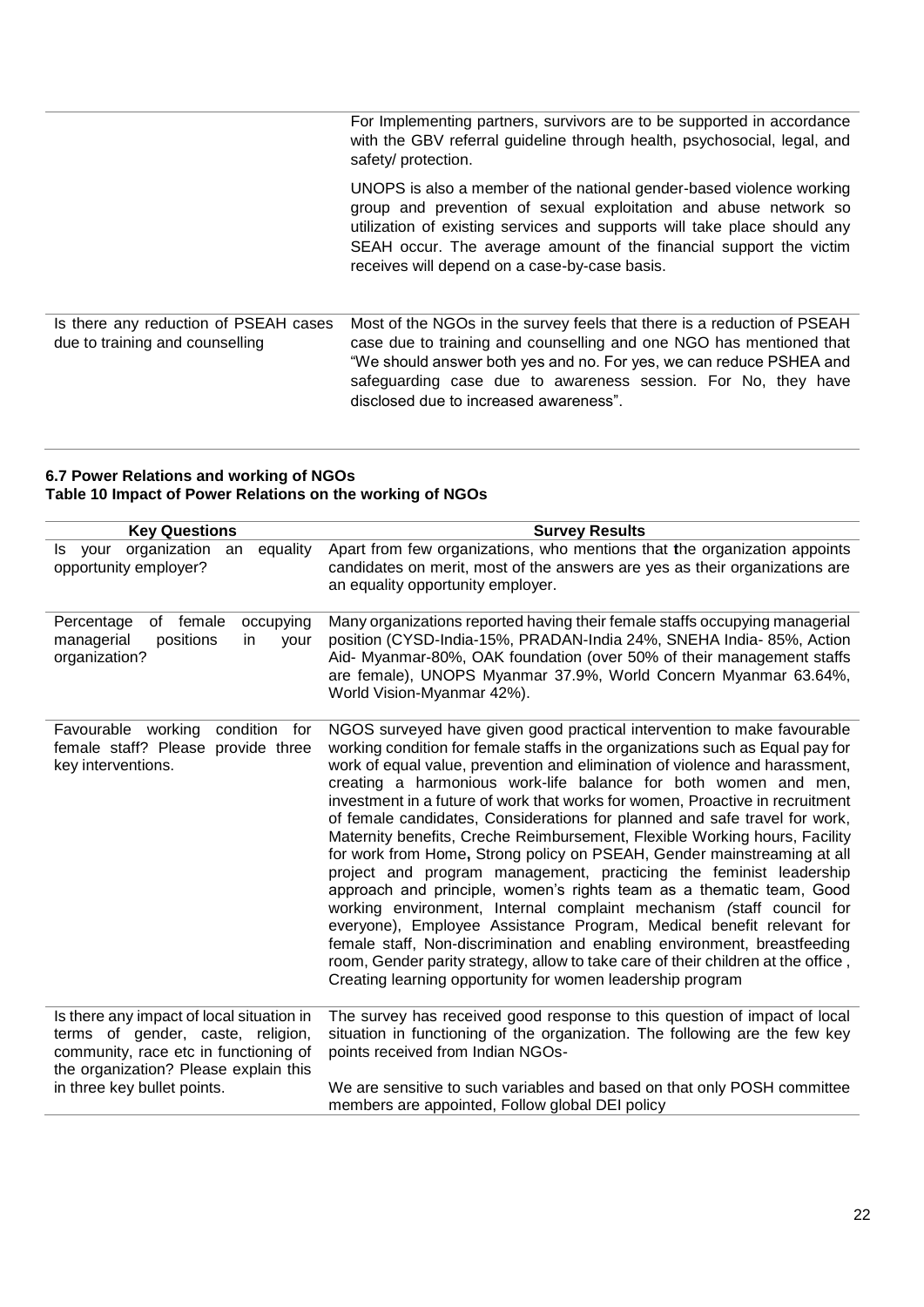Indian society is patriarchal<sup>1</sup> in nature and there is prevalence of caste<sup>2</sup> system and gender inequality are high, so power imbalance is inbuilt in the upbringing of people with more acute form in underdeveloped and educationally disadvantageous regions or states. Therefore, the task of NGOs in most marginalized regions of India is challenging for women at different stages of their life. There are inherent biases in selection of women into leadership position, which is being addressed through recent policies.

Understanding that we are part of a society, where gender differences do exist, the organization does include sessions/discussions on gender during the trainings. These discussions aim for sensitization and offer an opportunity to share. The organization takes opportunities that discuss equity and equality at different times that helps the team members to reflect and take appropriate steps

#### **Myanmar**

There are challenges for women leadership at all areas till now. Current political instability and Covid-19 crisis has led to gender-based violence.

Community people are most vulnerable in current and who are more needed the humanitarian supports.

Mutual respect, Organisational values, Active listening are followed to address these issues.

There is less knowledge on gender equality and meaning of gender by the community members, minority race needs to be protected and empowered.

There is a need to empower community and create opportunity to be able to provide complaints and feedback based on establishment of the mechanism

there is less knowledge on gender equality and meaning of gender by the community members.

minority race needs to be protected and empowered.

We need to empower community and create opportunity to be able to provide complaints and feedback based on establishment of the mechanism

#### **7. Recommendations for JQAN- Road Map for a JQAN PSEAH Network**

l

The study recommends that JQAN can initiate the process to institutionalize a PSEAH platform in more structured form in Japan. The institutionalization and structured form of PSEAH network can be worked out in following four steps in the pilot phase during 2022.

**Step-1:** Call for a consultation workshop with like-minded development organizations, UN agencies, Japan led funding agencies and JQAN can make a presentation of this report and propose a structured JQAN-led PSEAH network plan for Japan. including a discussion on how to generate resources for appointing a full-time PSEAH Coordinator for this network and to run different activities on PSEAH.

 $1$  Patriarchal society refers to the asymmetric/unequal power possession by male and female. There is male dominance is because of male accumulates more power because of tradition, custom and beliefs in Indian society

<sup>2</sup> Caste system is a social stratification in India with four-fold division of population into *Brahmin, Kshytriya, Baishya and Sudra* on hierarchical basis with Brahmin occupying highest position in society commanding respect and status and Sudra occupying lowest position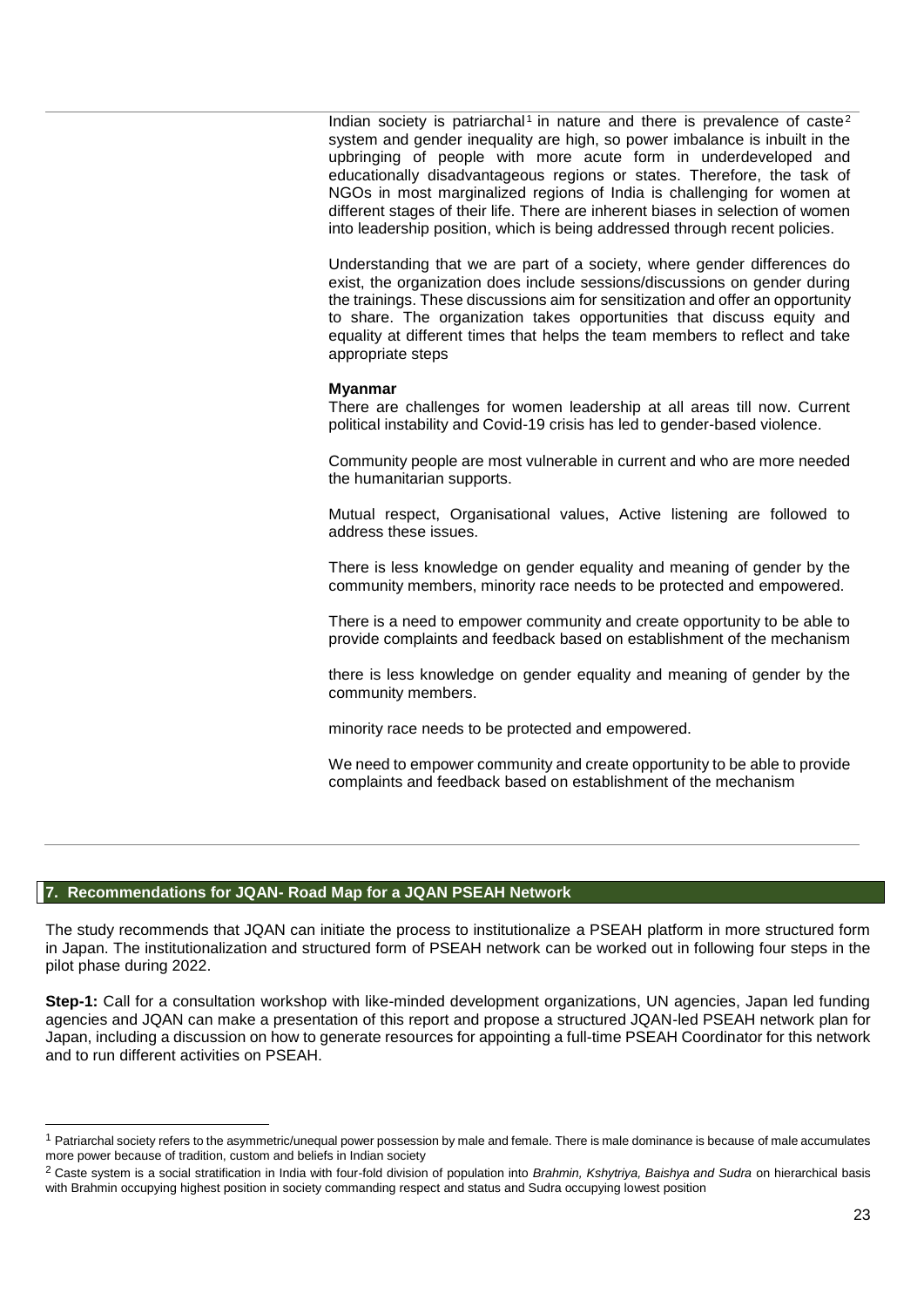**Step-2**- Based on the agreement in the consultation meeting, PSEAH Coordinator can be appointed, who will take a lead to work on four areas such as engagement, prevention, response, management, and coordination in close collaboration with either existing PSEAH advisory group or a new group formed to advise PSEAH coordinator to take up all aspects of PSEAH work in Japan.

**Step-3-** JQAN can launch a website link to provide complete information on membership criteria, three years strategy activity, training documents, other resources on PSEAH for the use of its members both in English and Japanese language.

**Step-4 –** PSEAH Coordinator in close collaboration from PSEAH advisory group and JQAN can develop resources materials and start bi-monthly meeting with its members to develop and implement annual activity plan.

Once, these four steps are completed, all participating organizations can decide for a 3-year plan (2022-24) to carry forward the PSEAH work in the country.

#### **7.1 Key Approach of the Network**

The key approach of this proposed JQAN led PSEAH network will be engagement, prevention, response, management, and coordination. JQAN led PSEAH network can start working on developing training materials, which can be used by development partners in Japan<sup>3</sup>.

| Engagement                                                      | Prevention                                    | Response                                                                                            | Management and<br>Coordination                                                                |
|-----------------------------------------------------------------|-----------------------------------------------|-----------------------------------------------------------------------------------------------------|-----------------------------------------------------------------------------------------------|
| • Awareness raising<br>•Community-based<br>complaints mechanism | • Sample training tools<br>•Capacity building | • Pool of investigators<br>•Victim assistance<br>.Response in line with<br><b>GBV</b> best practice | •Inter-agency referral<br>mechanism<br>•Linkages with other<br>local and regional<br>networks |

## **7.2 Documents to be Developed for the network**

l

JQAN can start working to develop following documents to help development partners in Japan to ensure that sexual harassment in work place is prevented and taken up with seriousness.

| <b>Development of Key Documents</b>             | <b>Document Content Plan</b>                                |  |  |
|-------------------------------------------------|-------------------------------------------------------------|--|--|
| Develop Terms of Reference for PSEAH            | Background                                                  |  |  |
| Japan                                           | <b>Structure and Reporting</b>                              |  |  |
|                                                 | <b>Network Responsibilities</b>                             |  |  |
|                                                 | <b>PSHEA Network Chairs and Co-Chairs</b>                   |  |  |
|                                                 | <b>PSEAH Coordinator</b>                                    |  |  |
|                                                 | <b>Technical Working group</b>                              |  |  |
|                                                 | <b>Membership Criteria</b>                                  |  |  |
|                                                 | Member's obligation and responsibility                      |  |  |
|                                                 | Major Tasks of the Network (prevention, response<br>system, |  |  |
|                                                 | management, and coordination)                               |  |  |
| Develop an Introduction invitation sheet        | Who can Join the Network?                                   |  |  |
| for new members to join the network             | Developing a Mailing list                                   |  |  |
|                                                 | PSEAH network members login to access resources             |  |  |
| <b>Develop PSEAH Strategy for first 3 Years</b> | <b>Commitment to PSEAH</b>                                  |  |  |
|                                                 | Vision                                                      |  |  |
|                                                 | <b>Structure</b>                                            |  |  |
|                                                 | Context                                                     |  |  |

<sup>3</sup> UNOPS training materials, including facilitators guidelines on PSEAH is strongly recommended for JQAN to refer while developing the training tools.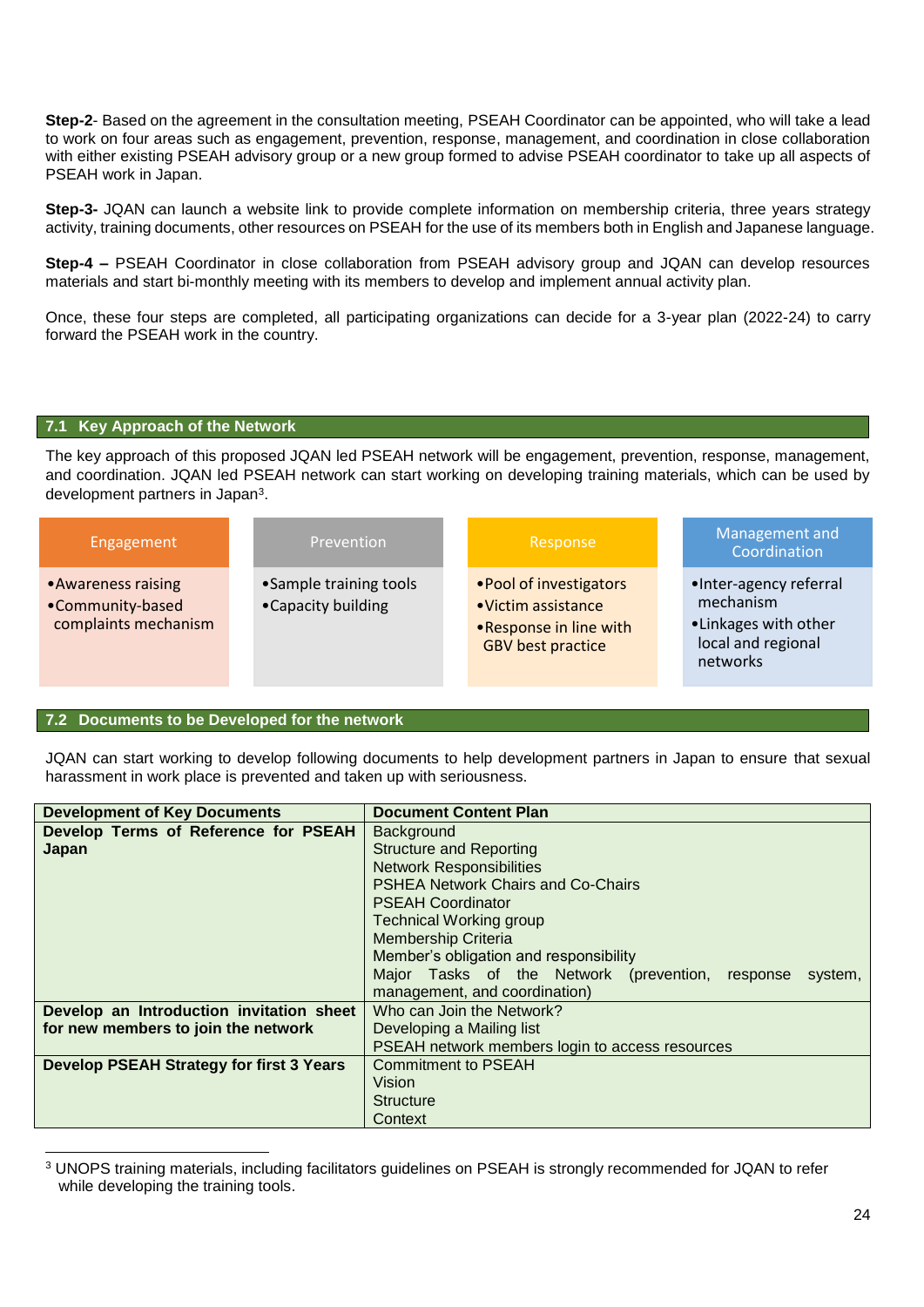|                                              | Overall Approach                               |
|----------------------------------------------|------------------------------------------------|
|                                              | <b>Guiding Principles</b>                      |
|                                              | Sustainability                                 |
| <b>Other Key Documents PSEAH Network can</b> | <b>Reporting Framework</b>                     |
| develop                                      | Inter-Agency PSEAH Helpline SOPs               |
|                                              | <b>Engaging Investigators SOPs</b>             |
|                                              | <b>Risk Analysis and Sample Questions</b>      |
|                                              | Knowledge, Attitude and Practice Survey        |
|                                              | <b>Best Practice Guide-Supporting Partners</b> |
|                                              |                                                |

# **7.3 Develop Annual Action Plan- A Sample Action Plan from Myanmar**

The following sample annual action plan will guide JQAN to develop its own plan of action.

|                                                                                                         | <b>Draft PSEA Network Action Plan 2021</b>                                                                                                                                                                                                                                                                                                                                                                                                                                                                                              |                                                                                    |                                                                                                                                                                                                                                           |  |  |
|---------------------------------------------------------------------------------------------------------|-----------------------------------------------------------------------------------------------------------------------------------------------------------------------------------------------------------------------------------------------------------------------------------------------------------------------------------------------------------------------------------------------------------------------------------------------------------------------------------------------------------------------------------------|------------------------------------------------------------------------------------|-------------------------------------------------------------------------------------------------------------------------------------------------------------------------------------------------------------------------------------------|--|--|
| <b>Management and Coordination</b>                                                                      |                                                                                                                                                                                                                                                                                                                                                                                                                                                                                                                                         |                                                                                    |                                                                                                                                                                                                                                           |  |  |
| <b>Priority</b>                                                                                         | <b>Action point</b>                                                                                                                                                                                                                                                                                                                                                                                                                                                                                                                     | <b>Timeline</b>                                                                    | <b>Responsible</b>                                                                                                                                                                                                                        |  |  |
| Ensure<br><b>PSEA</b><br>1 <sub>1</sub>                                                                 | Send email to update focal<br>a)                                                                                                                                                                                                                                                                                                                                                                                                                                                                                                        | Bi-annually                                                                        | <b>PSEA Coordinator</b>                                                                                                                                                                                                                   |  |  |
| Focal point list is up to                                                                               | point list to network partners                                                                                                                                                                                                                                                                                                                                                                                                                                                                                                          |                                                                                    | <b>PSEA Coordinator</b>                                                                                                                                                                                                                   |  |  |
| date                                                                                                    | Update and share contact list<br>b)                                                                                                                                                                                                                                                                                                                                                                                                                                                                                                     |                                                                                    |                                                                                                                                                                                                                                           |  |  |
| 2. Draft and endorse                                                                                    | Review<br>and revise<br><b>PSEA</b><br>a)                                                                                                                                                                                                                                                                                                                                                                                                                                                                                               | November                                                                           | <b>TWG</b>                                                                                                                                                                                                                                |  |  |
| <b>PSEA</b><br>Strategy,                                                                                | Strategy                                                                                                                                                                                                                                                                                                                                                                                                                                                                                                                                | 2021                                                                               | <b>TWG</b>                                                                                                                                                                                                                                |  |  |
| Action<br>Plan and                                                                                      | Revise PSEA Action Plan for<br>b)                                                                                                                                                                                                                                                                                                                                                                                                                                                                                                       | November                                                                           | <b>TWG</b>                                                                                                                                                                                                                                |  |  |
| <b>PSEA</b><br><b>Network</b>                                                                           | 2021-2022                                                                                                                                                                                                                                                                                                                                                                                                                                                                                                                               | 2021                                                                               | PSEA coordinator/RC/HC                                                                                                                                                                                                                    |  |  |
| <b>TORs</b>                                                                                             | Review the PSEA Network<br>C)                                                                                                                                                                                                                                                                                                                                                                                                                                                                                                           | November                                                                           | <b>PSEA Coordinator</b>                                                                                                                                                                                                                   |  |  |
|                                                                                                         | TOR and revise, as necessary                                                                                                                                                                                                                                                                                                                                                                                                                                                                                                            | 2021                                                                               |                                                                                                                                                                                                                                           |  |  |
|                                                                                                         | d) Present revisions to the PSEA                                                                                                                                                                                                                                                                                                                                                                                                                                                                                                        | November                                                                           | <b>PSEA Coordinator</b>                                                                                                                                                                                                                   |  |  |
|                                                                                                         | Strategy, Action Plan and                                                                                                                                                                                                                                                                                                                                                                                                                                                                                                               | 2021<br>November                                                                   |                                                                                                                                                                                                                                           |  |  |
|                                                                                                         | Network TORs at HCT Meeting                                                                                                                                                                                                                                                                                                                                                                                                                                                                                                             | 2021                                                                               |                                                                                                                                                                                                                                           |  |  |
|                                                                                                         | Share final revised strategy,<br>e)<br>Action Plan and TORs with                                                                                                                                                                                                                                                                                                                                                                                                                                                                        | November                                                                           |                                                                                                                                                                                                                                           |  |  |
|                                                                                                         | PSEA Network and relevant                                                                                                                                                                                                                                                                                                                                                                                                                                                                                                               | 2021                                                                               |                                                                                                                                                                                                                                           |  |  |
|                                                                                                         | partners                                                                                                                                                                                                                                                                                                                                                                                                                                                                                                                                |                                                                                    |                                                                                                                                                                                                                                           |  |  |
|                                                                                                         | Upload revised documents to<br>f)                                                                                                                                                                                                                                                                                                                                                                                                                                                                                                       |                                                                                    |                                                                                                                                                                                                                                           |  |  |
|                                                                                                         | MIMU webpage                                                                                                                                                                                                                                                                                                                                                                                                                                                                                                                            |                                                                                    |                                                                                                                                                                                                                                           |  |  |
|                                                                                                         |                                                                                                                                                                                                                                                                                                                                                                                                                                                                                                                                         |                                                                                    |                                                                                                                                                                                                                                           |  |  |
|                                                                                                         |                                                                                                                                                                                                                                                                                                                                                                                                                                                                                                                                         |                                                                                    | <b>TWG</b>                                                                                                                                                                                                                                |  |  |
| to                                                                                                      | PSEA, if and when,                                                                                                                                                                                                                                                                                                                                                                                                                                                                                                                      | the                                                                                |                                                                                                                                                                                                                                           |  |  |
| <b>PSEA</b><br>increase                                                                                 | humanitarian community                                                                                                                                                                                                                                                                                                                                                                                                                                                                                                                  | is                                                                                 |                                                                                                                                                                                                                                           |  |  |
| awareness if the                                                                                        | willing or able to engage                                                                                                                                                                                                                                                                                                                                                                                                                                                                                                               |                                                                                    |                                                                                                                                                                                                                                           |  |  |
| context allows                                                                                          | government counterparts                                                                                                                                                                                                                                                                                                                                                                                                                                                                                                                 |                                                                                    |                                                                                                                                                                                                                                           |  |  |
|                                                                                                         | b) Develop or revise previous                                                                                                                                                                                                                                                                                                                                                                                                                                                                                                           |                                                                                    |                                                                                                                                                                                                                                           |  |  |
|                                                                                                         |                                                                                                                                                                                                                                                                                                                                                                                                                                                                                                                                         |                                                                                    |                                                                                                                                                                                                                                           |  |  |
|                                                                                                         | C)                                                                                                                                                                                                                                                                                                                                                                                                                                                                                                                                      |                                                                                    |                                                                                                                                                                                                                                           |  |  |
|                                                                                                         |                                                                                                                                                                                                                                                                                                                                                                                                                                                                                                                                         |                                                                                    |                                                                                                                                                                                                                                           |  |  |
| 4.                                                                                                      | a)                                                                                                                                                                                                                                                                                                                                                                                                                                                                                                                                      |                                                                                    |                                                                                                                                                                                                                                           |  |  |
|                                                                                                         |                                                                                                                                                                                                                                                                                                                                                                                                                                                                                                                                         |                                                                                    |                                                                                                                                                                                                                                           |  |  |
|                                                                                                         |                                                                                                                                                                                                                                                                                                                                                                                                                                                                                                                                         |                                                                                    |                                                                                                                                                                                                                                           |  |  |
|                                                                                                         |                                                                                                                                                                                                                                                                                                                                                                                                                                                                                                                                         |                                                                                    |                                                                                                                                                                                                                                           |  |  |
|                                                                                                         |                                                                                                                                                                                                                                                                                                                                                                                                                                                                                                                                         |                                                                                    |                                                                                                                                                                                                                                           |  |  |
|                                                                                                         |                                                                                                                                                                                                                                                                                                                                                                                                                                                                                                                                         |                                                                                    |                                                                                                                                                                                                                                           |  |  |
|                                                                                                         |                                                                                                                                                                                                                                                                                                                                                                                                                                                                                                                                         |                                                                                    |                                                                                                                                                                                                                                           |  |  |
|                                                                                                         |                                                                                                                                                                                                                                                                                                                                                                                                                                                                                                                                         |                                                                                    |                                                                                                                                                                                                                                           |  |  |
|                                                                                                         |                                                                                                                                                                                                                                                                                                                                                                                                                                                                                                                                         |                                                                                    |                                                                                                                                                                                                                                           |  |  |
|                                                                                                         |                                                                                                                                                                                                                                                                                                                                                                                                                                                                                                                                         |                                                                                    |                                                                                                                                                                                                                                           |  |  |
|                                                                                                         |                                                                                                                                                                                                                                                                                                                                                                                                                                                                                                                                         |                                                                                    |                                                                                                                                                                                                                                           |  |  |
| 3.<br>Engage<br>with<br>government<br>counterparts<br>Timely reporting on<br>action<br>plan<br>progress | Re-assess needs and practices<br>a)<br>of government in regard to<br>strategy to engage government<br>Further actions to be informed<br>by strategy<br>Hold regular network meetings<br>Report regularly to HCT on<br>b)<br>PSEA activities, challenges,<br>progression of action plan etc.<br>c) Continue to update the MIMU<br>page to share information and<br>track progress made on AP.<br>Including the option to share<br>training tools, policies etc.<br>Network members and UN<br>d)<br>agencies to provide PSEA work<br>plan | <b>TBA</b><br>Bi-monthly/<br>quarterly<br>Q1 2021<br>Q1 2021<br>Q2 2021<br>Q3 2021 | <b>TWG</b><br>TWG /Network members<br><b>PSEA Coordinator</b><br><b>PSEA Coordinator</b><br><b>PSEA Coordinator</b><br><b>PSEA Coordinator</b><br>members/PSEA<br><b>Network</b><br>Coordinator<br>Network<br>members/PSEA<br>Coordinator |  |  |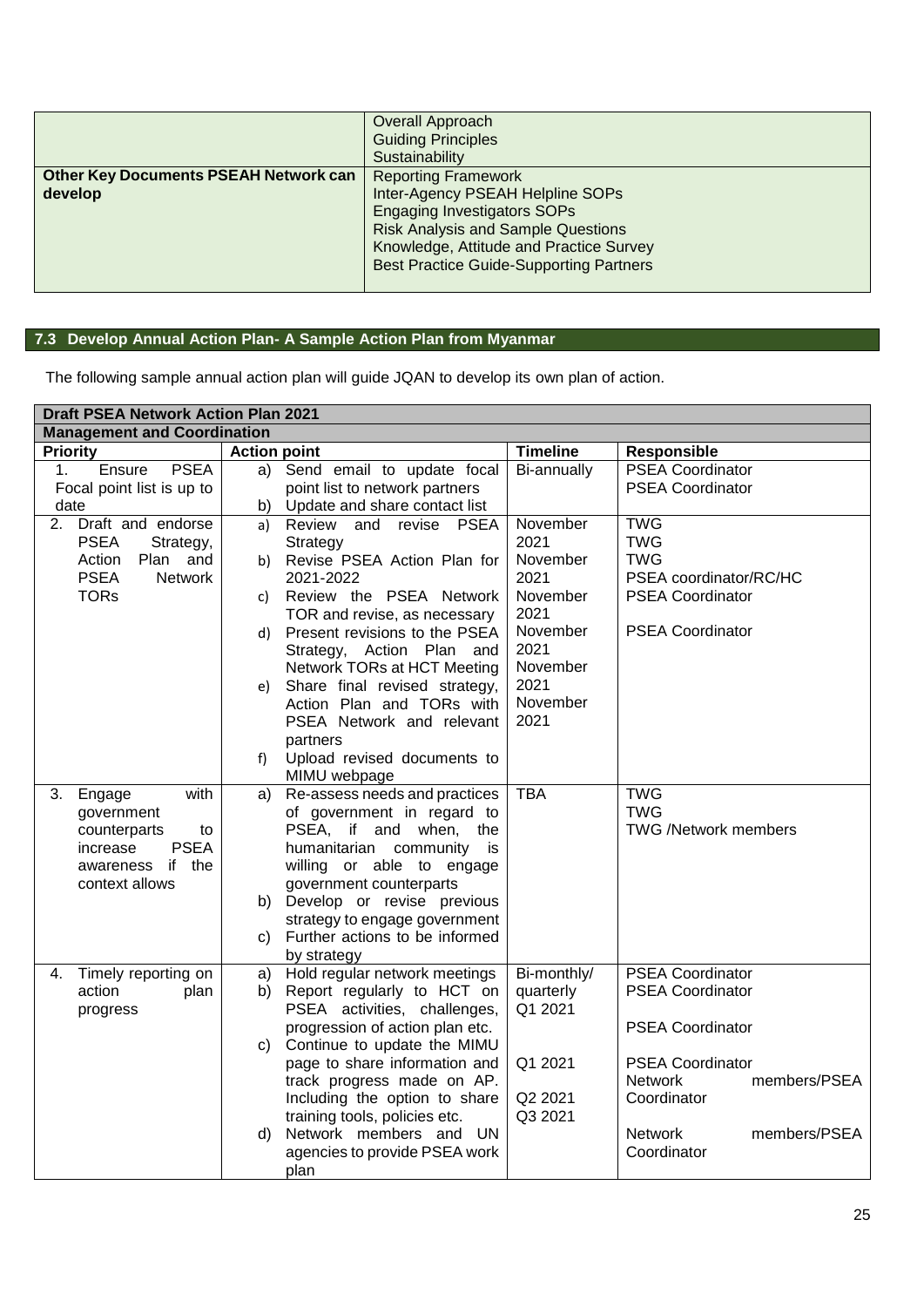|    |                                         |    | Develop calendar to support                                   | 2020,<br>June |                                    |
|----|-----------------------------------------|----|---------------------------------------------------------------|---------------|------------------------------------|
|    |                                         | e) | coordination and planning                                     | December      |                                    |
|    |                                         | f) | Gather<br>non-confidential                                    | 2020          |                                    |
|    |                                         |    | information on prevention and                                 |               |                                    |
|    |                                         |    | reporting of cases: high level                                |               |                                    |
|    |                                         |    | overview and analysis, lessons                                |               |                                    |
|    |                                         |    |                                                               |               |                                    |
|    |                                         |    | learnt to reassess priorities and                             |               |                                    |
|    |                                         |    | update the PSEA Network                                       |               |                                    |
|    |                                         |    | action plan (annual activity)                                 |               |                                    |
|    |                                         | g) | Bi-annual review and updating                                 |               |                                    |
|    |                                         |    | of Action Plan                                                |               |                                    |
| 5. | Establish/<br>field                     |    |                                                               | March 2021    | <b>PSEA Coordinator</b>            |
|    | strengthen<br><b>PSEA</b><br>level      |    | a) Agree on TORs for the field<br>PSEA network                |               | <b>TWG</b>                         |
|    |                                         |    |                                                               |               |                                    |
|    | networks in target                      | b) | Support<br>field-level<br><b>PSEA</b><br>networks/communities |               | <b>PSEA</b><br>Coordinator/Network |
|    | (if<br>locations<br>not                 |    | 0f                                                            |               |                                    |
|    | already<br>established)                 |    | practice                                                      | Ongoing       | members                            |
|    |                                         |    |                                                               |               | (UNHCR<br>protection, UNFPA        |
|    |                                         |    |                                                               |               | GBV SS)                            |
| 6. | Engage with other                       | a) | Regularly join the (monthly)                                  | Ongoing       | <b>PSEA</b><br>Coordinator/Network |
|    | networks<br>to                          |    | meetings<br>of<br>at<br>least<br>5                            |               | members                            |
|    | <b>PSEA</b><br>increase                 |    | prominent<br>networks<br>in                                   |               |                                    |
|    | awareness                               |    | (GEN,<br>Myanmar<br>Myanmar                                   |               | PSEA Coordinator/RC/HC             |
|    |                                         |    | <b>CSO</b><br>Network,<br><b>Disability</b>                   | Quarterly     |                                    |
|    |                                         |    | Teashop) and raise awareness                                  |               |                                    |
|    |                                         |    | about PSEA at<br>least<br>- 3                                 |               | PSEA Coordinator/OCHA              |
|    |                                         |    | times/year                                                    |               |                                    |
|    |                                         | b) | HCT and UNCT members to                                       |               |                                    |
|    |                                         |    | provide written updates on                                    |               |                                    |
|    |                                         |    | PSEA activities in response to                                |               |                                    |
|    |                                         |    | specific questions on progress                                |               |                                    |
|    |                                         | C) | Mainstream<br>key<br><b>PSEA</b>                              |               |                                    |
|    |                                         |    | messages into all clusters,                                   |               |                                    |
|    |                                         |    | clusters, and relevant working<br>groups                      |               |                                    |
|    | 7. Ensure funding for                   | a) | Advocate to donors to fund                                    | Throughout    | PSEA Coordinator/RC/HC             |
|    | <b>PSEA</b><br><b>Network</b>           |    | PSEA network activities in                                    | 2021Through   | <b>PSEA Coordinator</b>            |
|    | activities 2021                         |    | 2021-2022                                                     | out 2021      |                                    |
|    |                                         | b) | Secure funding for activities                                 |               |                                    |
| 8. | Ensure funding to                       | a) | Develop resource mobilization                                 | Q4 2021       | <b>PSEA</b><br>Coordinator/Network |
|    | implement<br><b>PSEA</b>                |    | strategy and proposal to be                                   |               | members                            |
|    | programs                                |    | taken to HCT                                                  | Throughout    |                                    |
|    |                                         | b) | Advocate to donors to fund                                    | 2021          |                                    |
|    |                                         |    | implementation of PSEA within                                 |               |                                    |
|    |                                         |    | programs                                                      |               |                                    |
| 9. | <b>SEA</b><br>Draft                     | a) | Review<br><b>TWG</b><br>and<br>the                            | October       | PSEA Coordinator                   |
|    | information-sharing                     |    | Workshop on the information-                                  | 2021          | <b>TWG</b>                         |
|    | guidelines/protocol                     |    | sharing guidelines (which is                                  | November      | Network members                    |
|    |                                         |    | adopted in 2020)                                              | 2021          |                                    |
|    |                                         | b) | Circulate<br>among<br>Network                                 |               |                                    |
|    |                                         |    | members for feedback and                                      |               |                                    |
|    |                                         |    | voluntary signature                                           |               |                                    |
|    | <b>Community engagement and support</b> |    |                                                               |               |                                    |
|    | 10. Conduct SEA risk                    | a) | Conduct<br>desk<br>review<br>of                               | Ongoing       | <b>PSEA Coordinator</b>            |
|    | analyses<br>in.                         |    | available documents, PIMS,                                    |               |                                    |
|    | humanitarian                            |    | protection reports, proposals &                               |               | Field networks/TWG                 |
|    | contexts and select                     |    | reporting documents                                           |               | Donors/Network members             |
|    | development                             | b) | Develop<br>contextualize<br>and                               |               | Network members                    |
|    | contexts                                |    | SEA risk analysis tools and                                   |               | Network members                    |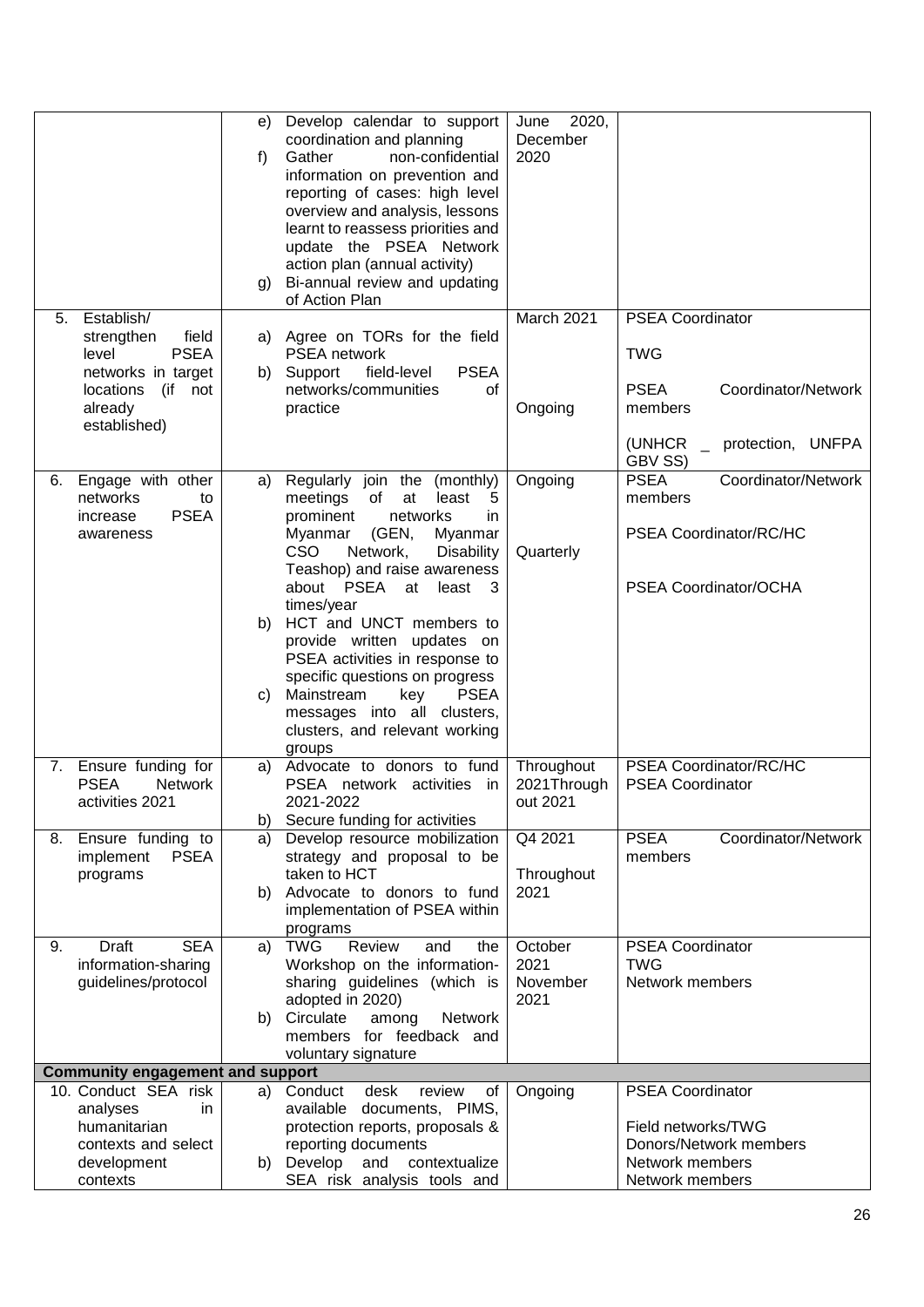|                        |    | translation with Action Aid and      |         | Field networks              |
|------------------------|----|--------------------------------------|---------|-----------------------------|
|                        |    | Malteser                             |         |                             |
|                        | C) | Streamline SEA risk questions        |         | <b>TWG</b>                  |
|                        |    | in proposals and reporting           |         | PSEA Coordinator            |
|                        |    | documents                            |         | <b>TWG</b>                  |
|                        | d) | Streamline SEA risk questions        |         |                             |
|                        |    | in monitoring missions/existing      |         |                             |
|                        |    | structures                           |         |                             |
|                        |    | e) Report responses back to          |         |                             |
|                        |    | <b>PSEA Network</b>                  |         |                             |
|                        | f) | Conduct SEA risk analysis in         |         |                             |
|                        |    | each location (geographic &          |         |                             |
|                        |    | community/context)                   |         |                             |
|                        | g) | Analyze & share report in both       |         |                             |
|                        |    | languages (Action Aid)               |         |                             |
|                        | h) | <b>PSEA</b><br>Input actions<br>into |         |                             |
|                        |    | <b>Network Action Plan</b>           |         |                             |
|                        | i) | Develop and promote<br>the           |         |                             |
|                        |    | sample organizational<br>risk        |         |                             |
|                        |    |                                      |         |                             |
|                        |    | assessment guidelines<br>and         |         |                             |
|                        |    | registry on MIMU                     |         |                             |
| 11. Develop<br>context | а. | Conduct<br>of<br>assessment          | Ongoing | ActionAid/Network members   |
| specific awareness-    |    | community dynamics, help-            |         | Network members             |
| raising tools<br>for   |    | seeing behavior regarding SEA        |         | PSEA Coordinator/TWG        |
| communities<br>to      |    | and barriers to reporting where      |         | <b>Field networks</b>       |
| understand             |    | not already completed                |         | TWG (community)             |
| standards of staff     | b. | Network members to share             |         | Network members             |
| CoC and how to         |    | best practices for engaging          |         | Network members             |
| report                 |    | communities (ongoing as in           |         | TWG (community)             |
|                        |    | <b>PSEA Network Meeting)</b>         |         |                             |
|                        | c. | Review existing methodologies        |         |                             |
|                        |    | and share best practices             |         |                             |
|                        | d. | Support field based PSEA             |         |                             |
|                        |    | <b>Networks</b><br>develop<br>to     |         |                             |
|                        |    | methodology                          |         |                             |
|                        | е. | Develop and<br>disseminate           |         |                             |
|                        |    | national-level<br>awareness-         |         |                             |
|                        |    | raising tools                        |         |                             |
|                        |    | Pilot tools in select locations      |         |                             |
|                        |    | and communities                      |         |                             |
|                        | g. | <b>Network</b><br>members<br>give    |         |                             |
|                        |    | feedback to Network                  |         |                             |
|                        | h. | Review and make adjustments          |         |                             |
| 12. Conduct            | a) | Roll out activities                  | Ongoing | Network members             |
| awareness-raising      | b) | Monitor<br>activities,<br>ensuring   |         | Network members             |
| activities<br>in.      |    | specific vulnerability groups        |         |                             |
| communities<br>on      |    | (e.g. PWD) are able to access        |         |                             |
| standards of staff     |    | and understand messages              |         |                             |
| conduct and how to     |    |                                      |         |                             |
| report allegations     |    |                                      |         |                             |
| <b>Response</b>        |    |                                      |         |                             |
| 13. Design<br>inter    | a. | Evaluate the Network guidelines      | Ongoing | <b>PSEA Coordinator</b>     |
| organizational         |    | for inter-organizational complaints  |         |                             |
| complaints referral    |    | referrals based on IASC guidance     |         | <b>TWG</b>                  |
| mechanism<br>(eg       |    | and the Technical Group review       |         | Coordinator/Network members |
| how<br>to<br>refer a   | b. | Series<br>dissemination<br>οf        |         | <b>PSEA Coordinator</b>     |
| complaint<br>from      |    | workshops conducted                  |         |                             |
| different              |    |                                      |         |                             |
| organizations)         |    |                                      |         |                             |
|                        |    |                                      |         |                             |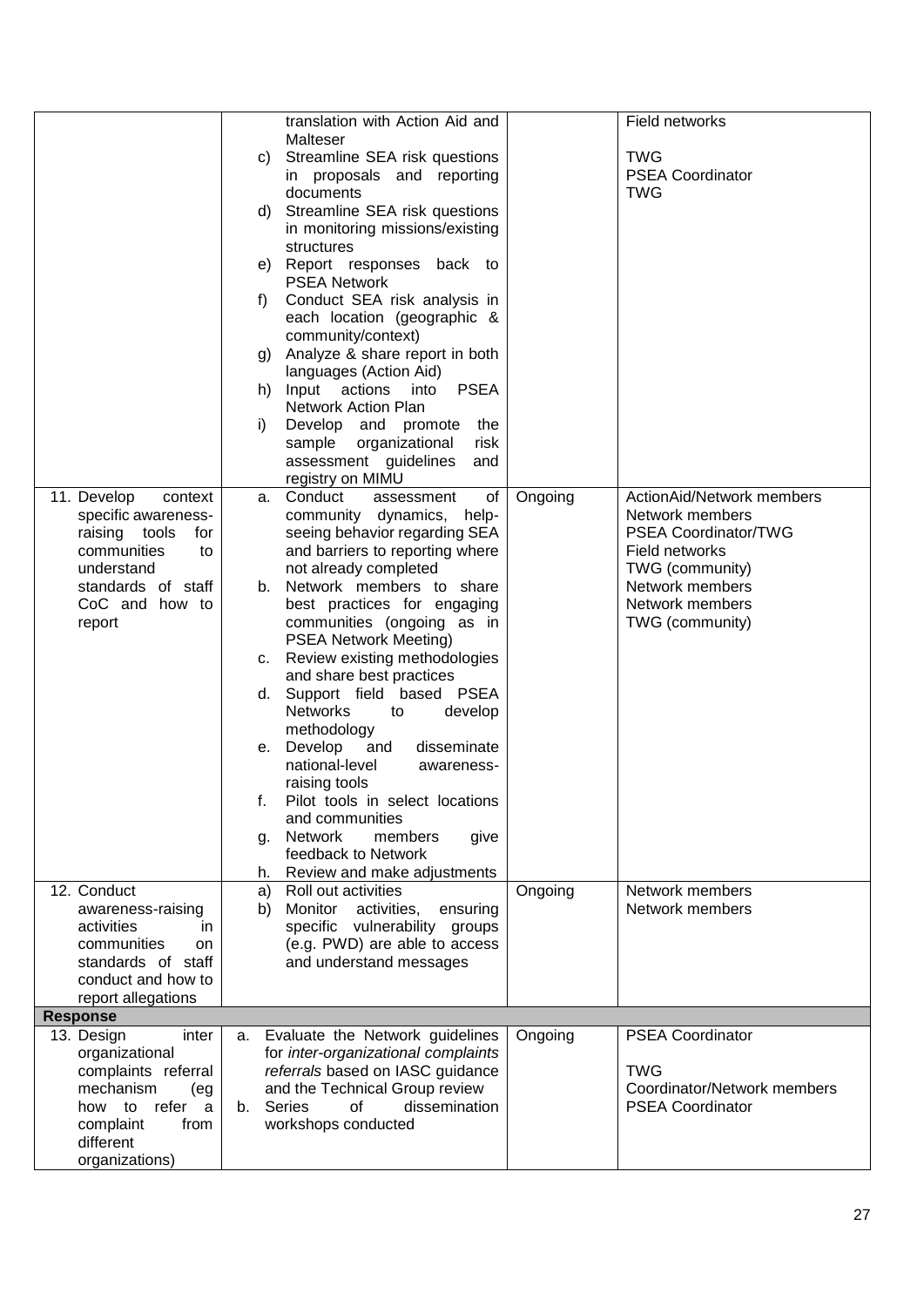|                                                                                                 | Share GBV and CP referral<br>c.<br>pathway with Network members<br>for PSEA response                                                                                |                    |                                                                                                                                            |
|-------------------------------------------------------------------------------------------------|---------------------------------------------------------------------------------------------------------------------------------------------------------------------|--------------------|--------------------------------------------------------------------------------------------------------------------------------------------|
| 14. Conduct mapping<br>of complaints and<br>feedback<br>mechanisms                              | Design & develop survey to<br>a)<br>gather information on CFM<br>according to sector/geographic<br>area<br>Disseminate survey<br>b)                                 | Ongoing            | OCHA/sector/cluster leads/other<br>OCHA/sector/cluster leads/other<br>Network members<br>OCHA/sector/cluster leads/other<br>AAP consultant |
|                                                                                                 | Organizations fill in survey<br>C)<br>(organizational and<br>project<br>level)<br>Analyze survey data<br>d)                                                         |                    |                                                                                                                                            |
| 15. Design community-                                                                           | Review the interagency PSEA<br>a)                                                                                                                                   | Q3 2021            | <b>TWG/Field networks</b>                                                                                                                  |
| based complaints<br>mechanism<br>(CBCM)                                                         | hotline SOP<br>Pilot CBCM in select area(s)<br>b)<br>(e.g with AAP consultant)                                                                                      |                    | Field networks<br>Field networks<br>Network members                                                                                        |
|                                                                                                 | Conduct monitoring and make<br>C)<br>adjustments                                                                                                                    |                    | Network members<br><b>PSEA Coordinator</b><br>AAP consultant                                                                               |
| 16. Ensure accessible<br>reporting systems                                                      | Select<br>based<br>groups<br><b>on</b><br>a)<br>vulnerability for focus group<br>discussions                                                                        |                    | Field networks<br>TWG (CBCM)<br>Network members                                                                                            |
|                                                                                                 | Draft questions<br>b)<br>Conduct<br>C)<br>focus<br>group<br>discussions                                                                                             |                    | TWG (CBCM)<br>TWG (CBCM)<br>AAP                                                                                                            |
|                                                                                                 | Analyze results and<br>make<br>d)<br>recommendations                                                                                                                |                    |                                                                                                                                            |
| 17. Pool<br>οf                                                                                  | Adjust CBCM<br>e)                                                                                                                                                   |                    | <b>PSEA Coordinator</b>                                                                                                                    |
| investigators                                                                                   | Engage trained investigators to<br>a)<br>PSEA Network members (and<br>integrate into inter-organization<br>PSEA referral mechanism)<br>Agree on funding commitments |                    | <b>TWG/Field networks</b><br>Trainer<br>PSEA Coordinator/TWG                                                                               |
|                                                                                                 | b)<br>to support investigations<br>further training and networking<br>C)<br>(experience sharing of the<br>PSEA investigator)                                        |                    | PSEA Coordinator/TWG<br><b>TWG/Network</b><br>PSEA Investigator Pool                                                                       |
| 18. Victim assistance                                                                           | Engage with UN system and<br>d)<br>funds to roll out of the victim<br>assistance protocol                                                                           |                    | <b>PSEA Coordinator</b><br><b>UNFPA/MHF</b>                                                                                                |
|                                                                                                 | Develop SOP for survivor fund<br>e)                                                                                                                                 |                    |                                                                                                                                            |
| <b>Prevention</b>                                                                               |                                                                                                                                                                     |                    |                                                                                                                                            |
| 19. Train PSEA Focal<br>Points on TORs                                                          | Review the training design of<br>a)<br>the PSEA focal person training<br>using the survey,                                                                          | Q1 2021<br>Q4 2021 | TWG (training)<br>Field networks/Network members                                                                                           |
|                                                                                                 | Conduct<br>training<br>the<br>b)<br>in<br>geographic areas of Kachin,<br>Northern Shan, and Southeast<br>Review the minimum PSEA<br>C)                              |                    |                                                                                                                                            |
| 20. Develop and field                                                                           | training package<br>Develop and field tested the<br>a)                                                                                                              |                    | TWG (training)                                                                                                                             |
| tested<br>the<br>awareness raising<br>materials for staff<br>on PSEA and/or<br>Codes of Conduct | awareness<br>materials<br>in<br>selected geographical areas<br>b) Review workshop on the PSEA<br>awareness materials                                                |                    | <b>PSEA Coordinator</b><br><b>UNFPA-MHF</b>                                                                                                |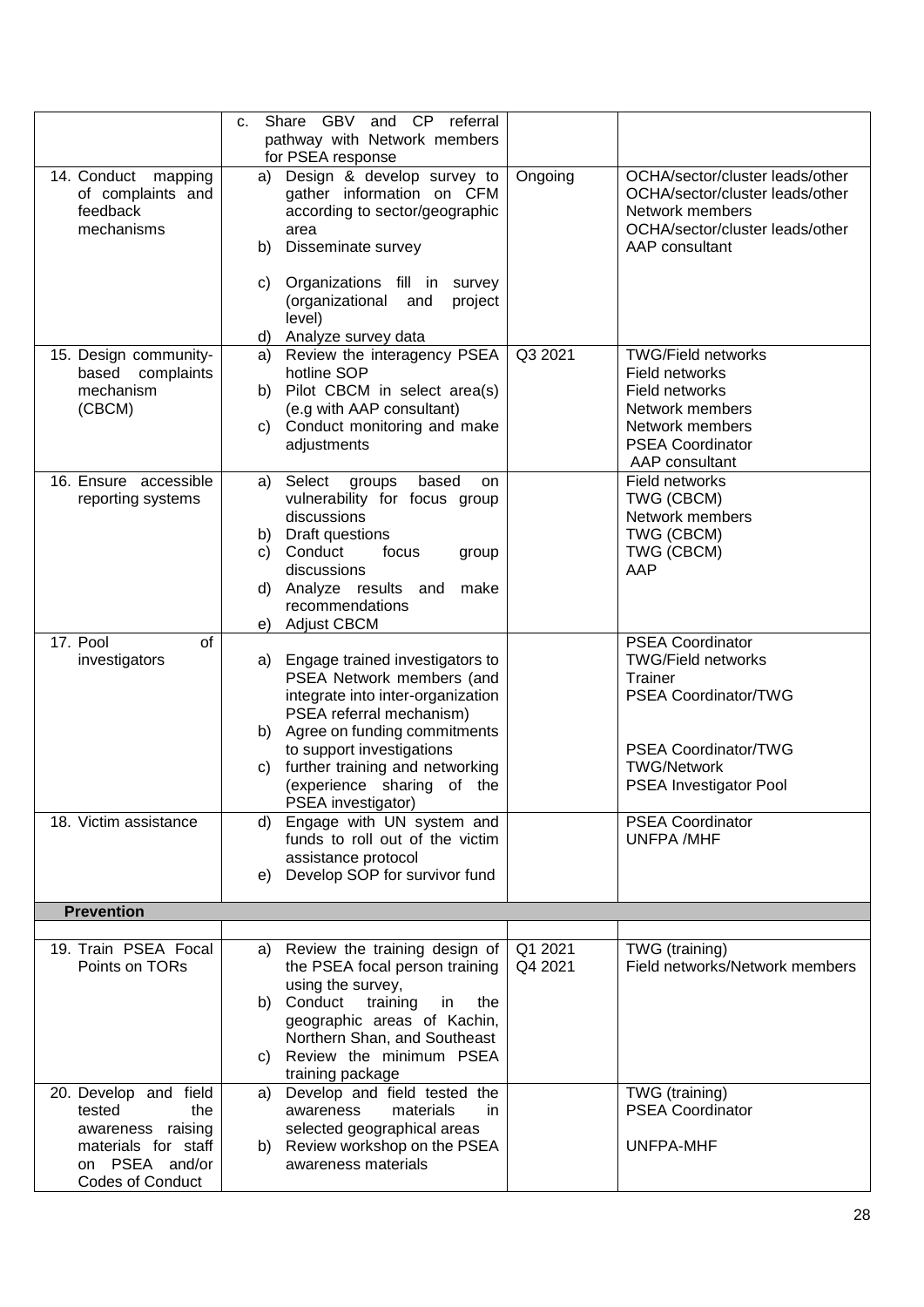| 21. Ensure all PSEA<br>Network members<br>and their partners<br>internal<br>have<br>procedures<br>to<br>handle reports of              | a)             | Learning<br>workshop<br>of<br>the<br>PSEA<br>tools/spot-<br>various<br>check/assessment<br>eq<br>UNICEF, UNOPS, UNFPA,<br>PSF)                                 |                           | <b>TWG</b><br><b>PSEA Coordinator</b>                                                        |
|----------------------------------------------------------------------------------------------------------------------------------------|----------------|----------------------------------------------------------------------------------------------------------------------------------------------------------------|---------------------------|----------------------------------------------------------------------------------------------|
| SEA (e.g. SOPs)                                                                                                                        | b)             | Network members to conduct<br>yearly<br>PSEA/safeguarding/CoC<br>refresher training and report<br>back                                                         |                           |                                                                                              |
| 22. Ensure<br>all PSEA<br>Network members<br>and their partners<br>Codes<br>have<br>0f<br>Conduct in place<br>and signed by all        | a)<br>b)<br>C) | Network members<br>Update<br>existing CoC to reflect new<br>change in principle<br>Network members upload on<br>MIMU website<br>Network members feedback to    | Bi-annually<br>B-annually | <b>PSEA Coordinator</b><br><b>PSEA Coordinator</b><br>Network members/TWG<br>Network members |
| staff<br>23. Ensure all PSEA<br>Network members<br>safe<br>have<br>recruitment<br>procedures in place<br>including reference<br>checks | a)<br>b)       | <b>Network</b><br>Network members share their<br>recruitment procedure on the<br>MIMU webpage<br>Safer recruitment procedure is<br>briefed in HR working group |                           | TWG (prevention)<br>TWG (prevention)<br>TWG (prevention)<br><b>PSEA Coordinator</b>          |

## **Annexure-1**

**Key Policy Documents, Meeting Minutes and Toolkits of NGOs Recommended to JQAN while developing training modules** 

#### **CHS Alliance Toolkit -**Toolkit on PSAH

**PSEA Network Myanmar Toolkit -T**ip Sheet for Working with Partners on PSEA/Safeguarding Implementation, Rules on sexual conduct for humanitarian and development workers, Standard Operating Procedures for the Myanmar PSEA Survivor Fund Managed by UNFPA through the Myanmar Humanitarian Fund**,** Standard Operating Procedures for Engaging PSEA Network Pool of Investigators**,** Checklist for safer recruitment**,** Sample Organizational PSEA Risk Assessment Tool**,** HCT PSEA Strategy: 2019-2020**,** Risk Analysis Update June 2021**,** PSEAH Network Myanmar: Introduction to new members **,** PSEAH Network Myanmar: Government Engagement Tip Sheet**,** Standard Operating Procedure for Recording and Processing Complaints related to Sexual Exploitation and, Abuse (SEA) through Helpline/Email**,** PSEAH Action Plan 2021**,** Protection From Sexual Exploitation and Abuse (PSEA) Network, Myanmar: Terms of Reference 2021**,** Code of Conduct for humanitarian, recovery, peace, and development workers to prevent and protect against sexual exploitation and abuse (PSEA) in Myanmar **,**Sexual Exploitation and Abuse by Aid Workers in Myanmar: A Risk Analysis**,** Knowledge, Attitudes and Practices of Staff: Survey Summary**,** Reporting Framework for Allegations of Sexual, Exploitation and Abuse**,** Sample Data Protection Policy**,** Tip Sheet for Engaging with Communities on PSEA

**ACTIONAID -**Child Safeguarding Policy 2021**,** Protection Sexual Exploitation and Abuse Policy 2021**,** Child Safeguarding Policy**,** Sexual Harassment, Exploitation, and Abuse (SHEA) at Work Policy**,** Sexual Harassment, Exploitation and Abuse (SHEA) and other, safeguarding concerns Overarching Policy**,** SHEA and Safeguarding Policies Review: Change Log

**CYSD -**A PSEAH Assuagement (UNICEF), Internal Complain Committee: *The Guideline (Revised, June 2019)***,** Minutes of the first meeting after the reconstitution of Internal Complaint Committee (ICC) Sexual Harassment at Workplace (Prevention, Prohibition and Redressal), 2013 held on 30th September 2020

**HELP AGE INTERNATIONAL-**NEW Safeguarding policy, 2021**,** Safeguarding policy Training Humanitarian and development context, 2021**,** Partner Funding Contract – 2020**,** Safeguarding policy December 2020

MS S**WAMINATHN RESEARCH FOUNDATION -**Policy on Prevention of Sexual Harassment (POSH) at Workplace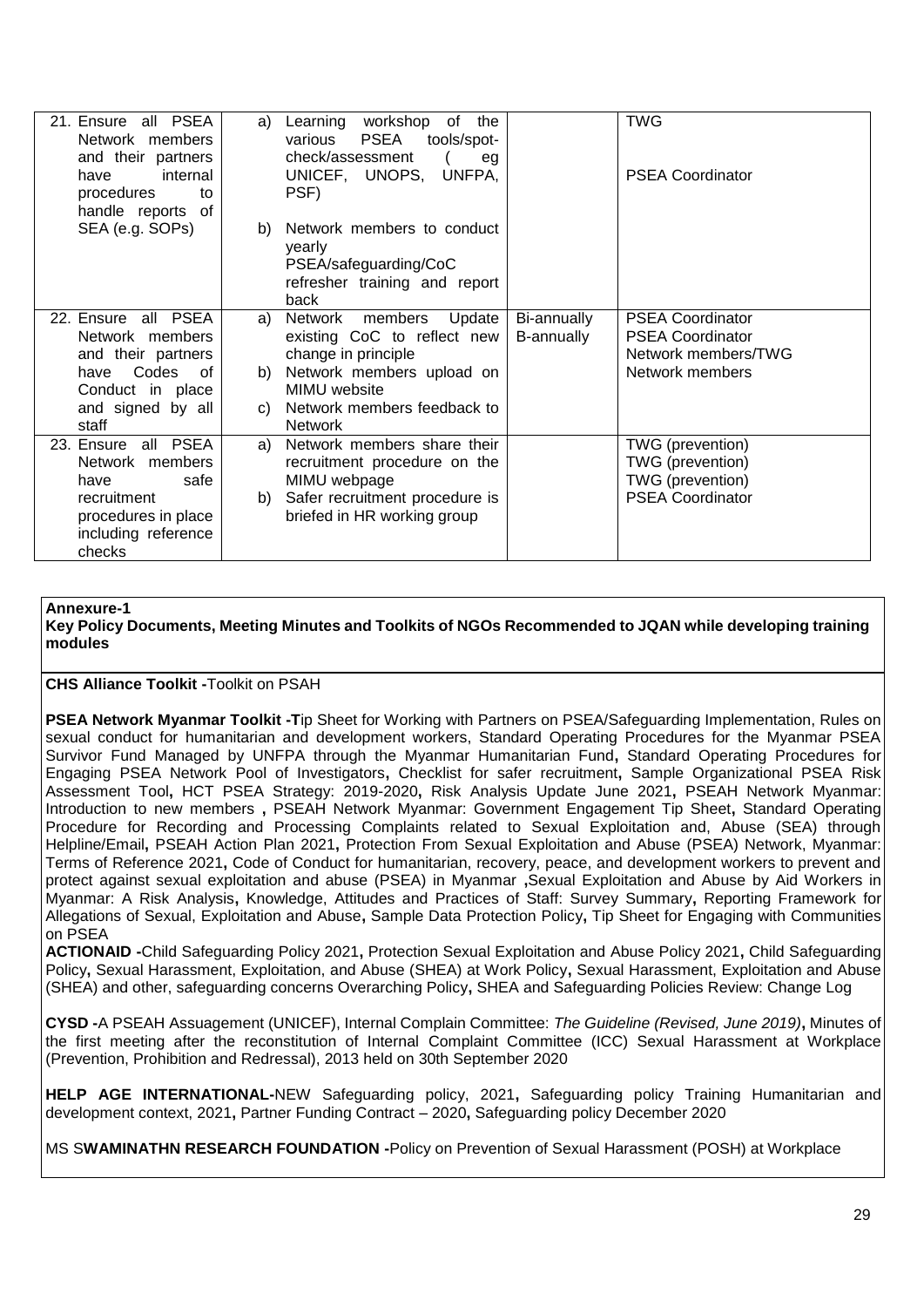**World Concern, Myanmar-**Code of Ethics & Conduct**,** Vision: A world transformed from poverty to the Abundance of life**,**  World, Concern Safeguarding Policy, 2021**,** Safeguarding Minimum Operating Procedures (MOP)**,** Community Facilitation Guideline for, Community Feedback**,** Community Feedback Mechanism**,** Code of Ethics & Conduct and Safeguarding Policy Acknowledgement of Receipt

**PATH -**Procedures for Harassment and Retaliation

**PRADAN -**Step by Step Inquiry Process ICC members' Training, 2021**,** Prevention of Sexual Harassment One-day Workshop on the Sexual Harassment at Workplace (Prevention, Prohibition and Redressal) Act, 2013 Training of ICC Members of PRADAN**,** Annual Report

**Room to Read India-**Annual Report on Sexual Harassment at Workplace (Prevention, Prohibition and Redressal) Act, 2013 (1st January 2020- December 2020)**,** Sexual Harassment Policy, Minutes of Internal Committee (IC) Meeting, Quarterly meeting: Oct to Dec 2020

Links

[https://safeguardingsupporthub.org/sites/default/files/2021-08/How-to%20Note\\_research%20SEAH\\_FINAL.pdf](https://safeguardingsupporthub.org/sites/default/files/2021-08/How-to%20Note_research%20SEAH_FINAL.pdf) [https://d1h79zlghft2zs.cloudfront.net/uploads/2021/10/CHS\\_PSEAH\\_Index-102020-EN.pdf](https://d1h79zlghft2zs.cloudfront.net/uploads/2021/10/CHS_PSEAH_Index-102020-EN.pdf) United Nations Protocol on Allegations of Sexual Exploitation and [Abuse Involving Implementing Partners.](https://www.un.org/preventing-sexual-exploitation-and-abuse/sites/www.un.org.preventing-sexual-exploitation-and-abuse/files/un_protocol_on_sea_allegations_involving_implementing_partners_en.pdf) [Information Brief for CSO Partners on PSEA Assessment & Toolkit.](https://www.unicef.org/about/partnerships/files/Information-Brief-PSEA-Assessment-PSEA-Toolkit-for-CSO-Partners-24-Jan-2020.pdf)

## **Annexuture-2- Case Study**

## **Case Study on Complaint Handling and Survivor Care**

**In** the assessment of PSEAH in India and Myanmar, Cases Studies were collected from the concerned NGOs to understand the real-world situations of the handling the Complaints of SEAH and the events and processes taking places in the Survivor care.

## **Case study No 1**

Oak Foundation has described the steps it followed in handling the complaint on PSEAH in a particular case. These steps include, receiving complaints from Victim, Sharing the response from the perpetrator, Perpetrator's inputs on the complaint, sharing with victim, Formation of an enquiry committee, having separate enquiry with both victim and perpetrator, Recording the whole events, Sharing the final report to Executive Director, Based on Executive Director's comments an appropriate action are carried out, Receiving comments from the victim

## **Case study No 2** from India HIV/AIDs Alliance

The Committee maintains a register to endorse the complaint received by it and keep the contents confidential, if it is so desired, except to use the same for discreet investigation. The Committee hold a meeting with the Complainant within five days of the receipt of the complaint, but no later than a week in any case. At the first meeting, the Committee members hear the Complainant and record her/his allegations. The Complainant can also submit any corroborative material with a documentary proof, oral or written material, etc., to substantiate his / her complaint. If the Complainant does not wish to depose personally for any reason about the event including, physical or mental incapacity they can seek the support of other employee or such other person to meet the committee and record the statement. When an "Enquiry" shall be conducted and concluded. The explanation also required to be given in writing.

The Committee shall prepare and hand over the Statement of Allegation to the person against whom complaint is made and give him / her opportunity to submit a written explanation if she / he so desires within 7 days of receipt of the same.

The Complainant shall be provided with a copy of the written explanation submitted by the person against whom complaint is made. Any witness/es to be called, they shall communicate in writing to the Committee the names of witness/es that they propose to call.

Evidence also collected during the enquiry procedure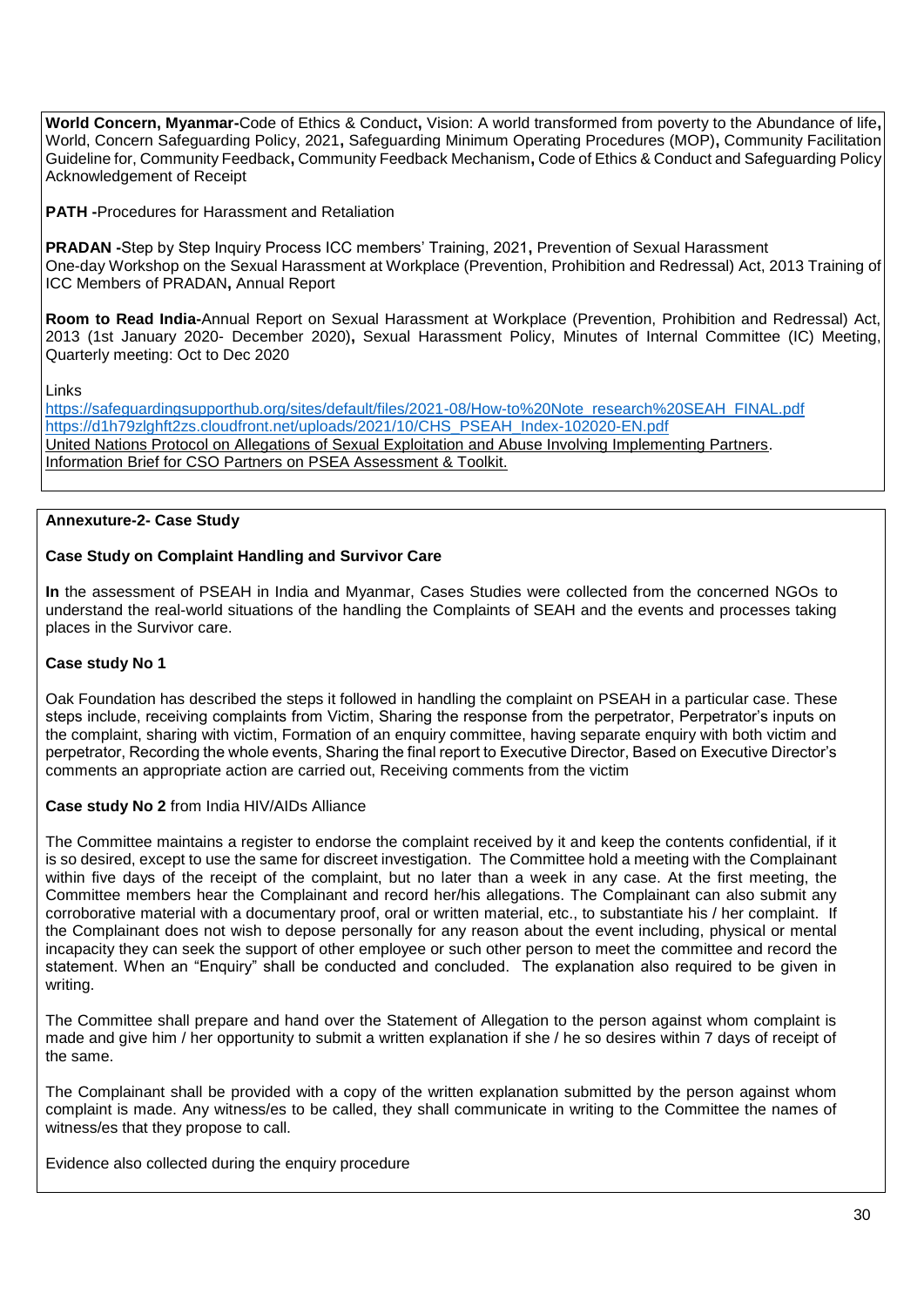Enquiry to be completed as early as possible, but not beyond three months and communicate its findings and its recommendations for action to the HR.

The report of the committee shall be treated as an enquiry report based on which an erring employee can be awarded appropriate punishment straightaway.

A copy of the final report of the committee shall also be made available to the aggrieved and accused persons.

#### **Survivor care**

Case study on survivor care is described below. Confidentiality is maintained throughout the process If needed confidentiality declaration get signed from witnesses/s

The action includes like written apology; warning; reprimand or censure; withholding of promotion, pay rise or increments; transfer; termination from service. This depends on the gravity of the misconduct.

Management shall provide all necessary assistance for the purpose of ensuring full, effective, and speedy implementation of this policy.

The support may be in the form of providing counselling support to the aggrieved employee, allowing them to proceed on leave, transferring or suspending the accused person during the enquiry (depending on the gravity of the compliant)

Provides support in filing police complaints to the aggrieved employee.

In case the Committee finds the degree of offence coverable under the Indian Penal Code, then this fact shall be mentioned in its report and appropriate action shall be initiated by the Management, for making a Police Complaint.

## **Case study 3**

## **Pratham Education Foundation**

The victim an employee had complained about her immediate reporting authority / boss. the complaint was made by the girl orally. She was requested to give the complaint in writing in the prescribed form to the Apex IC committee The members responded within 1 week and talked to the girl on the phone as the committee members wanted to ascertain the authenticity and ask the complainant if she wanted to proceed with enquiry or did, she want basic apology from the Respondent The call was recorded with her consent. The complainant was asked to send evidence about the compliant. The girl sent the recording of a few of the conversations with the respondent. The committee visited the location and office where the Respondent operated. An inquiry was set up and a letter with the compliant was sent to him and was asked to explain the alleged complaint Several meetings / depositions were conducted individually and. Joint meeting of both were also conducted. Witnesses from both sides were examined. Initially the Respondent refused all charges. There were counselling sessions along with presentation of circumstantial evidence. The complaint was that the authority / the boss asked her to spend a few days with the girl at the guest house which is the organisation premises. He also probed and called her several times to chat and ask very personal questions. He also indicated that if she gives the sexual favours, he will give her an increment and other administrative favours The committee concluded that the respondent was guilty. As indicated in the POSH Act. He was using power and asking for sexual favours.

The committee decided to ask the respondent to leave the job. The committee made suggestions and indicated that the person's services should be terminated as it is misuse of power and violation of code of conduct. The Case was handled for around 2 months. The counselling was not only done with the Respondent but also the female employee who made the complaint as she had fears about being victimized and how the other employees would perceive her. The girl was transferred to another unit where she was under supervision and was mentored. The victim continues to be with the organisation. For prevention, several workshops were conducted. A special meeting of all female employees was conducted. The organisation mandate that we promote a conducive safe and a happy workplace environment was reiterated There was one on one conversation with local IC committee members. The Respondent handed over his resignation.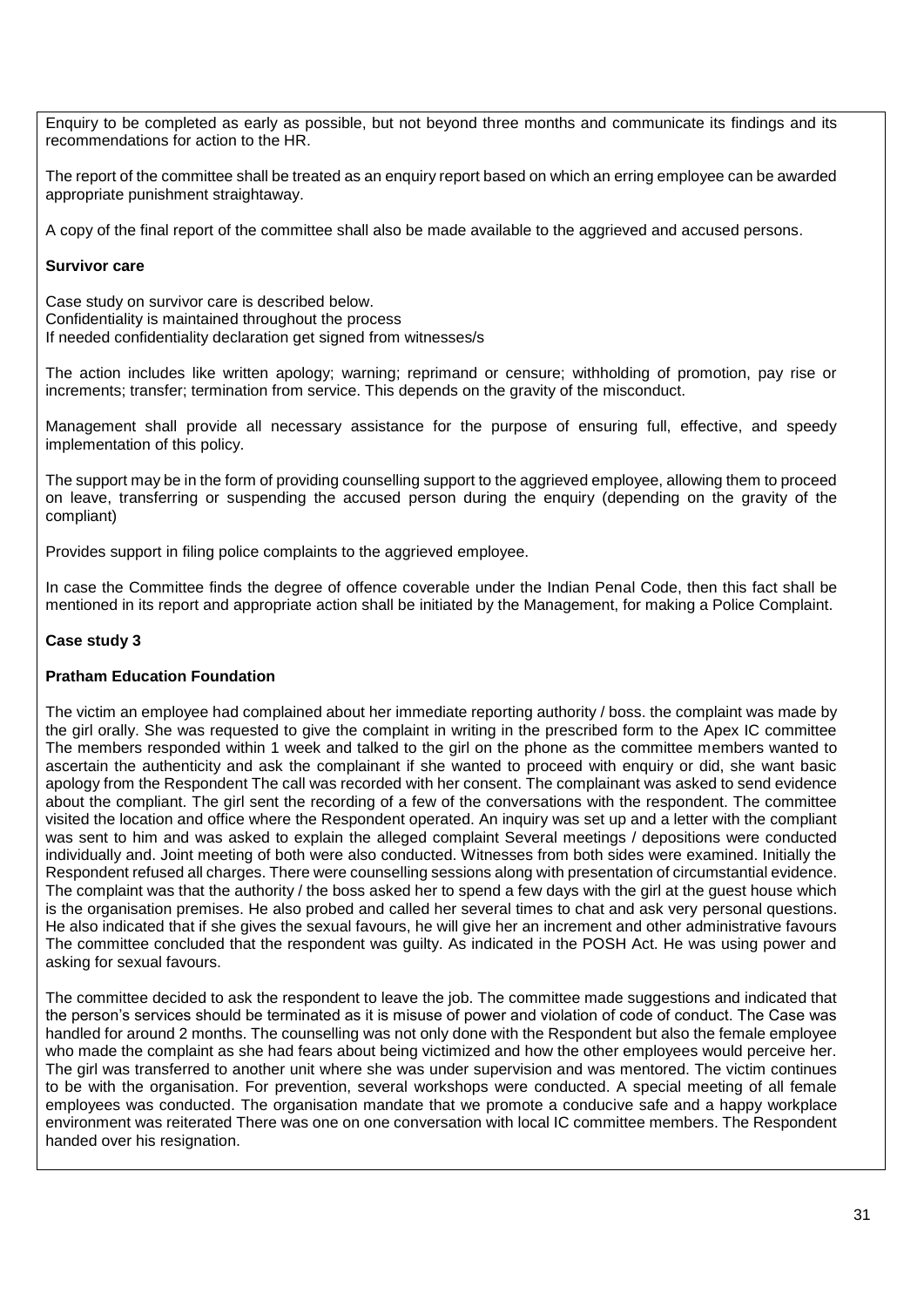Prescribed Form for lodging complaint, Existence of ICC in the NGO, talking with the survivor girl by phone and recording the discussion with her consent, seven days' time limit is followed to start the proceeding of complaint handling , survivor is asked to produce evidence on the case, recording of the conversation by phone was accepted by the committee as proof of complaint, enquiry was conducted to ascertain the details of the case, Counselling was conducted with the survivor , the survivor was transferred to another unit where she felt comfortable, several workshops were conducted to prevent such cases

#### **Annexure- 3-Survey Schedule**

#### **Survey Questionnaire**

**Survey of Experiences, Practices and Tools used by Development Partners on PSEAH (Protection from Sexual Exploitation, Abuse and Harassment)**

#### **PART A**

**Purpose and Focus of this Survey:** This research intends to understand the good practices followed by development partners regarding PSEAH implementation. High confidentiality will be maintained on the data provided by responding organizations. The data will be used for research purpose only and to develop training tools and other guidelines on PSEAH. Ethical norms of the research will be strictly adhered. The participating organizations will be acknowledged in the report and the final report of this work will be shared with each of the development partners, including all participating organizations will receive an invitation to participate in the research findings dissemination workshop towards end of this work.

**Instructions to fill up this survey questionnaire:** This questionnaire is divided into two parts. Part A is informative and instructive in nature regarding the survey, whereas the part B is related to the questions on the PSEAH. Part B section has covered topics such as organization and respondent profile, information, knowledge, and approach of organization towards PSEAH, policy parameters on PSEAH, complaint handling procedure, PSEAH implementation, training on PSEAH, donors, partners on PSEAH, power relations in the organization and survivor Care. The participating organizations are requested to provide the data as per the format. There are some close ended questions like yes/no. You can indicate tick mark on the appropriate option and wherever necessary the responding organization can fill up the space by writing the data/information. In the end of this survey questionnaire, the checklist has been provided for sharing documents/file to be used to extract best practices for this research work. If necessary, separate sheet may be used to provide additional data wherever space is not adequate.

| <b>Organization Profile</b>                           |  |
|-------------------------------------------------------|--|
| Name of the Organization                              |  |
| <b>Registered Official Address</b>                    |  |
| Total Number of Staffs in this country                |  |
| <b>Total Number of Women Staff Members</b>            |  |
| Name of staff Member filling this survey/ designation |  |
| Email ID of Respondent                                |  |

#### **PART B**

#### **1 Information, Knowledge and Approach of organization towards PSEAH**

| 1.1 How is PSEAH focal point selected in your organization (If you are<br>indicating that the PSEAH point person is nominated by any other process, (d)<br>please mention the process below; | a) Nominated by Board<br>b) Nominated<br>by<br>Senior<br>Management (other than HR)<br>c) Nominated by HR Head<br>d) By any other process not<br>mentioned above |
|----------------------------------------------------------------------------------------------------------------------------------------------------------------------------------------------|------------------------------------------------------------------------------------------------------------------------------------------------------------------|
| 1.2 Do your organization issue any circular to staffs regarding the appointment                                                                                                              | a) Yes                                                                                                                                                           |
| of PSEAH focal point                                                                                                                                                                         | b) No                                                                                                                                                            |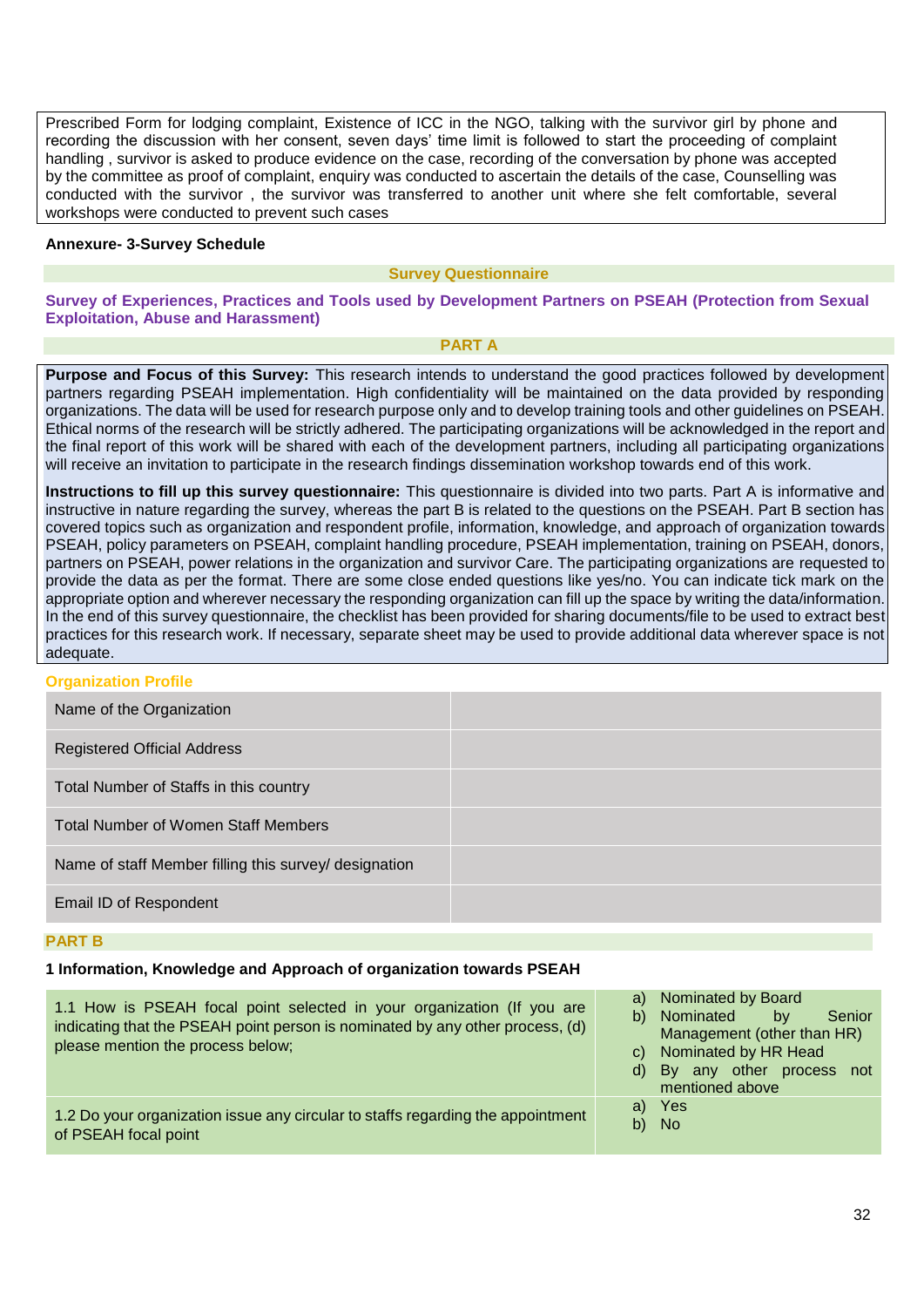| 1.3 How many times PSEAH meeting organized during 2020-21 (please<br>mention the number in the right-hand side)                                                                                      |                                                                                  |
|------------------------------------------------------------------------------------------------------------------------------------------------------------------------------------------------------|----------------------------------------------------------------------------------|
| 1.4 Who are invited to attend PSEAH meeting? Please mention the<br>designation/role of staffs attended this meeting?                                                                                 |                                                                                  |
| 1.5 Is PSEAH meeting organized on regular interval, or it is called once<br>organization receives a complaint? ( $\sqrt{ }$ the appropriate option)                                                  | Organized on regular interval<br>a)<br>b) Organized once there is a<br>complaint |
| 1.6 If it is not confidential, will you please share PSEAH meeting minutes to<br>understand the nature of discussion, agenda to pick best practices for JQAN<br>(please enclose the meeting minutes) |                                                                                  |
| 1.7 Any survey your organization has conducted to your internal staffs on<br>sexual harassment issue since last 3 years period<br>1.7.1 if yes, kindly enclose the details)                          | a) Yes<br>b) No                                                                  |
| 1.8 Do your organization have separate parameters for male and female staff,<br>client, or victim on PSEAH matter?                                                                                   | Yes<br>a)<br>b)<br><b>No</b>                                                     |

## **2 Policy Parameters on PSEAH**

| 2.1<br>lf.<br>organization<br>using<br>existing<br>international<br>vour<br>any<br>Guidelines/policy/protocol on PSEAH, please mention the name of the<br>document/name of the organization developed this tool |                                                                                                                                                                                                                                                                                                                                                                                                                                                                                                                                                                                                                                               |
|-----------------------------------------------------------------------------------------------------------------------------------------------------------------------------------------------------------------|-----------------------------------------------------------------------------------------------------------------------------------------------------------------------------------------------------------------------------------------------------------------------------------------------------------------------------------------------------------------------------------------------------------------------------------------------------------------------------------------------------------------------------------------------------------------------------------------------------------------------------------------------|
| 2.2 Do you have a PSEAH policy for partners and contractors? If answer is<br>Yes, will you please share a sample format with this survey                                                                        |                                                                                                                                                                                                                                                                                                                                                                                                                                                                                                                                                                                                                                               |
| 2.3 Do the organization follow Policies for preventing the occurrence of<br><b>PSEAH</b> incidents?<br>if your answer is yes, kindly mention those and provide documents                                        | 1. Yes<br>2. No                                                                                                                                                                                                                                                                                                                                                                                                                                                                                                                                                                                                                               |
| 2.4 How does your organization encourage whistle blowing policy to?<br>prevent SEAH case? ( $\sqrt{ }$ the appropriate option/s)                                                                                | a) by giving liberty to stakeholders<br>raise concern on any<br>to<br>suspected activity involving<br><b>SEAH</b><br>giving freedom<br>b)<br>by<br>to<br>employees<br>in<br>reporting<br>mismanagement of putting a<br>Stop on all unethical immoral or<br>illegal work<br>by creating an open work<br>$\mathsf{C}$ )<br>environment practice for clients<br>to raise voice against any<br>malpractice or immoral or<br>illegal activity<br>by making a policy on whistle<br>d)<br>blowing policy to encourage<br>whistle blowing<br>e) Providing security to<br>whistle<br>blowers<br>mention if any other---------------<br>f<br>---------- |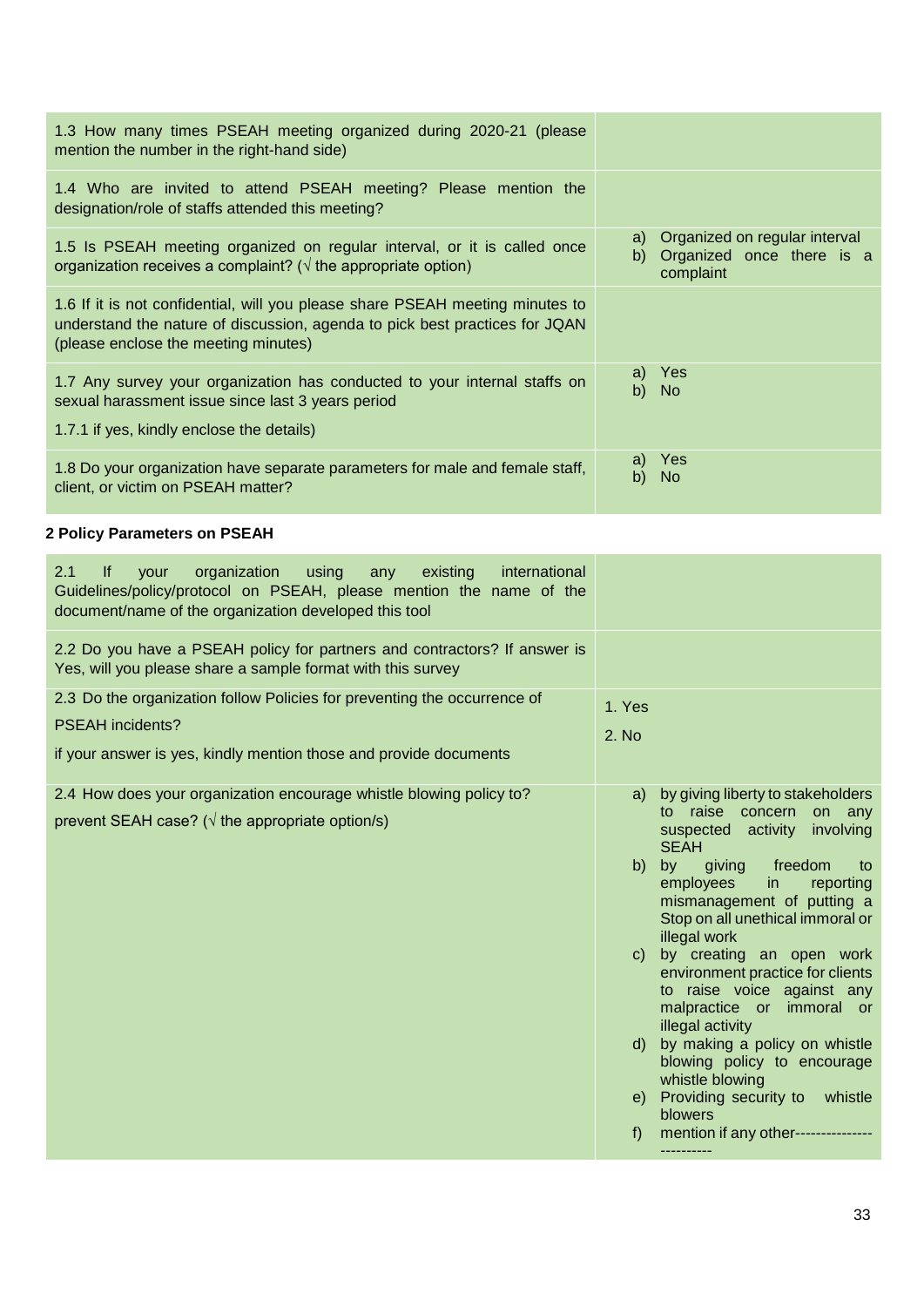| 2.5 Do your organization have separate policy for male and female staff? | a) Yes<br>b) No |
|--------------------------------------------------------------------------|-----------------|
| If your answer is yes, kindly provide the policy document)               |                 |

## **3 Complaint Handling Procedures and PSEAH Implementation**

| 3.1 Does your organization have a guidance document on establishing<br>complaints? (If answer is yes, will you please consider sharing this with us to<br>understand and help developed JQAN guidance) | Yes<br>a)<br>b)<br><b>No</b>                                                                                                                                    |
|--------------------------------------------------------------------------------------------------------------------------------------------------------------------------------------------------------|-----------------------------------------------------------------------------------------------------------------------------------------------------------------|
| 3.2 What are the steps taken to take legal action against staffs found to be<br>guilty? What is the exact policy on this? Please share this policy                                                     |                                                                                                                                                                 |
| 3.3 What is the methods of investigation of any complaint (include the key<br>stages of the process to document the best practices)                                                                    | a)<br>b)<br>$\mathsf{c})$<br>$\mathsf{d}$<br>(Add more number if needed)                                                                                        |
| 3.4Organization<br>Implementation<br>developed<br><b>PSEAH</b><br>Guidelines/protocols/Policy internally                                                                                               | Yes<br>a)<br>b)<br><b>No</b>                                                                                                                                    |
| 3.5 If your organization has developed this PSEAH policy Internally, will it be<br>possible for you to share this with JQAN (If yes, please send the document<br>with this survey)                     |                                                                                                                                                                 |
| 3.6 PSEAH Policy circulated to staffs by; (If the answer is other staff members,<br>please mention the designation of the staff, sharing this policy)                                                  | a) Senior<br>Management<br>(other<br>than $HR)$<br>Human Resource Head<br>b)<br><b>PSEAH Focal Point</b><br>$\mathsf{C}$<br>Other staff members<br>$\mathsf{d}$ |
| 3.7 Is there any separate procedure complaint handling procedure for male<br>and female victim?                                                                                                        | Yes<br>a)<br>b)<br><b>No</b>                                                                                                                                    |
| 4 Training on PSEAH                                                                                                                                                                                    |                                                                                                                                                                 |

| 4.1 Which PSEAH training document you use for training your staffs (if<br>organization has developed training module on its own, will you please share<br>this with us, including training agenda. If you are using existing training module,<br>please name the organization/training module name | a) Organization's internal training<br>module<br>Using existing training module<br>b)<br>international<br>developed<br>by<br>agency |
|----------------------------------------------------------------------------------------------------------------------------------------------------------------------------------------------------------------------------------------------------------------------------------------------------|-------------------------------------------------------------------------------------------------------------------------------------|
| 4.2 If you are using any existing international training tool, what are specific                                                                                                                                                                                                                   | a)                                                                                                                                  |
| gaps, you see while using these documents                                                                                                                                                                                                                                                          | $\epsilon$                                                                                                                          |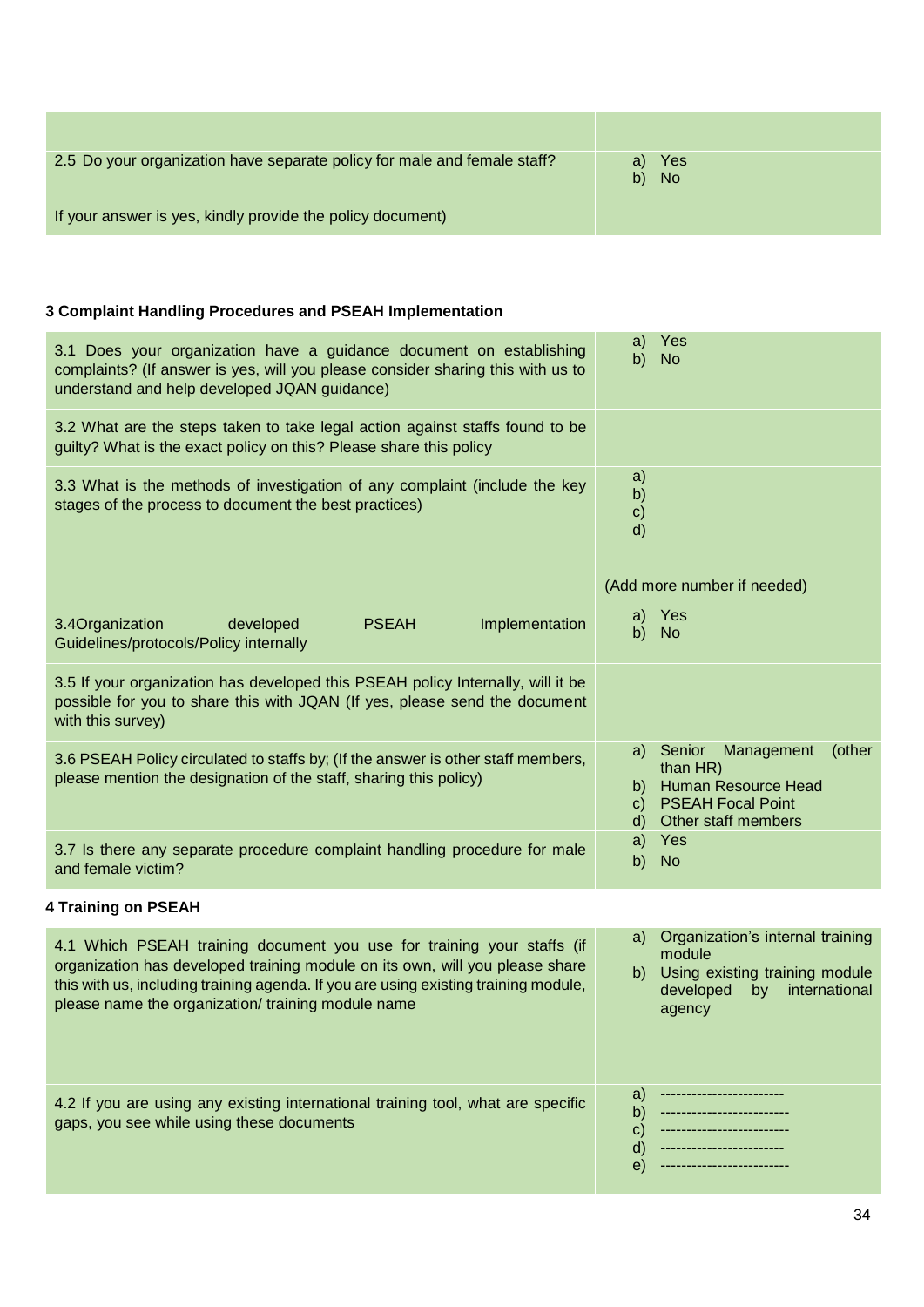|                                                                                                                                                     | (add more number if needed)                                                                                                                    |
|-----------------------------------------------------------------------------------------------------------------------------------------------------|------------------------------------------------------------------------------------------------------------------------------------------------|
| 4.3 What are the key suggestions to improve the existing international training<br>documents                                                        | a)<br><br>b)<br>--------------------<br>$\mathbf{C}$<br>------------------------<br>d)<br>---------------------<br>e)<br>--------------------- |
|                                                                                                                                                     | (You can add more points if needed)                                                                                                            |
| 4.4 Does the management of your organization think that there is any need of<br>developing country specific training tools?                         | Yes<br>a)<br><b>No</b><br>b)                                                                                                                   |
| 4.5 Does your organization have any special budget allocated for awareness<br>and training program on PSEAH related matter?                         | Yes<br>a)<br><b>No</b><br>b)                                                                                                                   |
| 4.6 Who provides training to staff/client?                                                                                                          | by external experts/resource<br>a)<br>persons<br>b) Personnel<br>from<br>top<br>management<br><b>Others</b><br>C)                              |
| 4.7 Whether training is provided separately for male and female?                                                                                    | Yes<br>a)<br><b>No</b><br>b)                                                                                                                   |
| 4.8 Number of staff/clients trained on SEAH matter since last 3 years                                                                               |                                                                                                                                                |
| 4.9 Number of training programs conducted since last 3 years                                                                                        |                                                                                                                                                |
| 6.7 Do you think that there is a reduction of SEAH cases due to training and<br>counselling?                                                        | Yes<br>a)<br>b)<br><b>No</b>                                                                                                                   |
| 6.8 Please explain how PSEAH related training is structured and built in into<br>your organization's overall training program                       |                                                                                                                                                |
| <b>5 Survivor Care</b>                                                                                                                              |                                                                                                                                                |
| 5.1 Do your organization develop a victim survivor's support policy. If answer<br>is yes, will you consider sharing this with JQAN with this survey | a) Yes<br>b) No                                                                                                                                |
| 5.2 Any Protocol document followed for victim of PSEAH?                                                                                             | a) Yes<br>b) No                                                                                                                                |
| 5.3 Does your organization have a policy to resolve the SEAH case within a<br>time limit?                                                           | a. Yes<br>b. No                                                                                                                                |
| 5.4 The time limit followed by Organization to dispose PSEAH                                                                                        | a) Less than 30 days<br>b) 31-40 days<br>c) 41-60 days                                                                                         |

5.5 Does your organization have a policy to compensate victims of SEAH?

d) Above 60 days e) any other

b) No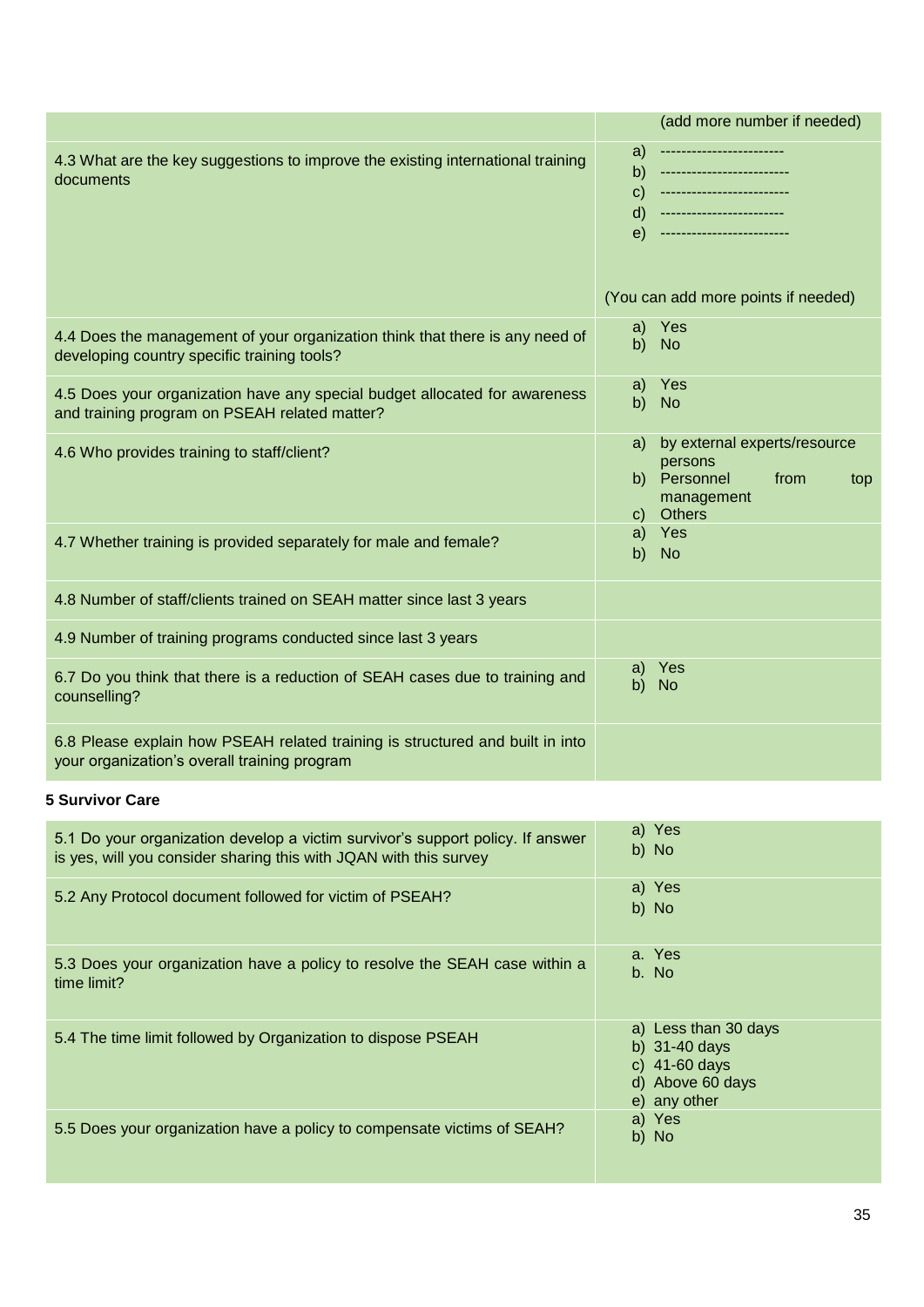| If yes Mention the total amount paid and the average amount received by   |                                       |
|---------------------------------------------------------------------------|---------------------------------------|
| 5.6 Does your organization have any special budget allocated for          | a) Yes                                |
| compensation packages for the PSEAH victims?                              | b) No                                 |
| 5.7 Total number of SEAH victims of the organization from beginning till  | Please provide year wise and sex wise |
| date?                                                                     | data (Last 5 years)                   |
| 5.8 Is there any reduction of SEAH cases due to training and counselling? | Yes<br>a)<br>b)<br>- No               |

# **6. Donors, Government and External Partners on PSEAH**

| 6.1 Have you received any note on PSEAH from your donors?                                                                                                        | Yes<br>a)<br>b)<br>No. |
|------------------------------------------------------------------------------------------------------------------------------------------------------------------|------------------------|
| 6.2 If you have received note on PSEAH from your donors, will you please<br>mention, what exact compliance donor wants from your organization on this<br>matter? |                        |
| 6.3 Does your organization receive any advisory/note from government of your<br>country on PSEAH                                                                 | Yes<br>a)<br>b)<br>No. |
| 6.4 Is your organization a member in coordination bodies and networks relating<br>to PSEAH?                                                                      | a) Yes<br>b)<br>No     |
| 6.5 what exact compliance you expect from your partners/contractors?                                                                                             |                        |
| 6.6 Do you include any clause on PSEAH for partners and contractors in the<br>official agreement?                                                                | a) Yes<br>b)<br>No.    |
| 6.7 Have you taken note of the country's legal provisions dealing with the<br>sexual harassment policy in your organization's PSEAH provisions?                  | a) Yes<br>b)<br>No.    |

## **7. Power Relations**

| 7.1 Is your organization an equality opportunity employer?                                                                                                                                     | a) Yes<br>b) No |
|------------------------------------------------------------------------------------------------------------------------------------------------------------------------------------------------|-----------------|
| 7.2 Percentage of female occupying managerial positions in your<br>organization?                                                                                                               | a) Yes<br>b) No |
| 7.5 Favourable working condition for female staff? Please provide 3 key<br>interventions.                                                                                                      |                 |
| 7.6 Is there any impact of local situation in terms of gender, caste, religion,<br>community, race etc in functioning of your organization? Please explain this in<br>three key bullet points. |                 |

# **Checklist of documents (Request to share following documents)**